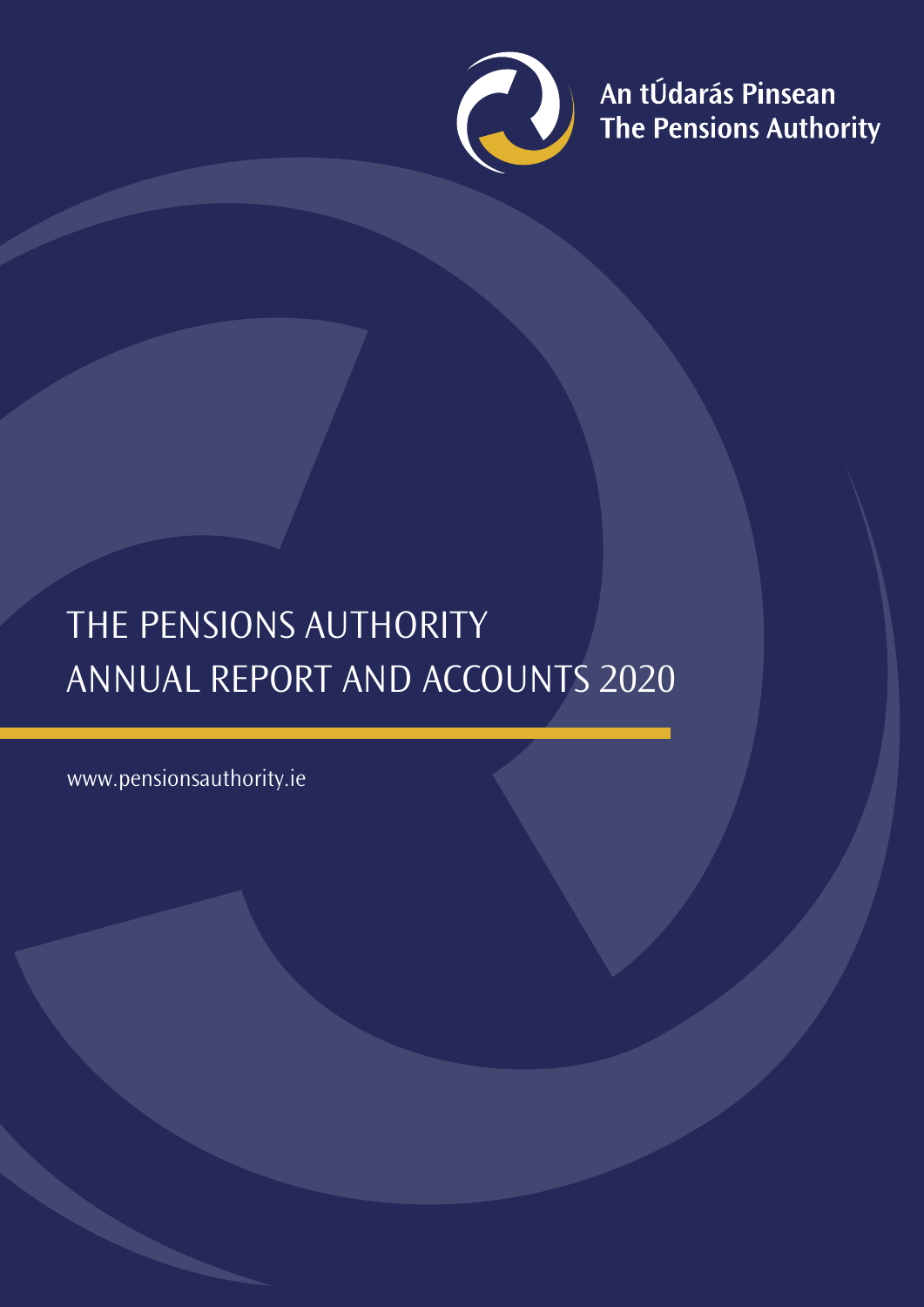# **CONTENTS**

| Report of the Comptroller and Auditor General for presentation to the Houses of the Oireachtas12 |  |
|--------------------------------------------------------------------------------------------------|--|
|                                                                                                  |  |
|                                                                                                  |  |
|                                                                                                  |  |
|                                                                                                  |  |
|                                                                                                  |  |
|                                                                                                  |  |
|                                                                                                  |  |

| Appendix I Membership of Occupational Pension Schemes (OPS) and Personal Retirement |  |
|-------------------------------------------------------------------------------------|--|
|                                                                                     |  |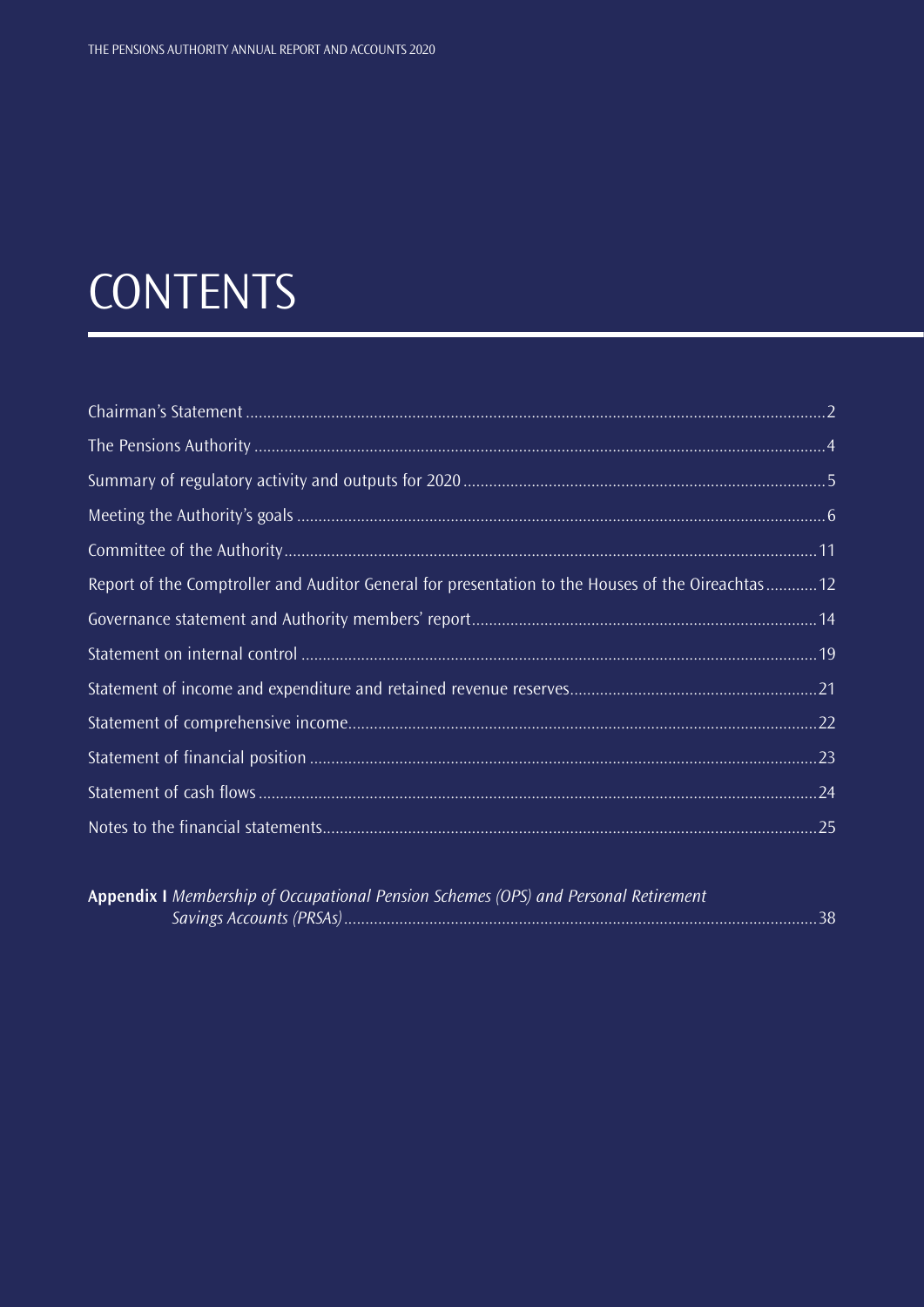<span id="page-2-0"></span>

# CHAIRMAN'S STATEMENT

I am pleased to present the Annual Report and Accounts of the Pensions Authority for the year ended 31 December 2020 in accordance with section 23(2) of the Pensions Act, 1990.

#### **Challenges in 2020**

The main challenges in 2020 were the delays in the transposition of the IORP II Directive and the effects of the Covid-19 pandemic. Preparations for the move to forward-looking risk-based supervision continued throughout 2020 and, while having to work remotely, good progress was achieved.

#### IORP II transposition

Throughout 2020, the Authority continued to provide technical support to the Department of Social Protection in preparing for the transposition of the IORP II Directive into Irish law.

The regulations transposing the provisions of the IORP II Directive into Irish law were published on 27 April 2021.

Throughout 2021 there will be ongoing communications activity with the pensions sector on the provisions of the transposition, the Authority's implementation plans, and the expectations of the Authority regarding compliance by regulated entities with their IORP II obligations.

The Pensions Regulator's statement that accompanies this report sets out in more detail the implementation plans and what is expected of trustees as the full requirements of the IORP II come into force.

## Impact of Covid-19

The Covid-19 pandemic has reduced the income of many people and this may well affect their ability to sustain their pension contributions.

The Authority monitored the effect of the pandemic on the pensions sector throughout the year. With very few exceptions, the scheme administration and management systems worked very well: most importantly, benefits continued to be paid and contributions collected and invested without interruption. The need to work remotely resulted in some practical challenges, such as changing manual paper processes to an electronic format and holding virtual trustee meetings. However, scheme trustees and their advisers appear to have coped well.

Overall, the Authority's remote working arrangements in response to the Covid-19 pandemic worked well in 2020. This has continued through 2021 and will be adapted in line with Government guidelines as 2021 progresses.

Working from home involved challenges for all employees, especially in the early months when not everyone had the IT equipment needed, and when schools and childcare were closed. It also took time for everyone to adapt to communicating without normal face-to-face contact. Covid-19 created specific additional work for many employees, who supported home workers and implemented new policies and procedures required by the Government protocols for dealing with Covid-19 in the workplace.

# **The work of the Authority**

This annual report sets out the work of the staff of the Authority during 2020. Despite the challenges, all priority work was maintained, including day-to-day supervision work, responses to telephone and online enquiries, IT systems, recruitment, support for the Department of Social Protection on the transposition of IORP II, and for other issues as they arose.

For example, 66 supervision and engagement meetings were held (virtually) with regulated entities in order to ensure that they were performing their obligations under the Pensions Act. Included in this number and as part of its move to forward-looking risk-based supervision, the Authority engaged with master trusts and large defined benefit schemes to assess how well they were meeting their governance and risk obligations.

The supervision work of the Authority is concerned with overseeing the proper management of retirement savings by the regulated entities that are entrusted with over €115 billion in savings of members of pension schemes and PRSA contributors.

The implementation of the IORP II Directive will set demanding standards for those who manage the savings of others in occupational pension schemes. The Authority will supervise compliance with these standards to ensure the best outcome for scheme members.

# **Funding the work of the Pensions Authority**

As stated in last year's annual report, the more detailed supervision mandated by IORP II and for data collection will increase the costs of running the Authority.

The Minister for Social Protection provided for  $a \in S$  million Exchequer subvention for 2021 for the Authority. The funding is ring-fenced for the increased capital expenditure required to develop the Authority's IT and data management capacity. The funding is recoupable from future Authority fee income.

The subvention is only for 2021 and a fee increase will be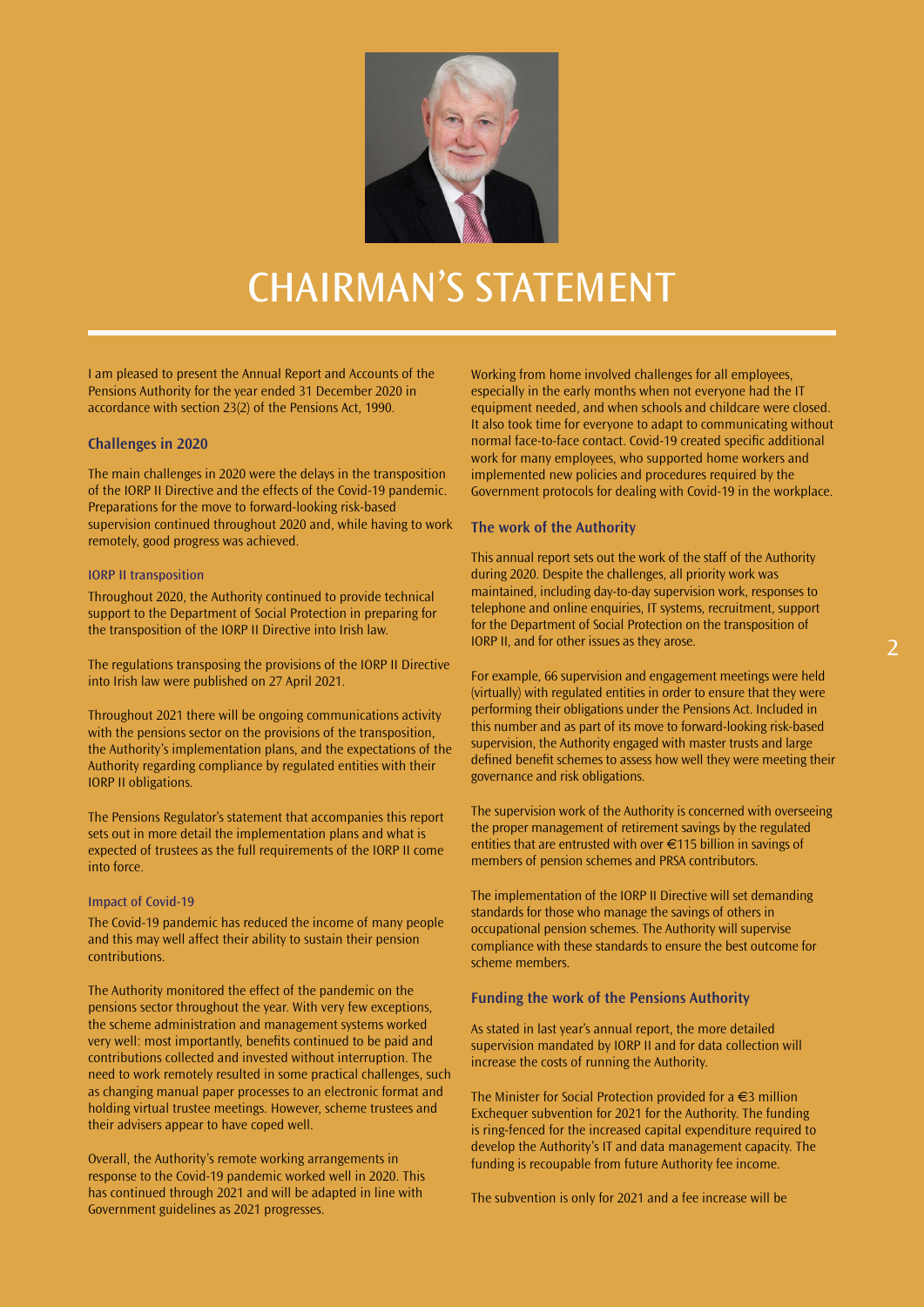required in 2022 and subsequent years. The Authority will submit a fee recommendation to the Minister for Social Protection in early autumn 2021 for approval.

# **Governance of the organisation**

The Authority is subject to and complies with the Code of Governance for State Bodies. We also have an oversight agreement in place with the Department of Social Protection.

The Pensions Authority Statement of Strategy 2016 – 2020 will be reviewed and updated now that IORP II has been transposed into Irish law.

I would like to thank the Minister and the officials in the Department of Social Protection. We value our close working relationship and look forward to working together over the coming years.

Finally, on behalf of myself and the other members of the Authority, I would like to thank the Pensions Regulator and staff of the Authority for their hard work and professionalism during 2020.

 $E_{7}$ 

**Dr David Begg** Chairma n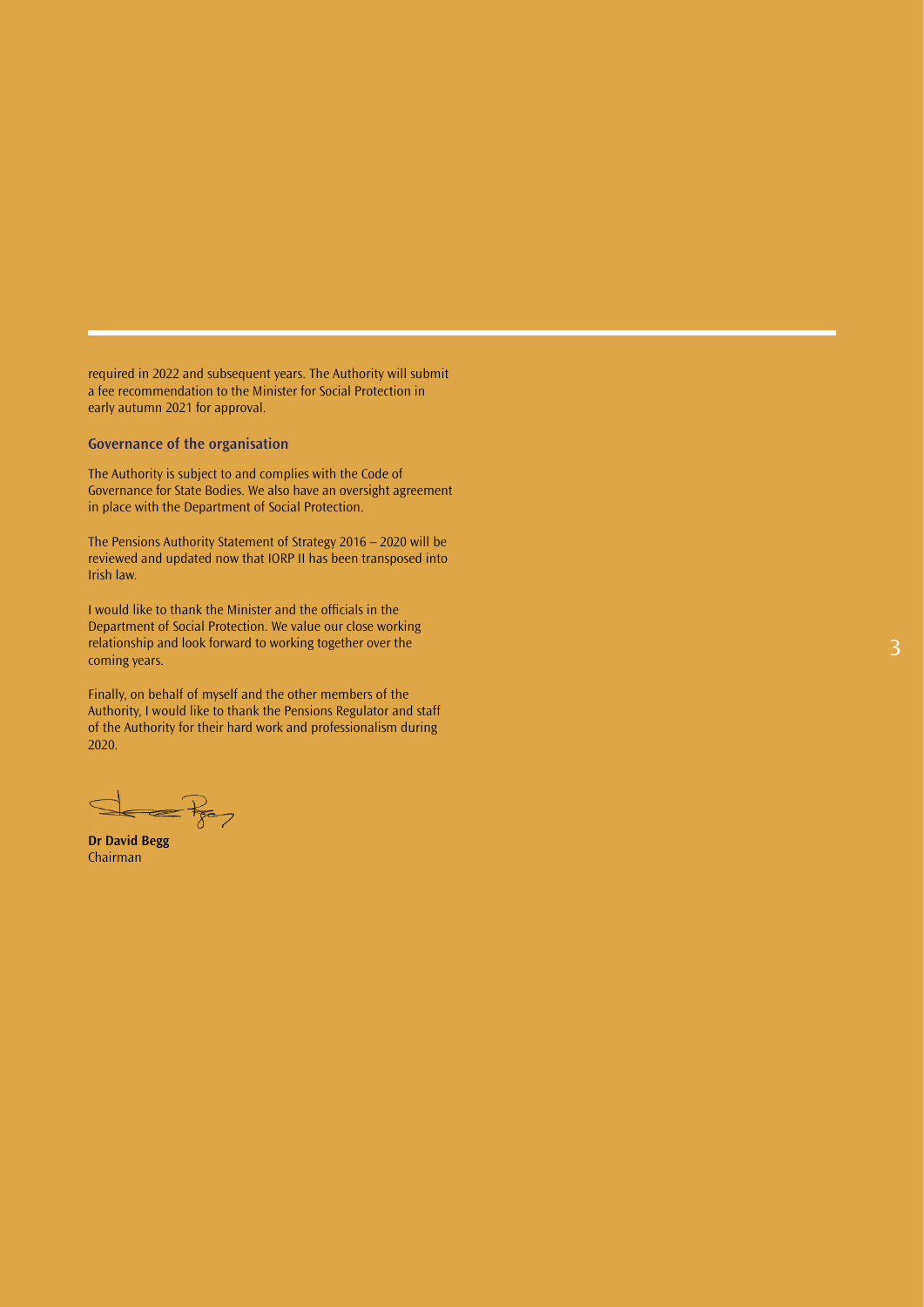# <span id="page-4-0"></span>THE PENSIONS AUTHORITY

The Authority is a statutory body comprising an independent chairperson appointed by the Minister for Social Protection and two ordinary members. The term of office for the Authority members is five years.

The members of the Authority are:



**Dr David Begg** Chairman



**Mr Ciarán Lawler,**  Assistant Secretary, Department of Social Protection (Representative of the Minister for Social Protection)



**Mr Michael J. McGrath** Assistant Secretary Department of Finance (Representative of the Minister for Finance)

Ms Jacqui McCrum, former Deputy Secretary, Department of Social Protection resigned as a member of the Authority on 24 August 2020. Ciarán Lawler, Assistant Secretary, Department of Social Protection attended as the Department of Social Protection observer from 27 October 2020 and was appointed as an Authority member on 29 March 2021. David Begg was reappointed Chairman of the Authority on 13 January 2021.

Day-to-day decision making is delegated to employees under the Authority's active supervision. The Authority's senior management team is as follows:



**Brendan Kennedy** Pensions Regulator

**Brendan Roche** Head of Legal



Head of Supervision and Enforcement



**Dervla O'Keeffe** Head of IT and Data



**Ger Clarke** Deputy Head of Supervision and Enforcement



**Pat O'Sullivan** Head of Technical



**Andrew Nugent** Head of Policy



**Sylvia McNeece** Head of Programme Management



**David Malone** Head of Operations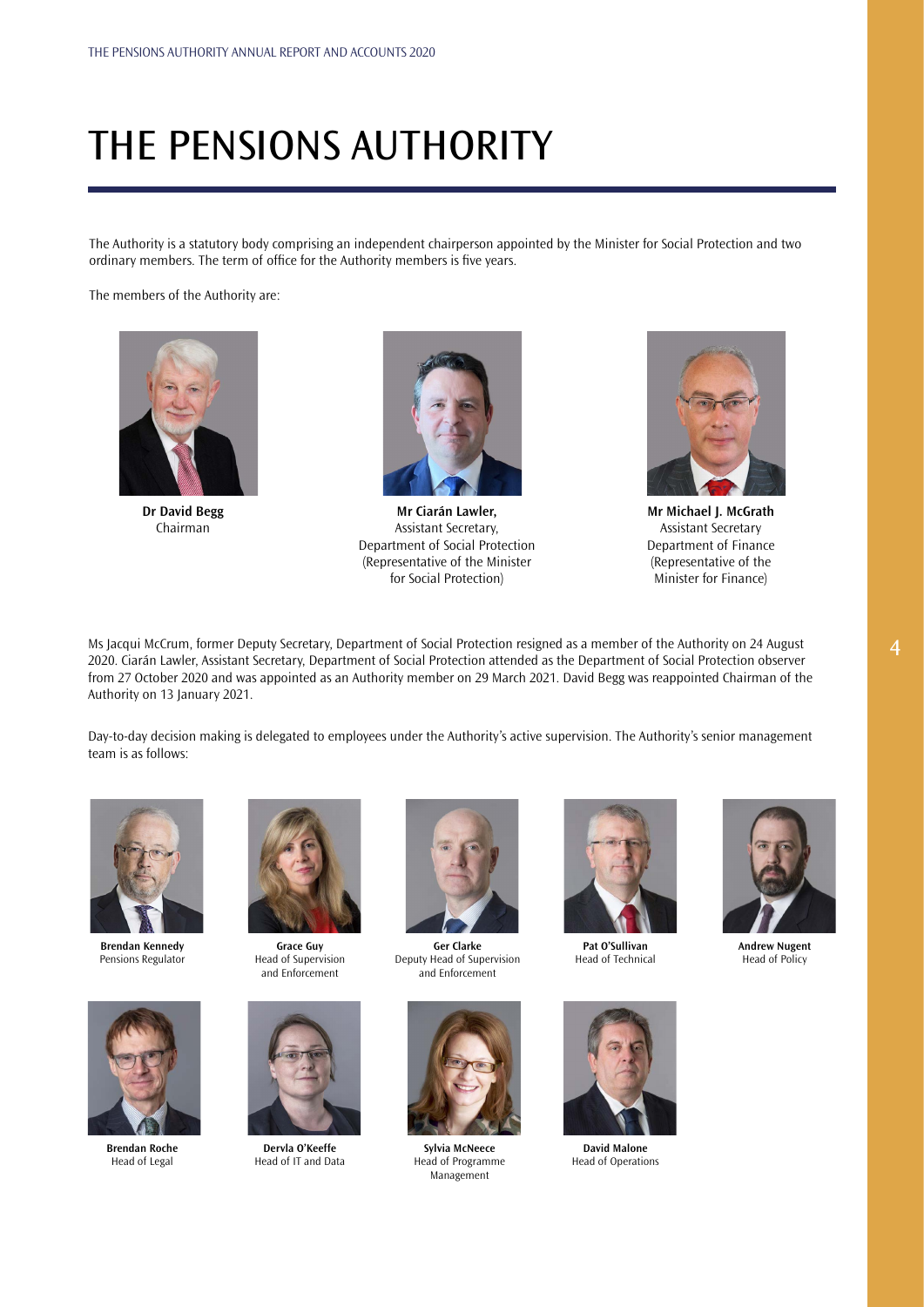# <span id="page-5-0"></span>SUMMARY OF ACTIVITY FOR 2020









were held with regulated entities (including trustees, PRSA providers, Registered Administrators and Life Companies).



# 2 ONSITE **INSPECTIONS**





# **DESK-BASED AUDITS**

were finalised in 2020 which related to assessing compliance with disclosure regulations for occupational pension schemes and PRSAs



**6 FUNDING PROPOSALS** FROM DB SCHEMES WERE PPR(



**SCHEMES** (100 DB AND 100 DC)

were surveyed to assess their levels of preparedness for the impending IORP II legislation

 $\widehat{\mathbb{H}}$  11,5

general pension and data processing queries were received and dealt with.

 $250$  (0) (0) (0) **DATA SUBMISSIONS** 

from regulated entities were processed through the Authority's Pension Data Register.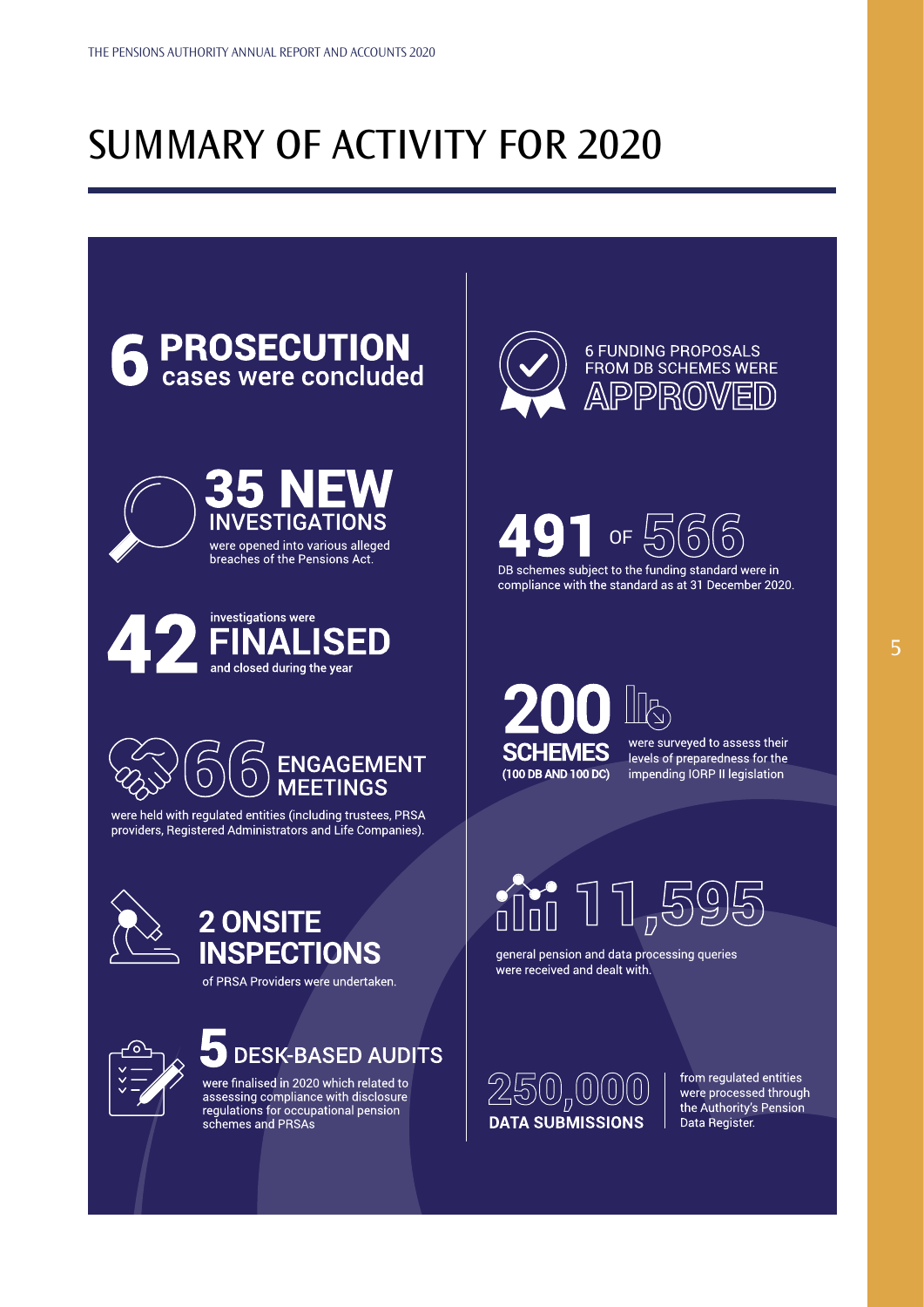# <span id="page-6-0"></span>MEETING THE AUTHORITY'S GOALS

The Authority's vision for the future is a pensions landscape where pensions savings are secure, well managed and understandable, and which encourages pensions savings. The Authority's Statement of Strategy sets out the organisation's four strategic objectives to deliver its vision, as follows:

- 1. To monitor and supervise occupational pension schemes and PRSAs to ensure they continue to be or will be well managed by competent trustees, providers and administrators.
- 2. Scheme trustees, the pensions industry and employers can rely on the Authority for guidance and support on what the Authority expects.
- 3. To be well known as an accessible, relevant and practical source of information for the public, members, contributors and beneficiaries.
- 4. To be a valuable source of technical pensions advice, knowledge, information and support to the Department of Social Protection.

The Authority has adopted a number of strategies to achieve these objectives, which include:

- a proactive and visible approach to dealing with noncompliance;
- a practical approach to information and guidance provision focusing on accessibility, best practice documents and codes of practice;
- a high-quality enquiry service that addresses issues of concern and queries raised by stakeholders that are within our statutory remit; and
- a comprehensive blueprint for a pensions structure that delivers on our vision and that informs the policy deliberations of the Minister and Department of Social **Protection**

This annual report sets out the activities undertaken by the Authority in 2020 to meet these objectives.

# **Hierarchy of risk priorities**

In order to ensure that its regulatory practices are efficient and that resources are directed to the most important matters, the Authority adopts a supervisory approach based on a hierarchy of risk priorities:

- 1st priority: misappropriation of pension assets or contributions
- 2nd priority: lack of governance or maladministration impacting on benefits/failure to pay benefits due
- 3rd priority: DB scheme solvency
- 4th priority: failure to provide prescribed information to members
- 5th priority: failure by regulated entities to submit accurate and timely data to the Authority.

This order represents the seriousness of the risks, not the likelihood of their occurrence. Whilst these priorities determine general Authority supervisory activity, the organisation will also ensure that no area is overlooked. Because regulation depends on the Authority having access to reliable information, the organisation especially targets failure to provide the Authority with information required under the Pensions Act, including whistleblowing obligations.

# **Compulsory and voluntary reporting/whistleblowing**

There are statutory provisions, known as whistleblowing obligations, which place a legal obligation on specified persons involved in the operation of occupational pension schemes, trust RACs and PRSAs. Such persons must make a report to the Authority where fraud or material misappropriation is suspected to have occurred or it is feared it is about to occur. Any person can make a voluntary report on matters concerning the state and conduct of a scheme, Trust RAC or PRSA.

The Authority investigates whistleblowing reports and other serious complaints or allegations to find out what has happened. Where non-compliance is discovered, the Authority's priority is to ensure compliance. Nonetheless, the Authority will use its full powers under the Pensions Act where necessary.

# **Prosecutions**

Non-compliance by regulated entities can result in prosecution. In 2020, the Authority concluded six prosecution cases and secured convictions in four cases as follows:

- two cases related to a failure to respond to a statutory request for information from the Authority (section 18 of the Pensions Act);
- one case related to the deduction and non-remittance of employee pension contributions to a scheme within the statutory timeframe (section 58A(1) of the Pensions Act);
- one case related to the non-remittance of obliged employer pension contributions to a scheme within the statutory timeframe (section 58A(2) of the Pensions Act).

Where a conviction is recorded, the person or company has been found guilty of a criminal offence.

# **Protected disclosures**

There were no disclosures to the Authority in 2020 that were deemed to be protected disclosures as set out in the Protected Disclosures Act.

### **Investigations**

In 2020, the Authority opened 35 new investigations of various alleged breaches of the Pensions Act. The alleged breaches varied from deduction and non-remittance of pension contributions to failure to reply to a statutory request for information. During the year, 42 investigations were finalised and closed.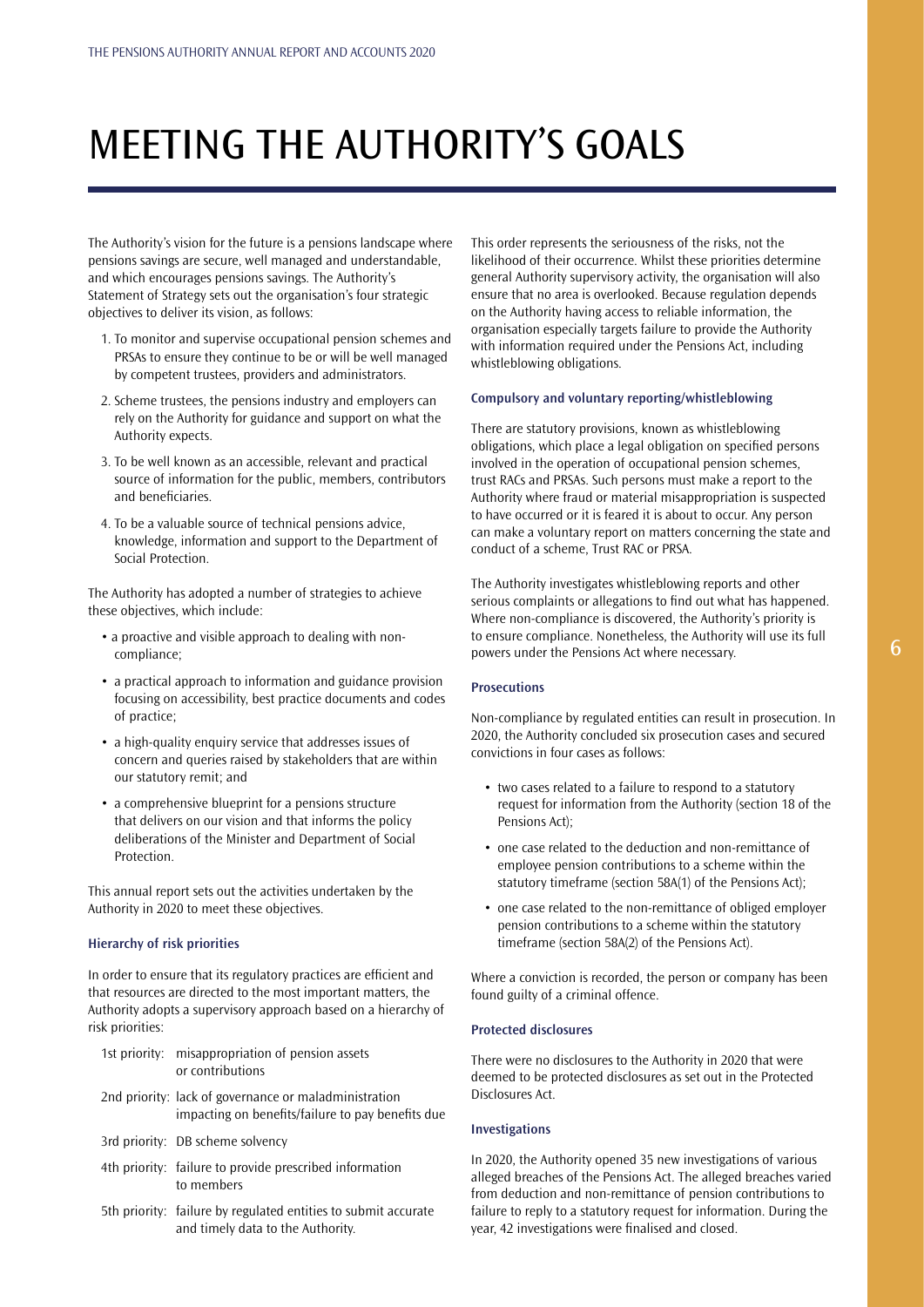The number of incidents that require investigation regarding deduction and non-remittance of contributions remains low.

### **Forward-looking risk-based supervision**

During 2020, the Authority continued its move to forward-looking risk-based supervision.

#### **Engagement programme**

During 2020, the Authority started a new supervisory engagement programme with a number of established master trusts, master trusts in development and large defined benefit schemes. The engagement forms part of the Authority's move to a forwardlooking risk-based approach to supervision.

The Authority published its findings in reports on both the engagement with master trusts and defined benefit schemes in Q4 2020. The matters raised in the findings reports should not be taken as exhaustive but rather as an overview of the main issues identified during the engagement programme. The Authority expects all trustee boards, and their advisers, to fully consider these findings and evaluate their own practices to establish if any improvements are required.

### Defined benefit engagement programme

The aim of the engagement was to examine the trustee boards' governance practices, particularly in relation to the management of scheme risks. In addition, the Authority was keen to examine how well schemes were equipped to meet the enhanced governance and risk management requirements under the IORP II Directive. The findings report sets out the key findings of the engagement process.

As would be expected of the cohort of large schemes engaged with, many of the trustee boards were able to demonstrate robust governance, management and oversight arrangements, and resourcing and operational structures focused on delivering good member outcomes. However, in a number of cases, the Authority was concerned at the level of incompleteness of risks identified, poor identification of controls, failure to implement controls, and a general lack of risk awareness.

In the future, trustee boards will be asked to prepare and examine a much wider range of financial and actuarial data than they are asked to do at present. They should focus on what might happen in the future; not just on what has happened to date. To achieve this, many trustee boards will need to improve their understanding in the areas of risk quantification, risk management, risk interdependencies and scenario planning tools.

The Authority will continue to actively engage with the trustees of defined benefit schemes. In addition to the issues referenced in the report, the findings report also outlines a sample of the potential information that the Authority is likely to request when carrying out such engagements in the future.

#### Master trust engagement programme

During 2020, the Authority undertook an engagement programme with a number of defined contribution master trusts and a number of firms that are considering establishing master trust arrangements. The aim of the engagement was to assess how master trusts are meeting their governance and risk obligations, as well as their preparedness for the IORP II Directive and the proposed requirements for master trusts, as published by the Authority, in June 2019.

The Authority published a detailed findings report to set out the key findings identified during the engagement programme.

Overall, the Authority's findings were disappointing. The Authority found issues with every master trust, some of which were significant. This engagement programme is especially significant given the important part that master trusts are likely to play in future Irish pensions provision.

The Authority will continue its engagement with current and future master trusts and the issues identified to date will be the subject of future engagement in 2021. Post IORP II transposition, the Authority will publish guidance for the public, and especially for employers, about the minimum standards they should seek from master trusts before participating. Many of the master trusts that the Authority examined would not meet such standards without addressing the findings.

# **Scheme surveys**

The Authority carried out a survey of the trustees of 200 schemes (100 DB and 100 DC) to assess their levels of preparedness for the impending IORP II legislation. Schemes of varying sizes, with a mix of trustee profiles were chosen randomly. The completion of the survey was voluntary and 35 DC responses and 67 DB responses were returned.

Overall survey findings indicated that there is a high level of awareness of IORP II among trustees, but there has been a reluctance to do any substantive work to meet the requirements until after transposition. There is widespread belief expressed by those who responded that the new legislation will result in increased costs and a need for more resources. The survey findings also highlighted that further guidance from the Authority is awaited by trustees. The survey results were published on the Authority's website.

#### **Covid-19 engagement programme**

In May 2020, the Authority met online with 11 entities, responsible for most occupational pension schemes and PRSAs in Ireland to discuss the impact of the Covid-19 pandemic on their ability to provide services, and to find out whether there were any problems in dealing with the impact of the pandemic on the following:

• interactions with scheme stakeholders (i.e., trustees, employers, investment managers, auditors etc.);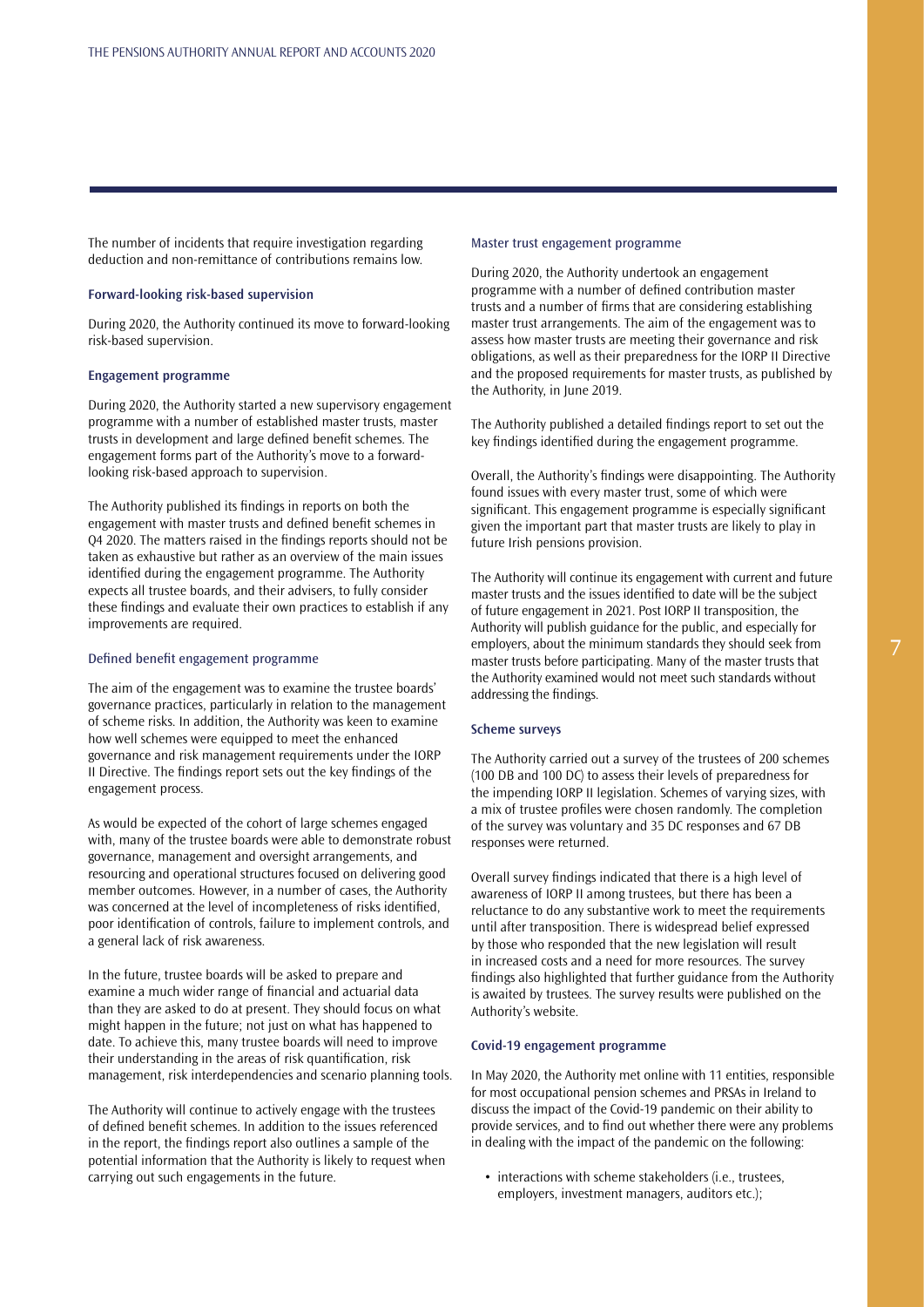- receipt and investment of pension contributions;
- queries and complaints from members; and
- notable trends amongst scheme members (e.g., fund switches, requests for transfers etc.).

Overall, the entities demonstrated that those involved with pensions coped well with the challenges presented by the pandemic.

#### **Defined benefit scheme funding**

At the end of 2020, there were 566 DB schemes that were subject to the funding standard. Of these, 491 schemes satisfied the funding standard. All bar 12 of the remaining 75 schemes have funding proposals in place, or are in the process of submitting funding proposals, designed to enable the scheme to satisfy the funding standard within a specified term, and the Authority is in dialogue with these schemes. The Authority will directly engage with any scheme that fails to submit a funding proposal.

The Authority approved six funding proposals from DB schemes in 2020.

#### **Compliance audits**

Five desk-based audits were finalised in 2020. These audits assessed compliance with disclosure regulations for occupational pension schemes and PRSAs.

The Authority also concluded the third phase of its audit of over 100 relevant public sector authorities in respect of their obligations under the Single Public Service Pension Scheme and specifically the requirement to issue member benefit statements to members of the scheme. The majority of relevant authorities have now issued member benefit statements or are at an advanced stage of doing so.

Where non-compliance with the Pensions Act is identified as part of an audit, the main objective is to ensure the regulated entity becomes compliant. The Authority may also consider enforcement action.

## **Onsite inspections of Registered Administrators (RAs) and PRSA providers**

As part of the assessment of compliance with the Pensions Act, the Authority carries out onsite inspections of RAs, professional trustees and PRSA providers.

In the first quarter of 2020, the Authority conducted two onsite inspections of PRSA providers. The objective of these inspections was to assess standards of pension administration, data management and levels of compliance with the Pensions Act.

A number of findings and observations were identified during the inspections. PRSA providers were asked to address the matters raised and, where appropriate, set out the actions they propose to

take to address the Authority's concerns. No enforcement action was required.

#### **PRSA submissions**

In 2020, the Authority, in consultation with Revenue, approved one PRSA product for an existing PRSA provider. There were six amendments to existing products processed during the year. These amendments related to changes in charging structure or the addition or removal of funds of a PRSA product.

#### **PRSA actuary certifications and PRSA annual reports**

There were no significant instances of non-compliance identified by PRSA actuaries in 2020. All minor instances of non-compliance reported by the PRSA actuaries were examined by the Authority and addressed with the relevant PRSA provider, where necessary.

#### **RA annual renewal process**

The Authority received 113 RA renewal applications in 2020. During the year, 13 RAs applied for, and were granted, approval to terminate their RA registration.

#### **Ireland/UK cross-border pension schemes**

During 2020, the Authority continued to liaise with the Department of Social Protection, the UK Pensions Regulator and the UK Department of Work and Pensions to assess the implications of Brexit for UK and Irish cross-border schemes.

### **Determinations**

Under the Pensions Act, the Authority has the power in certain circumstances to make legally binding determinations on request by certain parties. These determinations facilitate and are a requirement for scheme trustees in transferring the benefits of deferred members to other arrangements or allow the Authority to appoint a trustee in substitution of the existing trustee in certain circumstances. In 2020, the Authority issued one statutory determination under section 64.

#### **Technical support**

In 2020, the Authority provided technical support to the Minister for Social Protection and her Department and to other government departments and agencies on pension matters.

The Authority continued in 2020 to work on developing detailed implementation proposals for the transposition of the IORP II Directive and relevant elements of the Roadmap for Pensions Reform. These matters included:

- development of a system of forward-looking risk-based supervision;
- a fit and proper regime for trustees and key function holders;
- new governance standards specifying appropriate governance and management structures;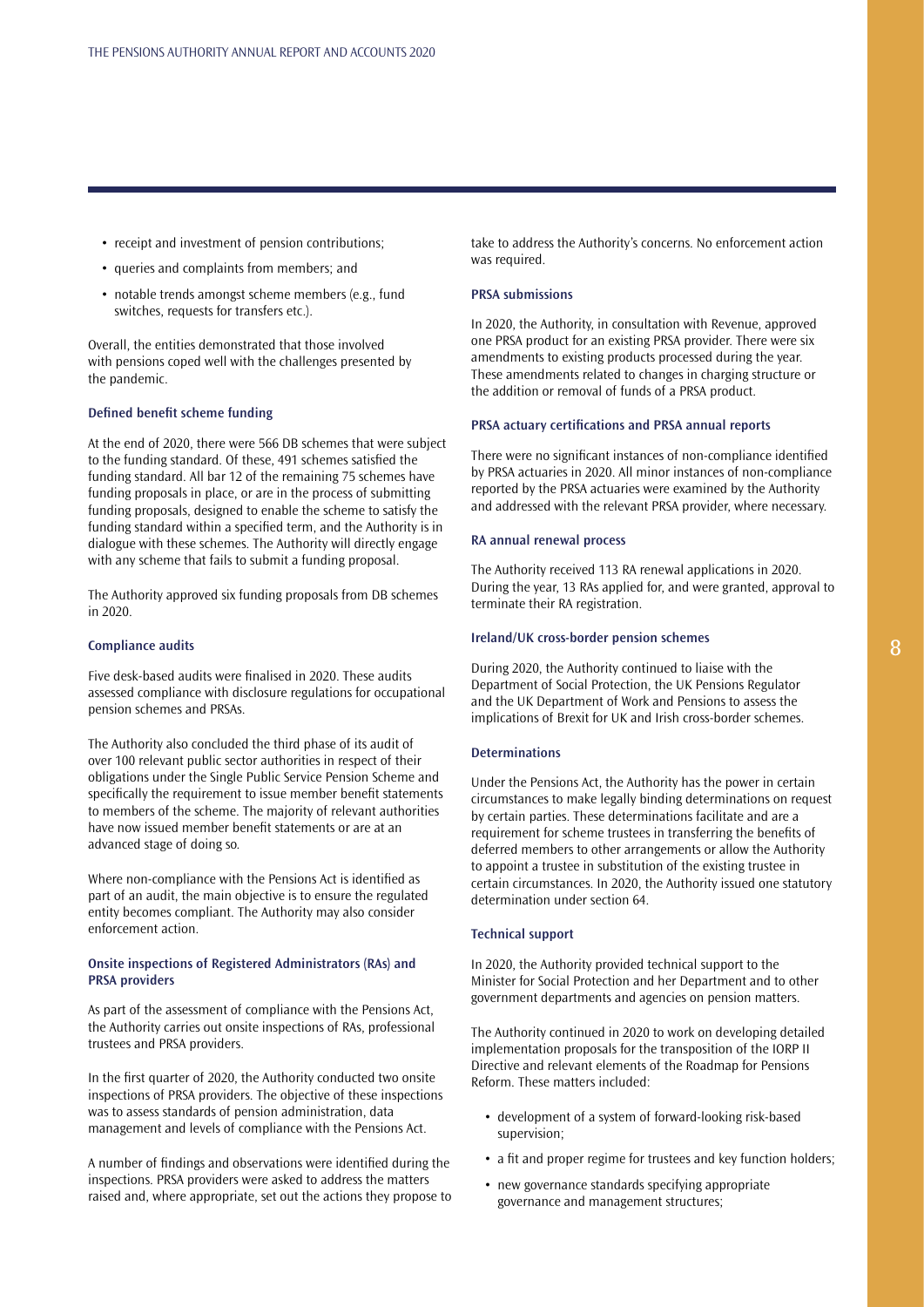- rationalisation of the number of different pension savings vehicles that currently exist;
- development of a supervisory framework for master trusts; and
- an authorisation process for new and existing schemes.

The Authority contributes to the pensions-related work of international organisations by attending working group meetings or providing quantitative and qualitative data.

These organisations include:

- European Insurance and Occupational Pensions Authority (EIOPA),
- International Organisation of Pension Supervisors (IOPS),
- Organisation for Economic Co-operation and Development (OECD) - Working Party on Private Pensions.

The Authority responded to 92 international queries in 2020. Of these the Authority completed 26 international surveys/ questionnaires which included twice-yearly quantitative and qualitative data reporting to the OECD and the twice-yearly data collection for EIOPA's Financial Stability Review. Other survey topics covered matters such as reporting updates on national investment regulations or pensions tax measures, fees and charges, consumer trends, register of pension plans and products and register of schemes.

The Authority also responded to 26 requests for comments on documents such as EIOPA's supervisory statement on cross-border IORPs and the IOPS working paper on the solvency of DB funds.

The remaining 40 international queries involved providing responses on a range of pensions-related topics such as EIOPA pensions data, IORP stress test and cross border schemes.

#### **Policy development and research**

As a member of the Interdepartmental Pensions Reform and Taxation Group, the Authority contributed to considerations and proposals for the simplification of pensions. A report from the group was published by the Minister for Finance on 13 November 2020.

The Authority engaged with the Department of Finance on the forthcoming Pan-European Personal Pension (PEPP) Regulation, including discussions on appointing the National Competent Authority.

The Authority provided analysis and interpretation of a report commissioned by the Department of Community and Rural Development that recommended bringing unclaimed pension fund assets within the scope of the Dormant Accounts Fund.

The Authority continued its engagement with actuaries, industry, academics, and other regulators on understanding

the implications of sustainable finance and ESG factors for the pensions sector. It assessed the requirements for pension scheme trustees in this area, arising from upcoming EU legislation.

The Authority shares a monthly update on European and international regulatory and policy developments related to pensions with relevant staff in Department of Social Protection, Department of Finance, Department of Public Expenditure and Reform, and Revenue.

The Authority also provided technical assistance to the Department of Social Protection on various issues including auto-enrolment and EU directives during the year.

#### **Support, information and guidance**

The Authority supports trustees, administrators, employers and their advisors with information and guidance to help them understand and meet their obligations under the Pensions Act. Throughout the year, the Authority issued information and communications relevant to its regulated entities on its website.

Approximately 11,500 general pension and data processing queries were received and dealt with during the year. The majority of the general queries were from scheme members and related to the Disclosure of Information Regulations. The Authority responded to all enquiries in line with the Authority's Customer Charter.

The Authority provides a comprehensive range of free information and guidance material on its website. Throughout the year, the Authority attended and presented (virtually) at public events and dealt with direct media enquiries on pension issues.

#### **Oireachtas members' enquiries**

The Authority provides a dedicated enquiries email address for members of the Oireachtas seeking information on pension matters or about the work of the Authority. The Authority dealt with four enquiries from Oireachtas members in 2020.

The Authority also provided information to the Department of Social Protection in response to nine Parliamentary Questions during 2020.

### **Freedom of information (FOI)**

The Authority completed nine FOI requests in 2020, all within the statutory deadlines.

#### **Data protection**

Throughout 2020, the Authority conducted regular awareness building initiatives and provided information and training on data protection and records management across the organisation.

The Authority had one data breach report to make to the Data Protection Commission (DPC) on 5 March 2020. On 27 April 2020, the DPC responded to say that based on the information provided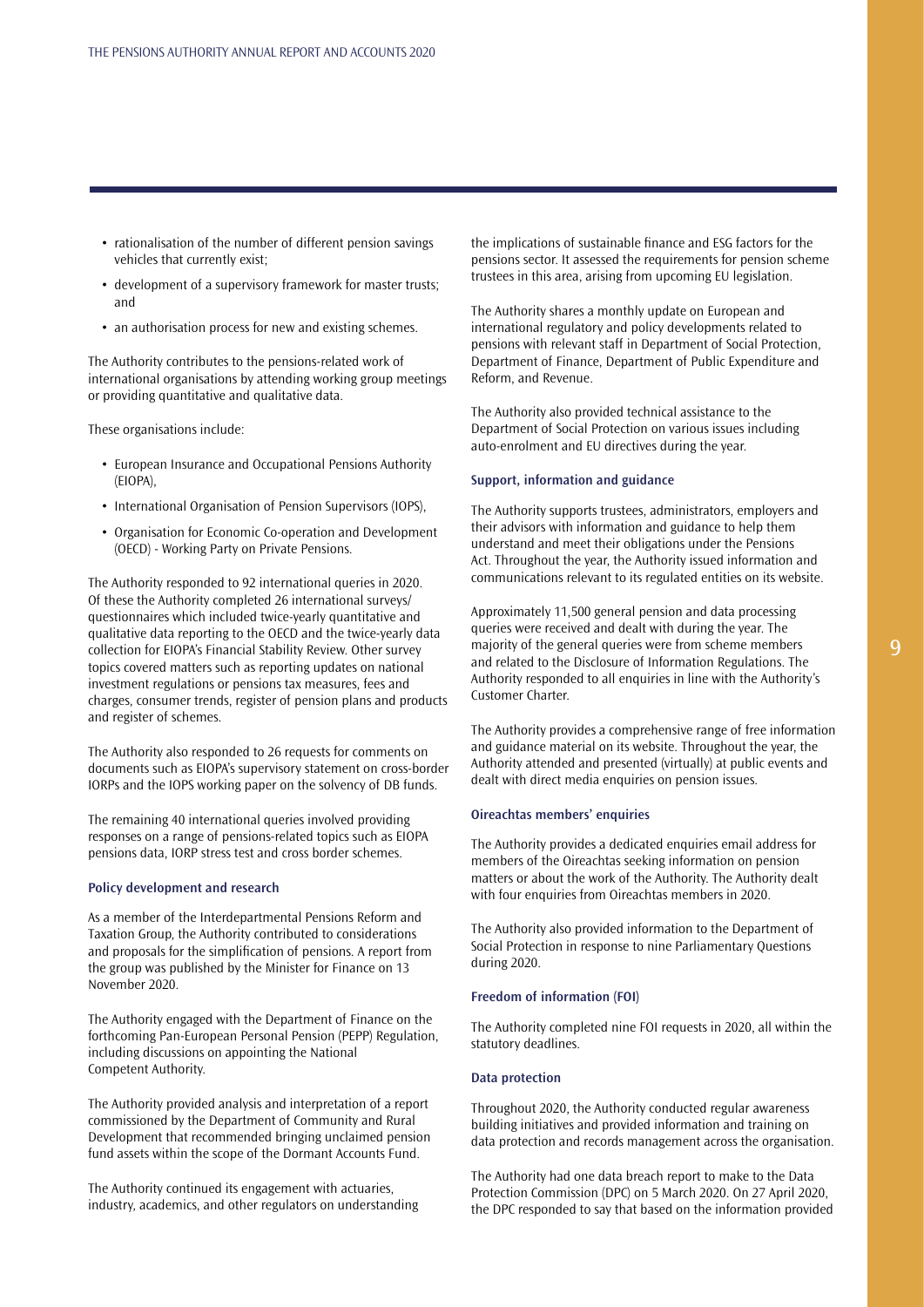and the actions taken, the examination of this case had been concluded.

The Authority received and dealt with one Subject Access Request in 2020.

# **Programme management office (PMO)**

The project management approach used by the Authority is based on the public service project management methodology with adaptations to suit the organisation's size and needs. The PMO defined project roles and responsibilities, issued templates for use at each stage of the project lifecycle and introduced monthly reporting on project progress on a consistent basis across the organisation's project portfolio. The Authority established a Project Governance Committee to provide greater scrutiny of projects as they move through the project life cycle.

The PMO also started building change management capacity across the Authority to equip employees to transition to new ways of working post-IORP II transposition and the forward-looking risk-based approach to supervision.

### **Human resources**

The Authority is committed to providing a safe place to work and operates in accordance with the Safety, Health and Welfare at Work Act.

During 2020, 27 separate recruitment campaigns were undertaken resulting in 22 new employees joining the Authority.

### **Public sector equality, diversity and human rights duty**

The Authority is committed to ensuring it meets its obligations to promote equality, prevent discrimination and protect the human rights of employees, customers and service users as required by the Public Sector Equality and Human Rights Duty (under section 42 of the Irish Human Rights and Equality Act 2014).

The Authority is an equal opportunities employer. Employees come from varied professional backgrounds in both the private and public sector and include pension administrators, actuaries, lawyers, accountants, data analysts, qualified financial advisors, customer service providers, and ICT software and hardware engineers.

Through continuous learning and development, the Authority provides employees with the opportunity to develop the skills and knowledge required to efficiently and effectively carry out their roles to serve the public interest.

The Authority is committed to investing in the expertise of our employees so they can progress their careers in our organisation and beyond.

The Authority's Employee Handbook contains policies relating to dignity and respect in the workplace, bullying and harassment.

#### **Prompt payments**

The Authority operates a 15-day prompt payment policy in line with Government Decision S29296 of March 2011. The Authority posts its quarterly prompt payment reports on its website.

#### **Energy usage and green initiatives**

The total energy consumption by the Authority for 2020 was 178,452 kwh of electricity. The Authority has stopped using singleuse plastic such as cups and cutlery and increased awareness activities to improve recycling rates. The Authority adheres to the Office of Government Procurement guidelines for green public procurement and continues to work on introducing energy efficiencies where possible across the organisation.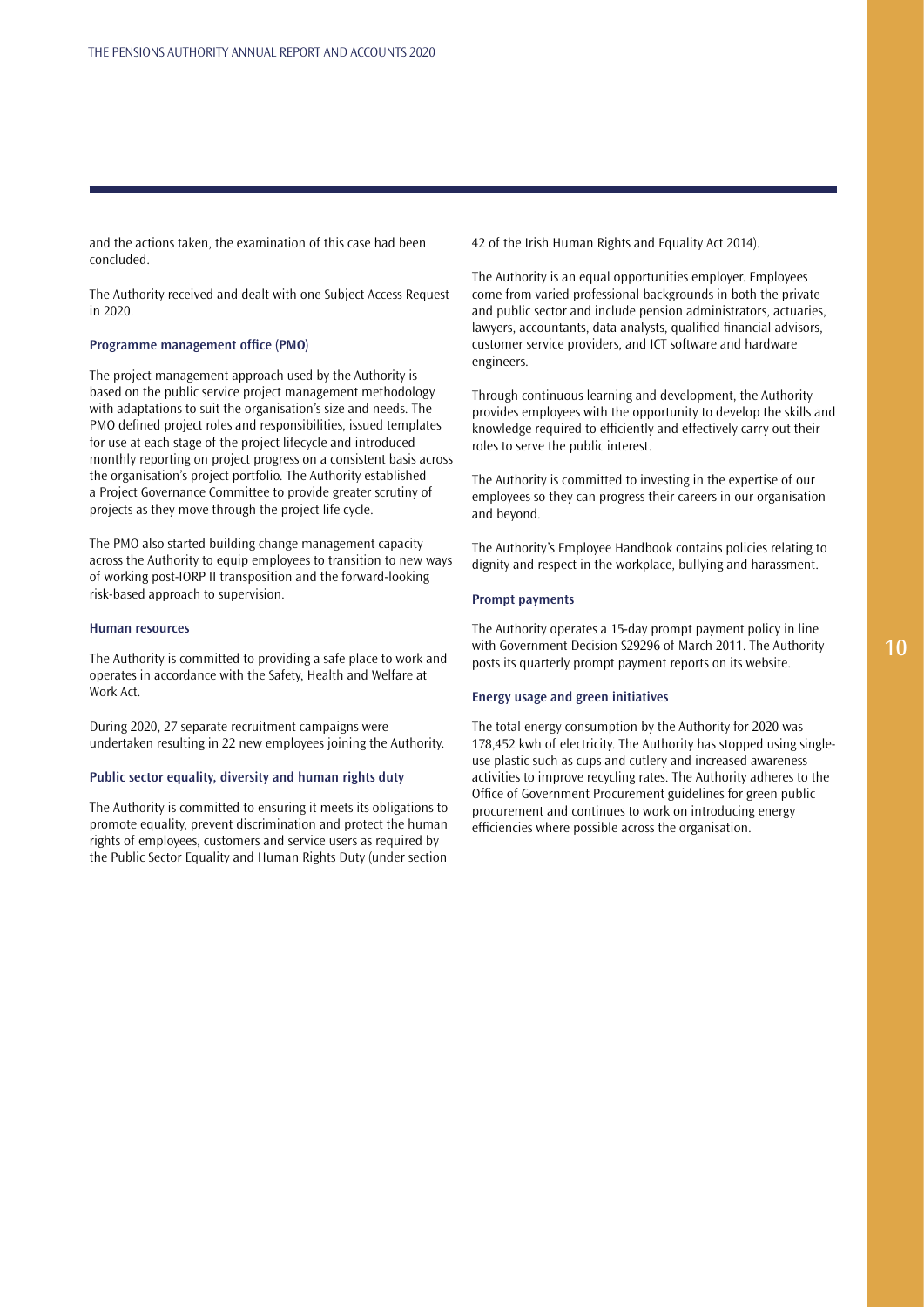# <span id="page-11-0"></span>COMMITTEE OF THE AUTHORITY

#### **Audit and Risk Committee**

The Audit and Risk Committee (ARC) is part of the control environment within the Pensions Authority. The ARC is tasked with providing independent advice to the Authority on matters including the suitability and robustness of the organisation's internal control, risk management, governance procedures and the reliability of financial reporting.

The ARC is independent of the day-to-day financial management of the organisation which is the responsibility of the Executive. In particular, the ARC independently monitors the internal control systems including audit activities.

The ARC's terms of reference are set out in its Charter. The ARC conducted its annual review of the Charter during 2020 and it was approved by the Authority on 8 December 2020.

#### **Membership of the ARC**

The ARC consists of four members: an independent chairperson, an independent non-executive member, a representative of the Department of Social Protection, and a representative of the Department of Finance. A schedule of attendance at the ARC meetings for 2020 is set out below.

| <b>ARC meetings 2020</b><br>Number of meetings held: 5 |                                                             |     |  |
|--------------------------------------------------------|-------------------------------------------------------------|-----|--|
| <b>Position</b><br><b>Attendance</b><br><b>Name</b>    |                                                             |     |  |
| <b>Bill Cunningham</b>                                 | Chairman                                                    | 5/5 |  |
| Kevin Barron*                                          | Representative of the<br>Department of Social<br>Protection | 4/5 |  |
| Brendan O'Leary                                        | Representative of the<br>Department of Finance              | 4/5 |  |
| Michael Roche                                          | Ordinary member                                             | 5/5 |  |

\*Kevin Barron was re-appointed by the Authority for a second three-year term on 8 December 2020.

# **Work of the ARC in 2020**

The ARC, in fulfilling the requirements of its advisory function, assessed the performance of the key elements of the systems of internal control in operation in the Authority in 2020. The ARC held its meetings remotely during 2020 in compliance with Government Covid-19 restrictions and guidelines.

### **Internal audit**

Internal audit provides an objective evaluation of, and opinion on, the overall adequacy and effectiveness of the Authority's system of governance, risk management and internal controls.

The 2020 internal audit work programme was approved by the ARC and consisted of:

- a high-level review of internal controls in the Authority, and
- a review of organisational culture in the Authority.

The ARC met with the internal auditors to discuss the outcome of the audit findings and monitored the implementation of audit

recommendations by the Executive throughout 2020. The audits were conducted remotely in 2020.

# **External audit**

The external auditor of the Authority is the Comptroller and Auditor General (C&AG). The ARC considered the findings of the C&AG annual audit and met with the C&AG team to discuss the audit findings. The ARC monitored the implementation of audit recommendations by the Executive throughout 2020. The audit was conducted remotely in 2020.

# **Finance oversight**

The ARC has no responsibility for the day-to-day financial management or operations of the organisation which is the responsibility of the Executive. During 2020, the ARC reviewed expenditure against budget each quarter, and examined and discussed with the Executive the reasons for any material variances from planned expenditure. The ARC reviewed the investments of the Authority each quarter. The ARC also monitored the future cash flows of the Authority in the light of significant planned capital expenditures and received reports on the progress of the relevant projects.

# **Risk management**

A risk register is compiled and managed by the Executive and identifies key risks facing the Authority and the actions being taken by the Executive, to the extent possible, to mitigate those risks. The ARC reviewed the risk management policies and practices of the Authority and provided feedback to the Authority on their quarterly review of the risk register. The ARC is satisfied that the process of identifying, assessing and addressing key risks is sufficiently robust to ensure that an effective system of risk management was in place in the Authority in 2020.

### **Corporate governance**

The ARC presented a report to the Authority after each of its meetings in 2020. The ARC was compliant with its obligations under the Code of Practice for the Governance of State Bodies in 2020. In meeting the requirements of the Code, the ARC conducted a self-assessment of its own performance in 2020. The outcome of the self-assessment was positive. The Chairman of the Authority noted his satisfaction in the performance of the ARC and the ARC Chairman at the Authority meeting on 20 April 2021.

### **Conclusion**

The ARC is satisfied that a robust system of internal control and financial management is in place in the Authority. It is also satisfied that there is an appropriate system in place for effective risk management in the Authority.

The ARC's full annual report is posted on the Authority's website.

Belly

**Mr Bill Cunningham** Chairman April 2021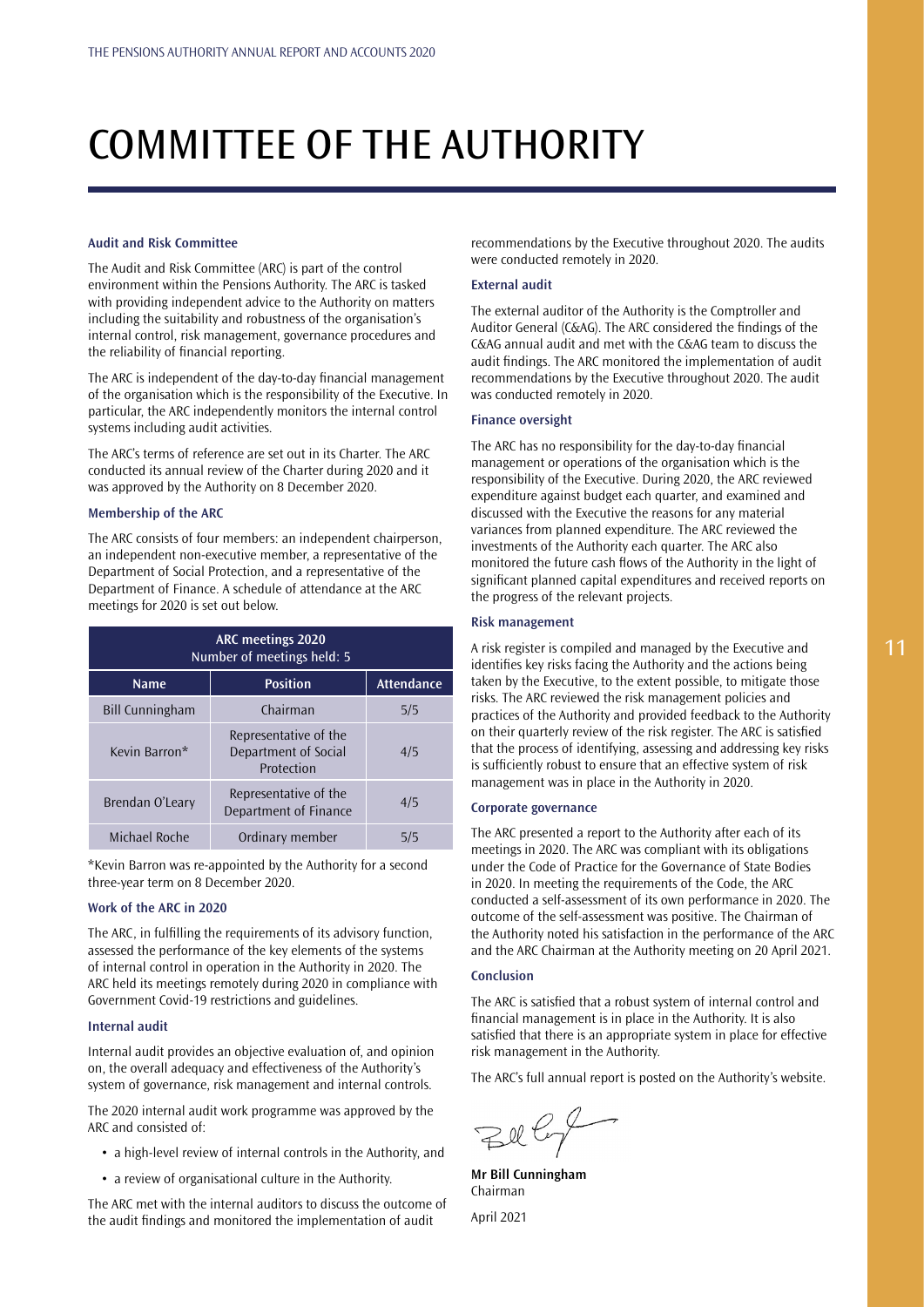# <span id="page-12-0"></span>REPORT OF THE COMPTROLLER AND AUDITOR GENERAL FOR PRESENTATION TO THE HOUSES OF THE OIREACHTAS

#### **Opinion on the financial statements**

I have audited the financial statements of the Pensions Authority for the year ended 31 December 2020 as required under the provisions of section 22 of the Pensions Act 1990. The financial statements comprise:

- the statement of income and expenditure and retained revenue reserves
- the statement of comprehensive income
- the statement of financial position
- the statement of cash flows and
- the related notes, including a summary of significant accounting policies.

In my opinion, the financial statements give a true and fair view of the assets, liabilities and financial position of the Pensions Authority at 31 December 2020 and of its income and expenditure for 2020 in accordance with Financial Reporting Standard (FRS) 102 — The Financial Reporting Standard applicable in the UK and the Republic of Ireland.

### **Basis of opinion**

I conducted my audit of the financial statements in accordance with the International Standards on Auditing (ISAs) as promulgated by the International Organisation of Supreme Audit Institutions. My responsibilities under those standards are described in the appendix to this report. I am independent of the Pensions Authority and have fulfilled my other ethical responsibilities in accordance with the standards.

I believe that the audit evidence I have obtained is sufficient and appropriate to provide a basis for my opinion.

# **Report on information other than the financial statements, and on other matters**

The Pensions Authority has presented certain other information together with the financial statements. This comprises the annual report, the governance statement and Authority members' report, and the statement on internal control. My responsibilities to report in relation to such information, and on certain other matters upon which I report by exception, are described in the appendix to this report.

I have nothing to report in that regard.

Mary Henry For and on behalf of the Comptroller and Auditor General

28 June 2021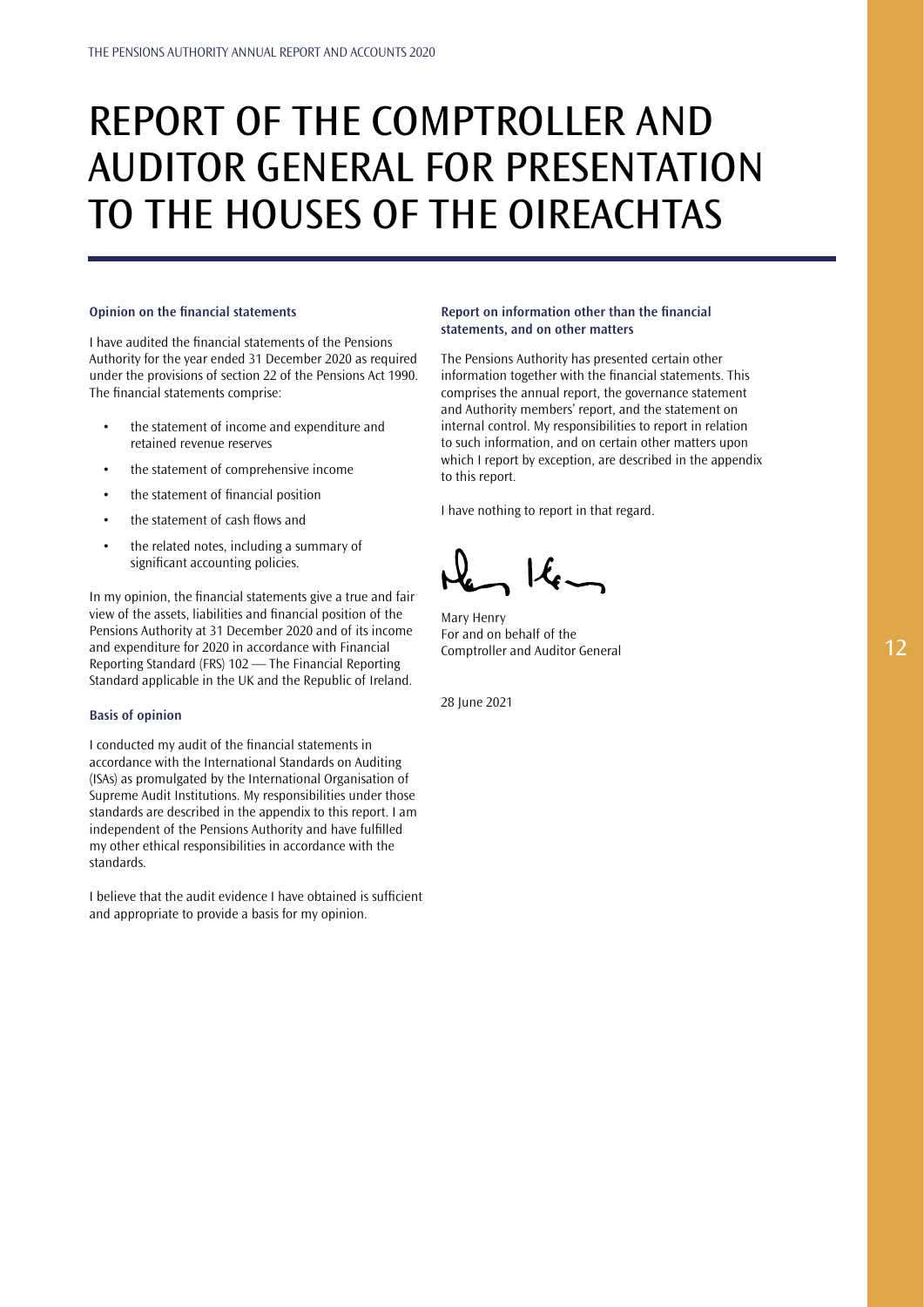# APPENDIX TO THE REPORT

#### **Responsibilities of Authority members**

As detailed in the governance statement and Authority members' report, the Authority members are responsible for:

- the preparation of financial statements in the form prescribed under section 22 of the Pensions Act 1990,
- ensuring that the financial statements give a true and fair view in accordance with FRS102,
- ensuring the regularity of transactions,
- assessing whether the use of the going concern basis of accounting is appropriate, and
- such internal control as they determine is necessary to enable the preparation of financial statements that are free from material misstatement, whether due to fraud or error.

#### **Responsibilities of the Comptroller and Auditor General**

I am required under section 22 of the Pensions Act 1990 to audit the financial statements of the Pensions Authority and to report thereon to the Houses of the Oireachtas.

My objective in carrying out the audit is to obtain reasonable assurance about whether the financial statements as a whole are free from material misstatement due to fraud or error. Reasonable assurance is a high level of assurance, but is not a guarantee that an audit conducted in accordance with the ISAs will always detect a material misstatement when it exists. Misstatements can arise from fraud or error and are considered material if, individually or in the aggregate, they could reasonably be expected to influence the economic decisions of users taken on the basis of these financial statements.

As part of an audit in accordance with the ISAs, I exercise professional judgment and maintain professional scepticism throughout the audit. In doing so,

- I identify and assess the risks of material misstatement of the financial statements whether due to fraud or error; design and perform audit procedures responsive to those risks; and obtain audit evidence that is sufficient and appropriate to provide a basis for my opinion. The risk of not detecting a material misstatement resulting from fraud is higher than for one resulting from error, as fraud may involve collusion, forgery, intentional omissions, misrepresentations, or the override of internal control.
- I obtain an understanding of internal control relevant to the audit in order to design audit procedures that are appropriate in the circumstances, but not for the purpose of expressing an opinion on the effectiveness of the internal controls.
- I evaluate the appropriateness of accounting policies used and the reasonableness of accounting estimates and related disclosures.
- I conclude on the appropriateness of the use of the going concern basis of accounting and, based on the audit

evidence obtained, on whether a material uncertainty exists related to events or conditions that may cast significant doubt on the Pensions Authority's ability to continue as a going concern. If I conclude that a material uncertainty exists, I am required to draw attention in my report to the related disclosures in the financial statements or, if such disclosures are inadequate, to modify my opinion. My conclusions are based on the audit evidence obtained up to the date of my report. However, future events or conditions may cause the Pensions Authority to cease to continue as a going concern.

• I evaluate the overall presentation, structure and content of the financial statements, including the disclosures, and whether the financial statements represent the underlying transactions and events in a manner that achieves fair presentation.

I communicate with those charged with governance regarding, among other matters, the planned scope and timing of the audit and significant audit findings, including any significant deficiencies in internal control that I identify during my audit.

### **Information other than the financial statements**

My opinion on the financial statements does not cover the other information presented with those statements, and I do not express any form of assurance conclusion thereon.

In connection with my audit of the financial statements, I am required under the ISAs to read the other information presented and, in doing so, consider whether the other information is materially inconsistent with the financial statements or with knowledge obtained during the audit, or if it otherwise appears to be materially misstated. If, based on the work I have performed, I conclude that there is a material misstatement of this other information, I am required to report that fact.

#### **Reporting on other matters**

My audit is conducted by reference to the special considerations which attach to State bodies in relation to their management and operation. I report if I identify material matters relating to the manner in which public business has been conducted.

I seek to obtain evidence about the regularity of financial transactions in the course of audit. I report if I identify any material instance where public money has not been applied for the purposes intended or where transactions did not conform to the authorities governing them.

I also report by exception if, in my opinion,

- I have not received all the information and explanations I required for my audit, or
- the accounting records were not sufficient to permit the financial statements to be readily and properly audited, or
- the financial statements are not in agreement with the accounting records.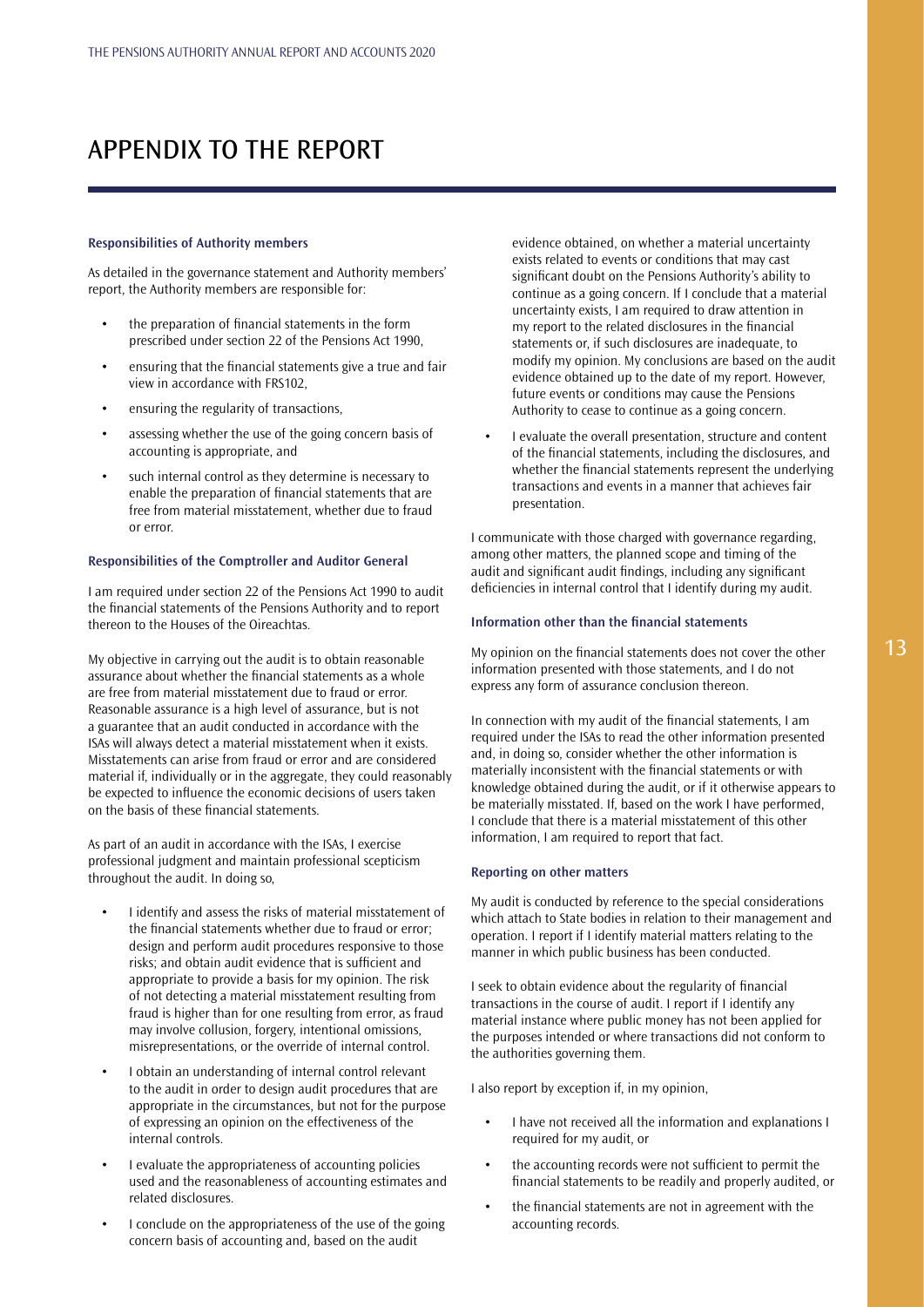# <span id="page-14-0"></span>GOVERNANCE STATEMENT AND AUTHORITY MEMBERS' REPORT

#### **Governance**

The Pensions Authority is a statutory body set up under the Pensions Act, 1990. The functions of the Authority are set out in section 10 of this Act. The Authority is accountable to the Minister for Social Protection. The Authority is responsible for ensuring good governance within the organisation and performs this task by agreeing strategic objectives and targets with the Executive and taking strategic decisions on all key business issues. The Pensions Regulator and the senior management team must follow the broad strategic direction agreed with the Authority, and must ensure that all Authority members have a clear understanding of the key activities and decisions related to the entity, and of any significant risks likely to arise.

#### **Authority responsibilities**

The Authority is collectively responsible for leading and directing the Authority's activities. It delegates operational responsibility for the day-to-day running of the Authority to the Pensions Regulator and the Executive. Such delegation does not absolve the Authority from the duty to supervise the discharge of the delegated functions. The Authority is responsible for fulfilling key functions comprising: reviewing and guiding strategic direction and major plans of action, risk management policies and procedures, annual budgets and business plans, setting performance objectives, monitoring implementation and the Authority's performance, and overseeing major capital expenditure and investment decisions.

Standing items considered by the Authority at their meetings include:

- conflicts of interest.
- risk,
- report from the Audit and Risk Committee (including financial reporting)
- Pensions Regulator report, and
- enforcement and regulatory decisions.

Section 22 of the Pensions Act, 1990, requires the Authority to keep, in such form as may be approved by the Minister for Social Protection with consent of the Minister for Finance, all proper and usual accounts of money received and expended by it.

In preparing these financial statements, under the Code of Conduct for the Governance of State Bodies (2016), the Authority is required to:

• select suitable accounting policies and apply them consistently;

- make judgements and estimates that are reasonable and prudent;
- prepare the financial statements on the going concern basis unless it is inappropriate to presume that it will continue in operation; and
- state whether applicable accounting standards have been followed, subject to any material departures disclosed and explained in the financial statements.

The Authority must keep adequate accounting records which disclose, with reasonable accuracy at any time, its financial position and enable it to ensure that the financial statements comply with section 22 of the Pensions Act, 1990, as amended. The maintenance and integrity of the corporate and financial information on the Authority's website is the responsibility of the Authority members.

The Authority is responsible for approving the annual plan and budget. An evaluation of the performance of the Authority by reference to the annual plan was carried out at the Authority meeting on 19 January 2021. The review of the annual budget was carried out on 19 January 2021.

The Authority is responsible for making a recommendation to the Minister for Social Protection regarding occupational pension scheme and PRSA fees annually.

The Authority is also responsible for safeguarding its assets and hence for taking reasonable steps for the prevention and detection of fraud and other irregularities.

The Authority considers that the financial statements of the Authority give a true and fair view of the financial performance and the financial position of the Authority at 31 December 2020.

#### **Authority structure**

The Authority consists of a chairperson, and two ordinary members, all of whom are appointed by the Minister for Social Protection. Appointments to the Authority are for a period of up to five years. Members are eligible for re-appointment. The Authority members meet approximately every six weeks in accordance with a schedule of meetings agreed at the beginning of each year.

The table below details the date of appointment of 2020 Authority members: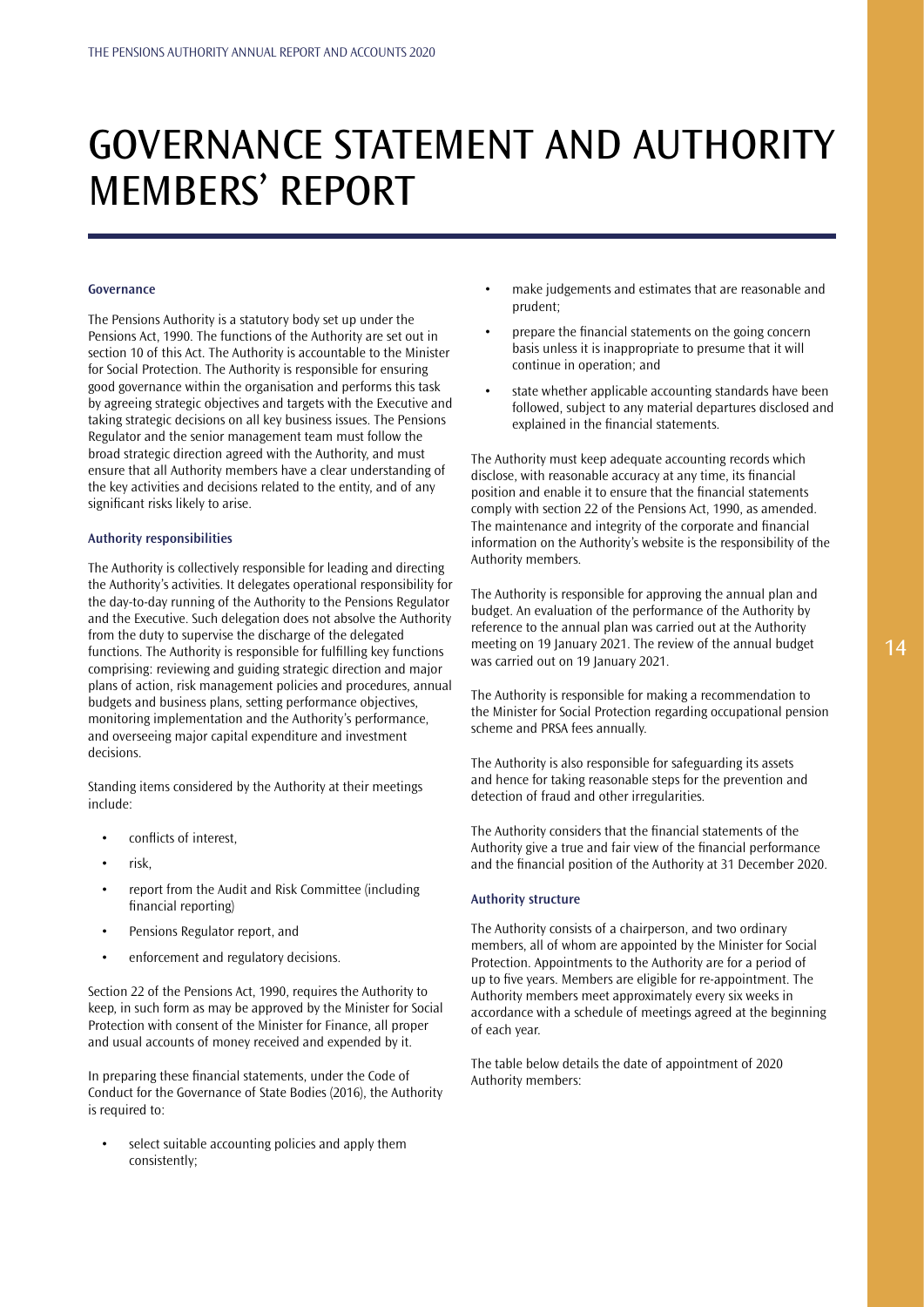| <b>Authority Member</b> | Role                                                     | <b>Date Appointed</b> |
|-------------------------|----------------------------------------------------------|-----------------------|
| David Begg              | Chairman                                                 | 12 January 2016       |
| Gary Tobin*             | Representative of the Department<br>of Finance           | 7 March 2019          |
| Jacqui McCrum*          | Representative of the Department<br>of Social Protection | 7 March 2019          |
| Michael McGrath         | Representative of the Department<br>of Finance           | 17 February 2020      |

\*Gary Tobin resigned on 16 February 2020, and Jacqui McCrum, former Deputy Secretary, Department of Social Protection resigned as a member of the Authority on 24 August 2020. Ciarán Lawler, Assistant Secretary, Department of Social Protection attended as the Department of Social Protection observer from 27 October 2020 and was appointed as an Authority member on 29 March 2021.

# **Schedule of attendance, fees and expenses**

A schedule of attendance at the Authority meetings for 2020 is set out below including the fees and expenses received by each member:

| <b>Authority Meetings 2020</b><br>Number of meetings held: 8 |                                                         |                                |                       |                           |  |
|--------------------------------------------------------------|---------------------------------------------------------|--------------------------------|-----------------------|---------------------------|--|
| <b>Name</b>                                                  | <b>Position</b>                                         | Number of<br>meetings attended | <b>Fees 2020</b><br>€ | <b>Expenses 2020</b><br>€ |  |
| David Begg                                                   | Chairman                                                | 8/8                            | 20,520                | $\Omega$                  |  |
| Michael McGrath                                              | Representative of the Minister<br>for Finance           | 7/7                            | $\theta$              | $\theta$                  |  |
| Jacqui McCrum                                                | Representative of the Minister<br>for Social Protection | 5/5                            | $\theta$              | $\theta$                  |  |
| Gary Tobin*                                                  | Representative of the Minister<br>for Finance           | 0/1                            | $\Omega$              |                           |  |

\*Gary Tobin resigned on 16 February 2020.

# **Gender balance in the Board membership**

The three members of the Pensions Authority Board ("the Authority") are appointed as follows:

- Chairperson appointed by the Minister for Social Protection.
- Ordinary members a representative of the Department of Social Protection and a representative of the Department of Finance nominated by the respective Ministers.

As at 31 December 2020, the Authority had 0% female and 100% male members, with one position vacant. The Authority therefore does not meet the Government target of a minimum of 40% representation of each gender in the membership of State Boards.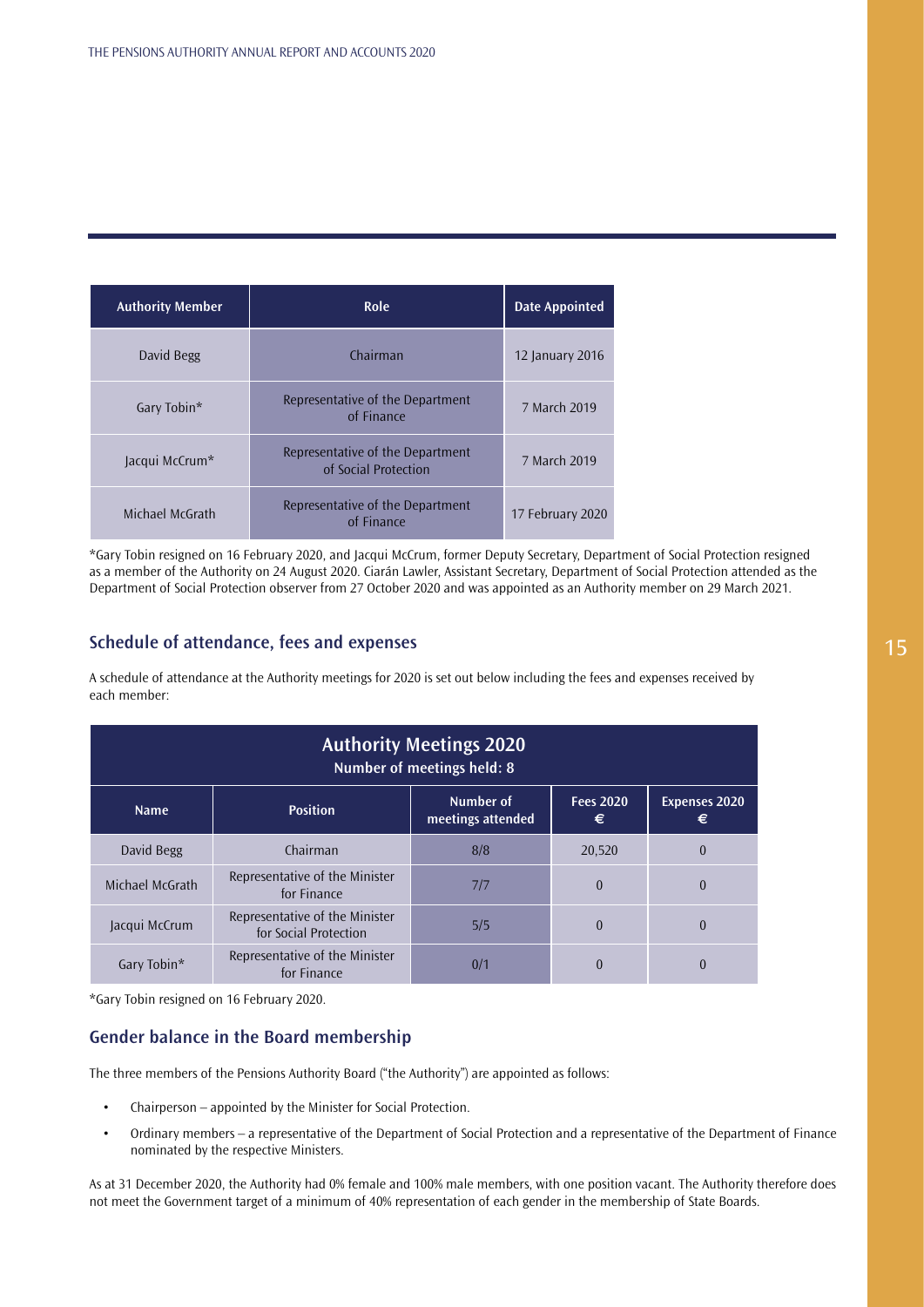Appointments to the Authority are a matter for the Minister for Social Protection. For any future appointments to the Authority, the Chairman will draw the Minister's attention to the current gender balance on the Authority.

Since the establishment of the Pensions Authority (known then as the Pensions Board) in 1990, there have been 28 female ordinary members of the board. In 2013, the composition of the board was changed from 17 members to three by the Social Welfare and Pensions (Miscellaneous Provisions) Act 2013. In addition, there have been three female Chairpersons of the Authority since 1990.

# **Audit and Risk Committee**

The Authority has established an Audit and Risk Committee (ARC) which comprises three members and an independent chairperson.

The role of the ARC is to provide independent advice to the Authority on matters including the suitability and robustness of the organisation's internal control, internal audit, risk management, governance systems procedures and the reliability of financial reporting.

The ARC is independent of the day-to-day financial management of the organisation by the Executive. In particular, the ARC ensures that the internal control systems including audit activities are monitored actively and independently.

The ARC reports to the Authority after each meeting, and formally in writing annually.

The ARC consists of four members, and at the end of 2020 was as follows:

- Mr. Bill Cunningham, Chairman (Independent)
- Mr. Michael Roche, non-executive member
- Mr. Kevin Barron, representative of the Department of Social Protection
- Mr. Brendan O'Leary, representative of the Department of Finance

There were five meetings of the ARC in 2020.

# **Schedule of attendance, fees and expenses**

A schedule of attendance at the ARC meetings for 2020 is set out below including the fees and expenses received by each member:

| <b>ARC meetings 2020</b><br>Number of meetings held: 5                                                                 |                                                             |     |          |          |  |
|------------------------------------------------------------------------------------------------------------------------|-------------------------------------------------------------|-----|----------|----------|--|
| Number of<br><b>Fees 2020</b><br><b>Expenses 2020</b><br><b>Position</b><br><b>Name</b><br>meetings attended<br>€<br>€ |                                                             |     |          |          |  |
| <b>Bill Cunningham</b>                                                                                                 | Chairman                                                    | 5/5 | 2,012    | $\theta$ |  |
| Kevin Barron                                                                                                           | Representative of<br>the Department of<br>Social Protection | 4/5 | $\theta$ | $\Omega$ |  |
| Brendan O'Leary                                                                                                        | Representative of<br>the Department of<br>Finance           | 4/5 | $\theta$ | $\theta$ |  |
| Michael Roche                                                                                                          | Ordinary member                                             | 5/5 | 1,131    | $\theta$ |  |

The following members did not receive an Authority or ARC fee under the One Person One Salary principle:

- Jacqui McCrum
- Gary Tobin
- Michael McGrath
- Kevin Barron
- Brendan O'Leary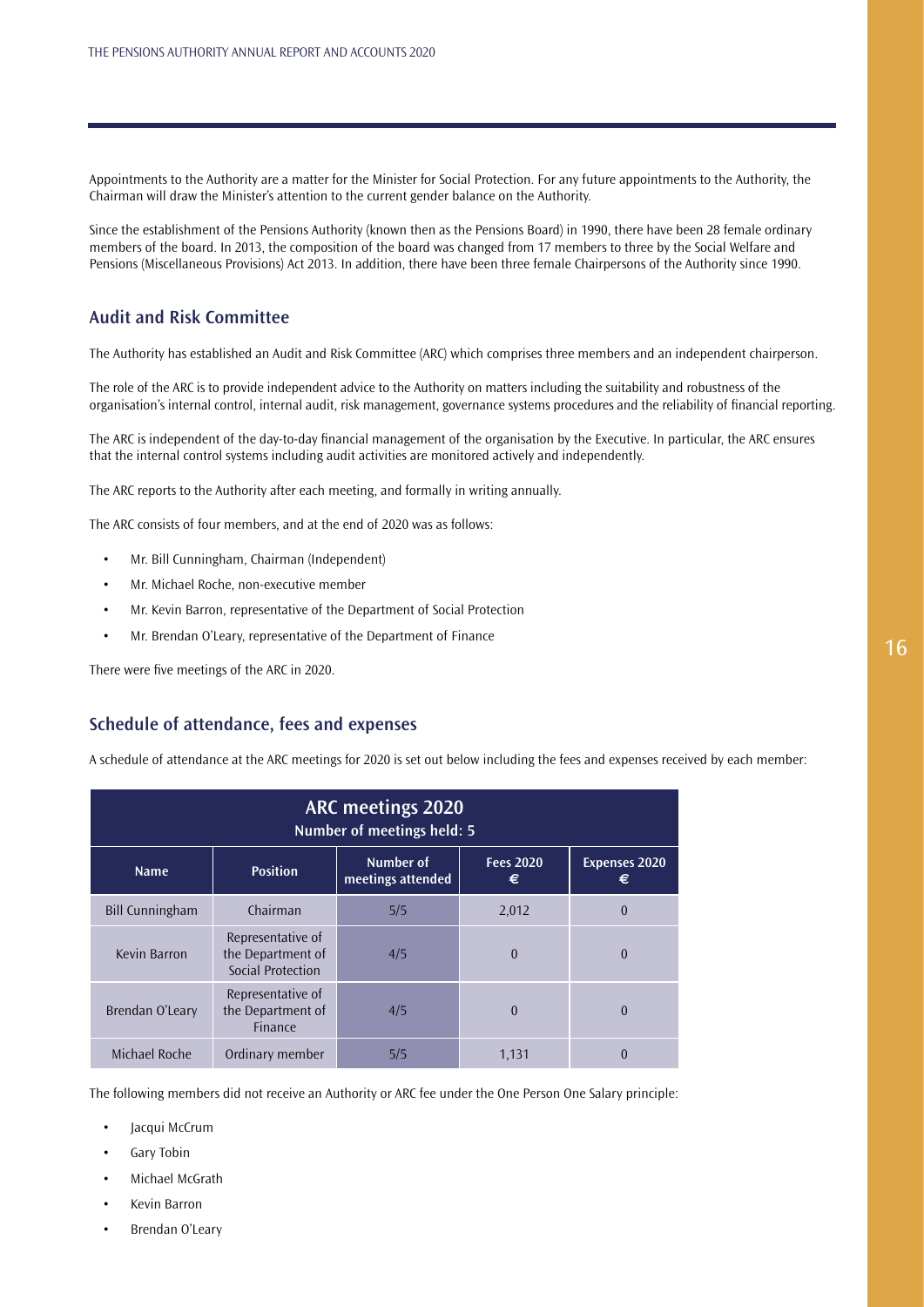# **Disclosures required by Code of Practice for the Governance of State Bodies (2016)**

The Authority is responsible for ensuring that the organisation has complied with the requirements of the Code of Practice for the Governance of State Bodies ("the Code"), as published by the Department of Public Expenditure and Reform in August 2016. The following disclosures are required by the Code:

# **Employee short-term benefits breakdown**

Details of employee short-term benefits in excess of €60,000 and the salary costs of key management personnel are set out in note number three in the financial statements.

# **Consultancy costs**

Consultancy costs comprise the cost of external advice to management and exclude outsourced 'business-as-usual' functions.

|                                                                                                    | 2020<br>€      | 2019<br>€ |
|----------------------------------------------------------------------------------------------------|----------------|-----------|
| Legal advice                                                                                       | 155,662        | 211,685   |
| Financial/actuarial advice                                                                         | $\theta$       | $\theta$  |
| <b>Public relations</b>                                                                            | $\overline{0}$ | $\theta$  |
| Research consultancy                                                                               | 30,808         | 55,475    |
| Human resources                                                                                    | $\overline{0}$ | $\theta$  |
| <b>Business improvement</b>                                                                        | 40,565         | 13,345    |
| ICT consultancy                                                                                    | 348,704        | $\theta$  |
| Investigation and compliance support                                                               | 331,550        | 83,860    |
| <b>Total consultancy costs</b>                                                                     | 907,289        | 364,365   |
|                                                                                                    | 2020<br>€      | 2019<br>€ |
| Consultancy costs capitalised <sup>1</sup>                                                         | 348,704        | $\theta$  |
| Consultancy costs charged to the<br>Income and Expenditure and<br><b>Retained Revenue Reserves</b> | 558,585        | 364,365   |
| <b>Total</b>                                                                                       | 907,289        | 364,365   |

# **Legal costs and settlements**

The table below provides a breakdown of amounts recognised as expenditure in the reporting period in relation to legal costs, settlements and conciliation and arbitration proceedings relating to contracts with third parties. This does not include expenditure incurred in relation to general legal advice received by the Authority which is disclosed in consultancy costs above.

|                                       | 2020<br>€ | 2019<br>€ |
|---------------------------------------|-----------|-----------|
| Legal fees - legal proceedings        | 1,458     | 14,122    |
| Conciliation and arbitration payments |           |           |
| Settlements                           |           |           |
| <b>Total</b>                          | 1,458     | 14,122    |

€288,479 of consultancy costs capitalised relate to IT development projects in progress which have not yet been depreciated and are shown as Capital WIP in note 11. Capitalised costs are in relation to IT infrastructure projects and have been capitalised in accordance with the rules set out in FRS102.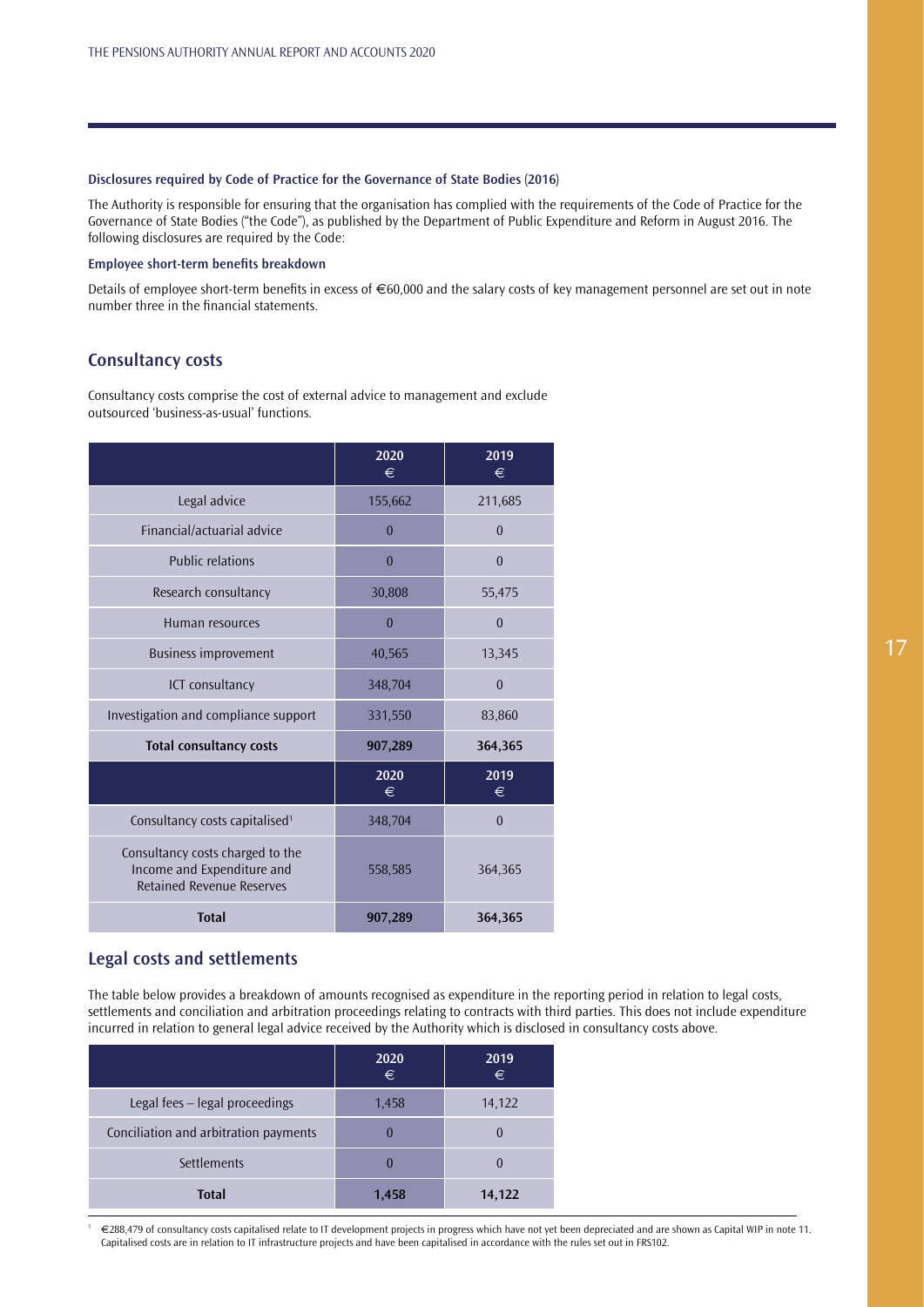# **Travel and subsistence expenditure**

Travel and subsistence expenditure is categorised as follows:

|                     | 2020<br>€ | 2019<br>€ |
|---------------------|-----------|-----------|
| Domestic:           |           |           |
| - Authority members | $\theta$  | $\theta$  |
| - Employees         | 3,348     | 871       |
| International:      |           |           |
| - Authority members | $\Omega$  | $\theta$  |
| - Employees         | 6,735     | 24,040    |
| <b>Total</b>        | 10,083    | 24,911    |

# **Hospitality expenditure**

The Income and Expenditure Account includes the following hospitality expenditure:

|                                   | 2020<br>$\epsilon$ | 2019<br>$\in$ |
|-----------------------------------|--------------------|---------------|
| Employee hospitality <sup>2</sup> | 10,466             | 10,516        |
| Client hospitality                |                    | 118           |
| <b>Total</b>                      | 10,466             | 10,634        |

# **Statement of compliance**

The Authority has adopted the Code of Practice for the Governance of State Bodies (2016) and has put procedures in place to ensure compliance with the Code. The Authority was in compliance with the Code of Practice for the Governance of State Bodies for 2020.

24 June 2021 24 June 2021

Brenclan Kennedy

**David Begg Strategies Strategies Brendan Kennedy<br>
Chairman Strategies Strategies Brensions Regulator** Pensions Regulator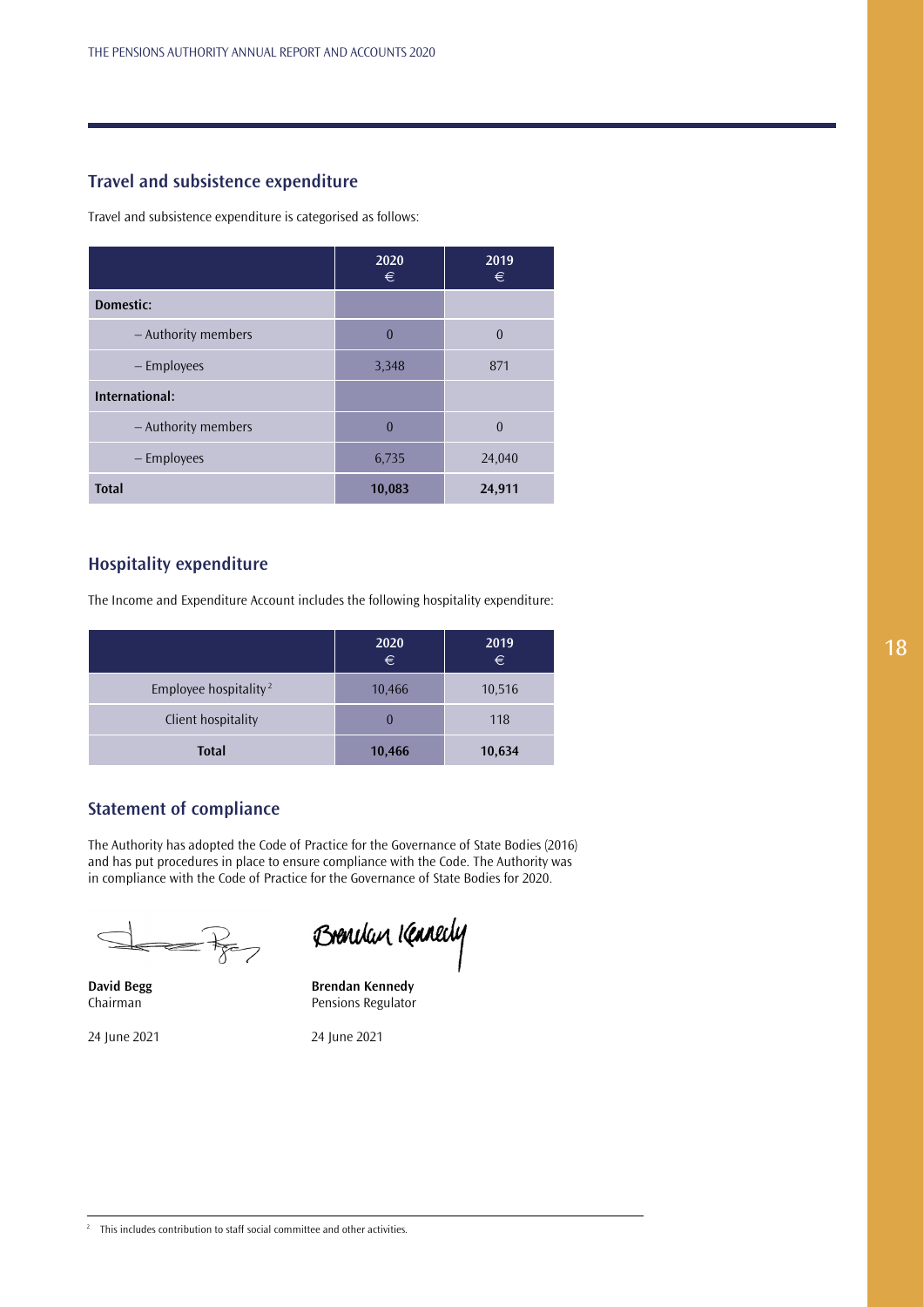# <span id="page-19-0"></span>STATEMENT ON INTERNAL CONTROL

# **Responsibility for system of internal control**

On behalf of the Authority, I acknowledge our responsibility for ensuring that an effective system of internal control is maintained and operated. This responsibility takes account of the requirements of the Code of Practice for the Governance of State Bodies (2016).

# **Purpose of the system of internal control**

The system of internal control is designed to manage risk to a tolerable level rather than to eliminate it. The system can therefore only provide reasonable and not absolute assurance that assets are safeguarded, transactions authorised and properly recorded, and that material errors or irregularities are either prevented, or detected in a timely manner.

The system of internal control, which accords with guidance issued by the Department of Public Expenditure and Reform, has been in place in the Authority for the year ended 31 December 2020 and up to the date of approval of the financial statements.

# **Audit and risk management**

The Authority has an Audit and Risk Committee (ARC) comprising a member from the Department of Social Protection, a member from the Department of Finance and two external members, with financial and audit expertise, one of whom is the Chairperson. The ARC met five times during 2020.

The Authority has also established an outsourced internal audit function, which is adequately resourced and conducts a programme of work as agreed with the ARC.

The Authority has developed a risk management policy, which sets out its risk appetite, the risk management processes in place, and details the roles and responsibilities of employees in relation to risk. The Authority approved the policy and the risk management processes. The policy has been issued to all employees who are expected to work within the Authority's risk management policies.

# **Risk and control framework**

The Authority has a risk register which identifies key risks and the management actions being taken, to the extent possible, to mitigate those risks. The key risks facing the Authority have been evaluated and graded according to their significance. The risk register is reviewed quarterly by senior management, the ARC and the Authority. The outcome of these assessments is used to allocate resources to ensure risks are managed to an acceptable level.

I confirm that a control environment containing the following elements is in place:

- procedures for all key business processes have been documented;
- financial responsibilities have been assigned at management level with corresponding accountability;
- there is an appropriate budgeting system with an annual budget which is kept under review by senior management;
- there are systems aimed at ensuring the security of the information and communication technology systems; and
- there are systems in place to safeguard the assets of the Authority.

# **Ongoing monitoring and review**

Formal procedures have been established for monitoring control processes. Control deficiencies are communicated to those responsible for taking corrective action and to management, the ARC and the Authority, where relevant, in a timely way. I confirm that the following ongoing monitoring systems are in place:

- key risks and related controls have been identified and processes have been put in place to monitor the operation of those key controls and report any identified deficiencies;
- reporting arrangements have been established at all levels where responsibility for financial management has been assigned; and
- there are regular reviews by senior management of financial reports which indicate performance against budgets/forecasts.

# **Covid-19**

The Authority has reviewed the impact of Covid-19 on its operations and finances. Although there are some uncertainties, especially in relation to the effect of the pandemic on 2022 fee income, the Authority is confident that it is able to continue to operate as a going concern to the end of June 2022 and for the foreseeable period thereafter.

The Authority considers that, as fee receipts as provided for under the Pensions Act are being collected in line with projections, it is appropriate to prepare these financial statements on a going concern basis.

The Authority recognises that the Covid-19 pandemic is a significant event which is ongoing since the reporting date. The Authority is taking the situation seriously and is monitoring the situation on an ongoing basis. The business continues to operate with measures in place to protect employees who are working remotely. To date, the operations and the Authority's activities are being maintained while adjusting to the different way in which the business is being delivered.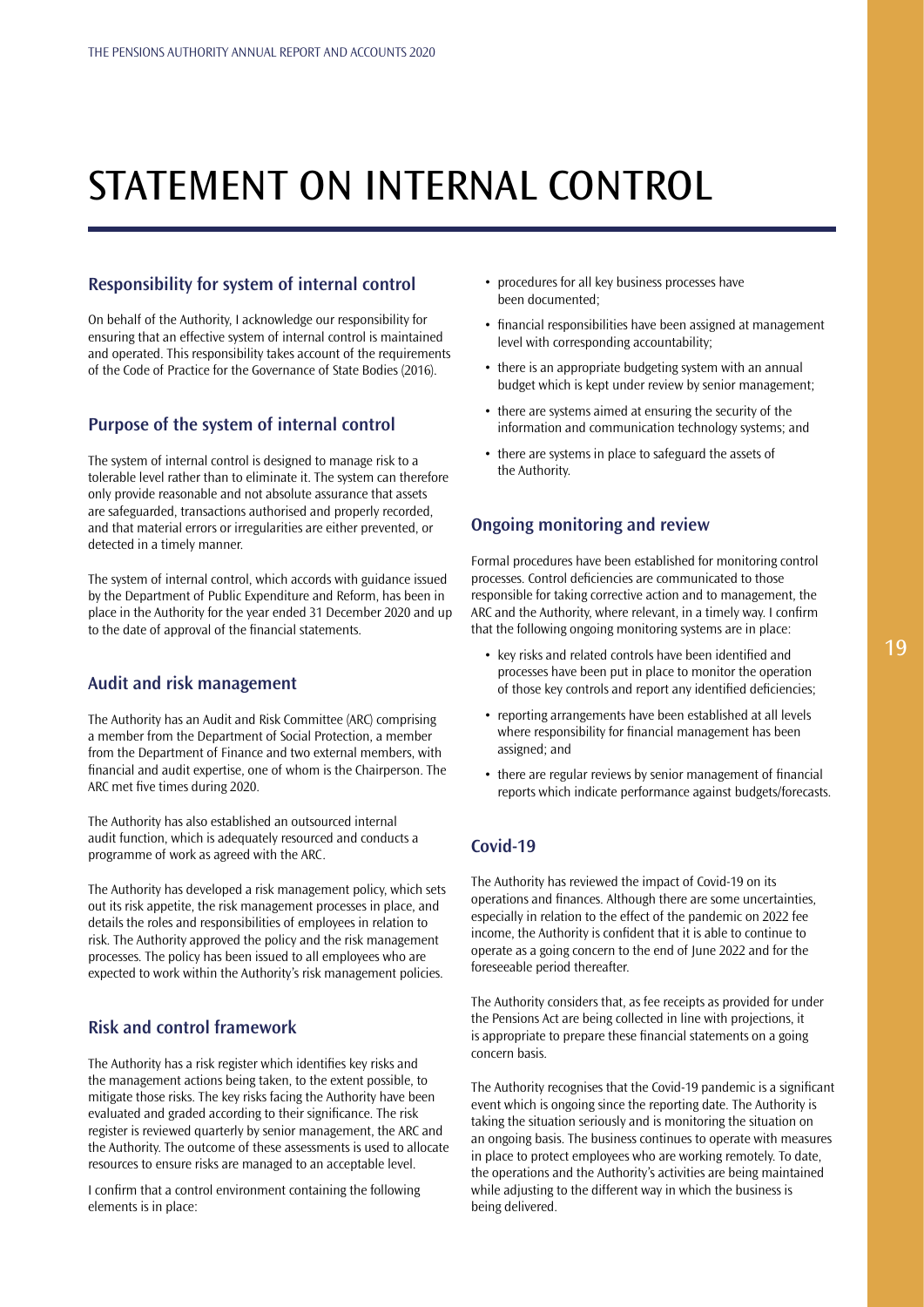Overall, the Authority's remote working arrangements in response to the Covid-19 pandemic worked well in 2020. Despite the challenges, employees adapted quickly, professionally and successfully to the new virtual working environment and all priority work was maintained, including day-to-day supervision work and responding to telephone and online enquiries. All financial controls were maintained and IT systems, recruitment and procurement all operated effectively over the period. Covid-19 created specific additional work for many employees, who supported home workers and implemented new policies and procedures required by the Government protocols for dealing with Covid-19 in the workplace.

# **Procurement**

I confirm that the Authority has procedures in place to ensure compliance with current procurement rules and guidelines. Any issues that arose during 2020 regarding procurement are highlighted in the internal control issues section below.

# **Review of effectiveness**

I confirm that the Authority has procedures to monitor the effectiveness of its risk management and control procedures. The Authority's monitoring and review of the effectiveness of the system of internal financial control is informed by the work of the internal and external auditors. The senior management in the Authority are responsible for the development and maintenance of the internal financial control framework.

I confirm that the Authority conducted an annual review of the effectiveness of the internal controls for 2020.

# **Internal control issues**

# **Non-compliant procurement**

During 2020, due to unforeseen urgent requirements, expenditure of €55,350 in uncompetitive procurement was incurred by the Authority in relation to accountancy support services where the procedures employed did not comply with procurement guidelines. To prevent a reoccurrence, the Authority put a contract in place in April 2021 for the provision of Accounting services.

 $\triangle$ 

**David Begg** Chairman

24 June 2021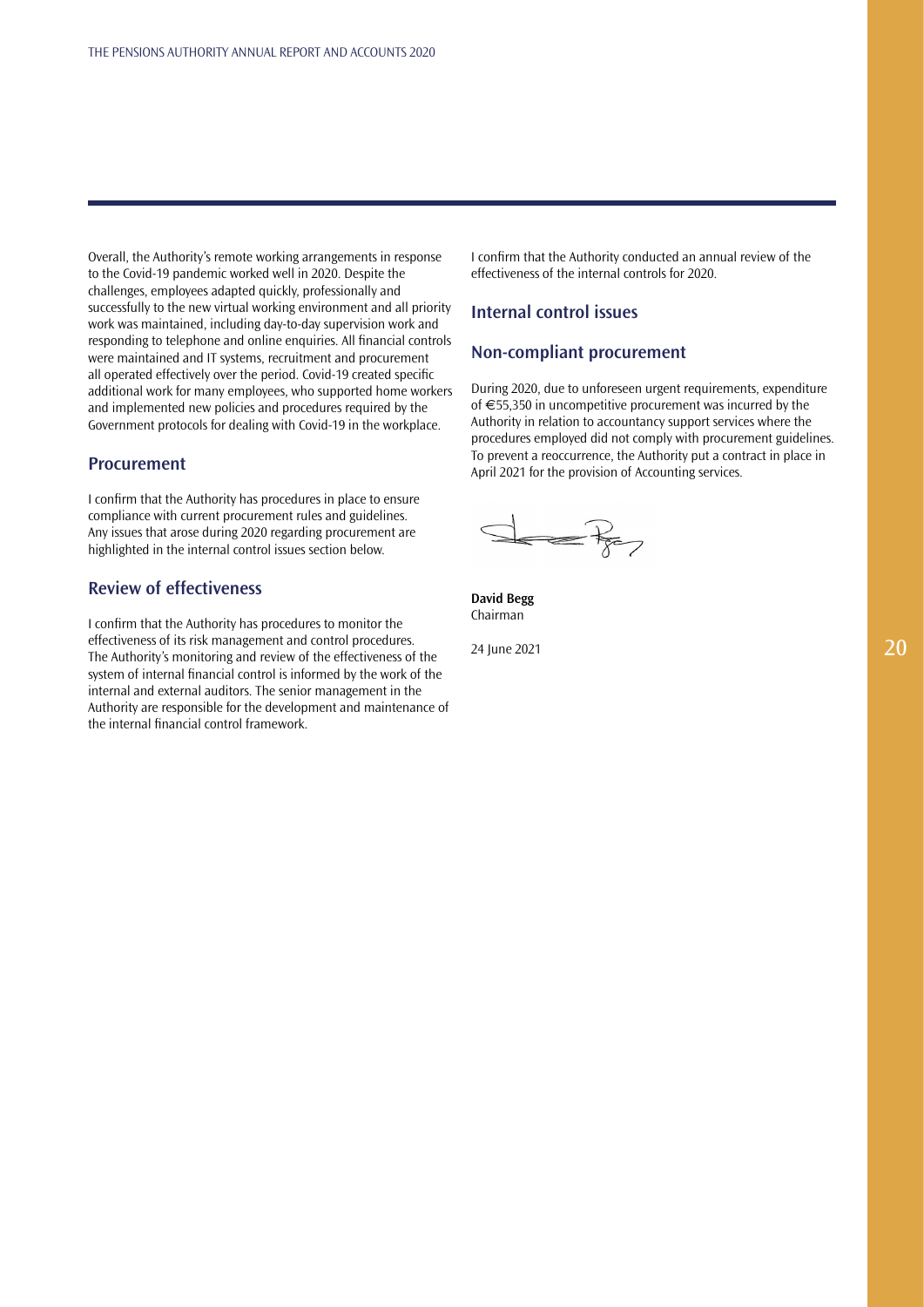# <span id="page-21-0"></span>STATEMENT OF INCOME AND EXPENDITURE AND RETAINED REVENUE RESERVES

| For the year ended 31 December 2020               |                |             |           |  |
|---------------------------------------------------|----------------|-------------|-----------|--|
|                                                   |                | 2020        | 2019      |  |
|                                                   | <b>Notes</b>   | €           | $\in$     |  |
| Revenue                                           |                |             |           |  |
| Occupational pension scheme fees                  |                | 3,954,198   | 3,842,619 |  |
| Personal Retirement Savings Account fees          |                | 3,958,237   | 3,539,343 |  |
| Other income                                      | $\overline{2}$ | 1,712       | 7,068     |  |
| Total income                                      |                | 7,914,147   | 7,389,030 |  |
|                                                   |                |             |           |  |
| Expenditure                                       |                |             |           |  |
| Remuneration                                      | $\overline{3}$ | 5,850,242   | 4,800,328 |  |
| Authority members' fees                           | 5              | 20,520      | 20,520    |  |
| Rent and office expenses                          | 6              | 794,249     | 834,897   |  |
| Training, education and employee-related expenses | $\overline{7}$ | 108,201     | 195,325   |  |
| Information, research and publicity               | 8              | 220,367     | 189,822   |  |
| Professional fees                                 | 9              | 865,940     | 598,651   |  |
| General administration                            | 10             | 899,937     | 663,534   |  |
| Depreciation                                      | 11             | 228,350     | 140,368   |  |
| <b>Total expenditure</b>                          |                | 8,987,806   | 7,443,445 |  |
| Surplus/(deficit) for the year                    |                | (1,073,659) | (54, 415) |  |
| Revenue reserve at 1 January                      |                | 7,739,049   | 7,793,464 |  |
| Surplus/(deficit) for the year                    |                | (1,073,659) | (54, 415) |  |
| Revenue reserve at 31 December                    |                | 6,665,390   | 7,739,049 |  |

The statement of cash flows and notes 1 to 22 form part of these financial statements.

 $=$  $\frac{1}{2}$ 

Brencken Kannedy

**David Begg Strates Brendan Kennedy<br>
Chairman Strates Brendan Kennedy<br>
Pensions Regulator** Pensions Regulator

24 June 2021 24 June 2021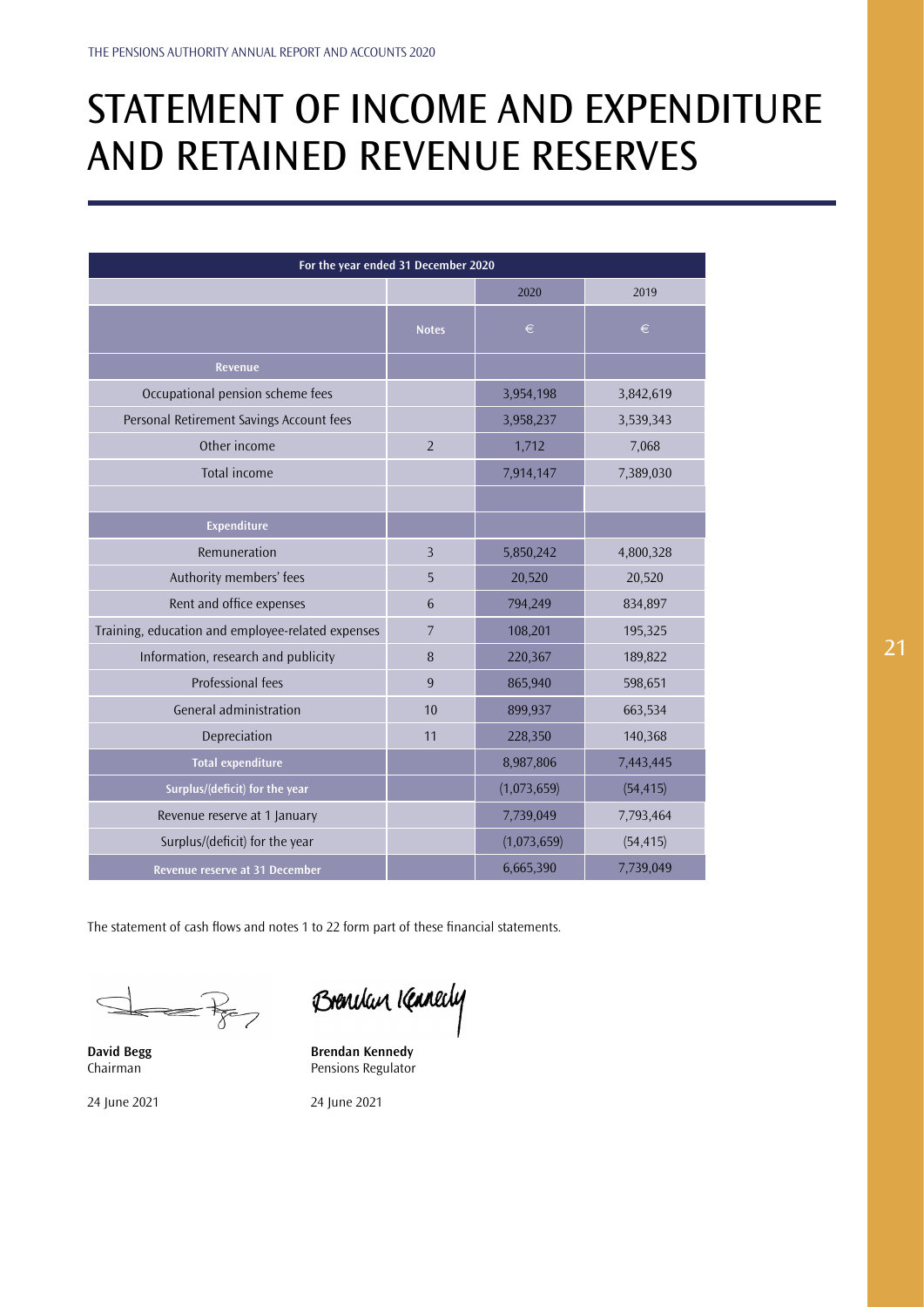# <span id="page-22-0"></span>STATEMENT OF COMPREHENSIVE INCOME

| For the year ended 31 December 2020                                                     |              |             |             |  |
|-----------------------------------------------------------------------------------------|--------------|-------------|-------------|--|
|                                                                                         |              | 2020        | 2019        |  |
|                                                                                         | <b>Notes</b> | €           | €           |  |
| Surplus/(deficit) for the year                                                          |              | (1,073,659) | (54, 415)   |  |
| Experience (gains)/losses on retirement<br>benefit obligations <sup>3</sup>             | 18           | (2,995,000) | 1,072,000   |  |
| Change in assumptions underlying the present<br>value of retirement benefit obligations |              | (4,544,000) | (3,719,000) |  |
| Adjustment to deferred retirement benefits funding                                      | 18           | 7,539,000   | 2,647,000   |  |
| Total comprehensive income for the year                                                 |              | (1,073,659) | 54,415      |  |

The statement of cash flows and notes 1 to 22 form part of these financial statements.

 $=k<sub>z</sub>$ 

24 June 2021 24 June 2021

Brencken Kannedy

**David Begg Strates Brendan Kennedy<br>
Chairman Strates Brendan Regulator** Pensions Regulator

3 The "Experience Gains on Retirement Benefit Obligations" reflects the impact on the liability valuation of differences between the assumptions made at the start of the year and the actual experience over the year. For example, gains or losses arise from differences between assumed and actual mortality experience, inflation, salary inflation and pension increases.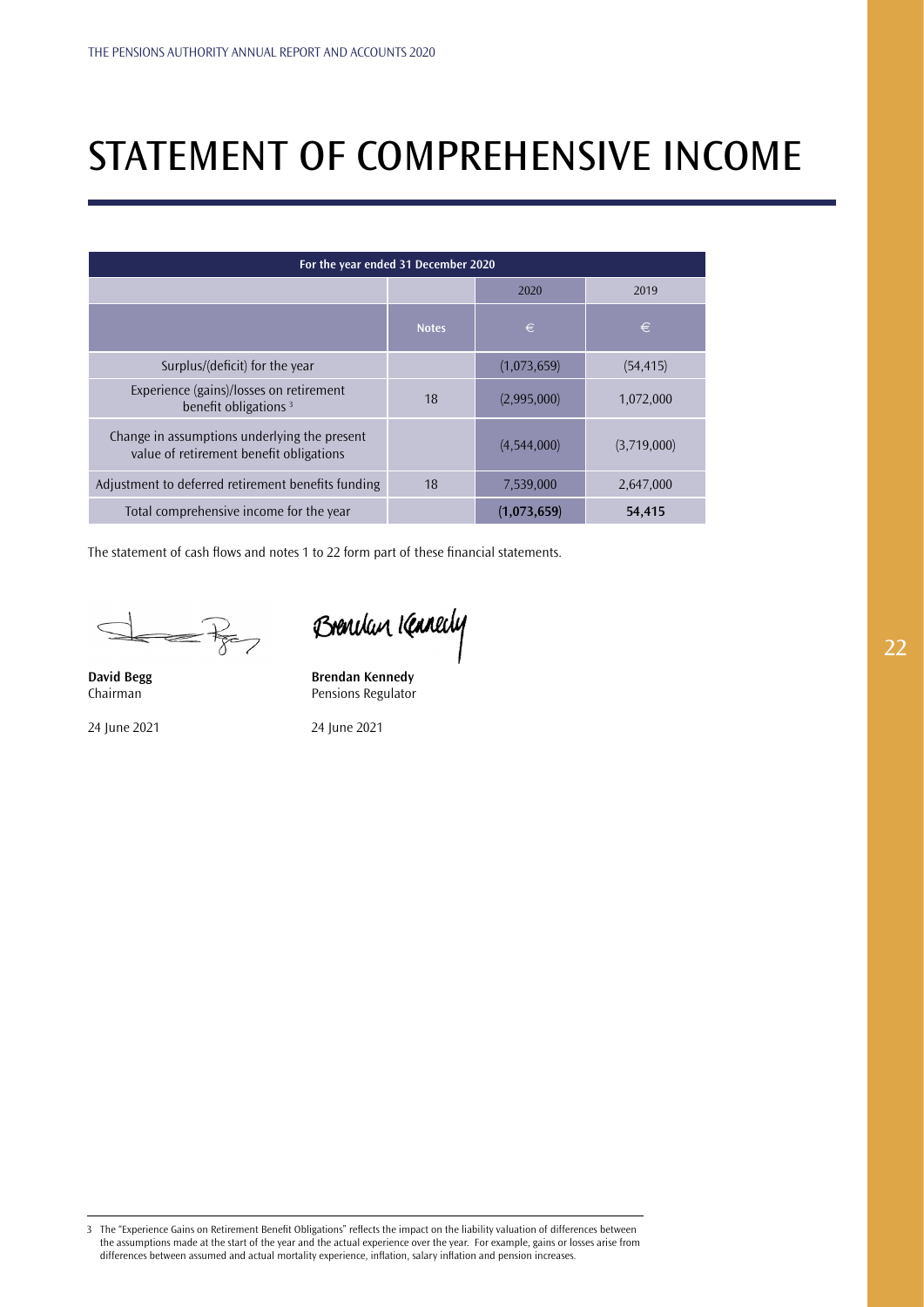# <span id="page-23-0"></span>STATEMENT OF FINANCIAL POSITION

| At 31 December 2020                           |              |           |                |           |                |
|-----------------------------------------------|--------------|-----------|----------------|-----------|----------------|
|                                               |              | 2020      |                | 2019      |                |
|                                               | <b>Notes</b> | $\in$     | €              | €         | $\in$          |
| Non-current assets                            |              |           |                |           |                |
| Property, plant and equipment                 | 11           |           | 767,156        |           | 577,729        |
| <b>Current assets</b>                         |              |           |                |           |                |
| Receivables                                   | 12           | 1,045,606 |                | 855,239   |                |
| Cash and cash equivalents                     | 17           | 7,148,260 |                | 8,198,557 |                |
|                                               |              | 8,193,866 |                | 9,053,796 |                |
| Creditors amounts falling due within 1 year   |              |           |                |           |                |
| Payables                                      | 13           | 795,632   |                | 392,476   |                |
| Net current assets                            |              |           | 7,398,234      |           | 8,661,320      |
| Net assets before retirement benefits         |              |           | 8,165,390      |           | 9,239,049      |
| <b>Retirement benefits</b>                    |              |           |                |           |                |
| Retirement benefit liability                  | 18           |           | (36, 120, 000) |           | (27, 146, 000) |
| Deferred exchequer retirement benefit funding | 18           |           | 36,120,000     |           | 27,146,000     |
| Net assets after retirement benefits          |              |           | 8,165,390      |           | 9,239,049      |
| Representing                                  |              |           |                |           |                |
| Compliance enforcement reserve                | 15           | 1,500,000 |                | 1,500,000 |                |
| Revenue reserve                               | 15           | 6,665,390 |                | 7,739,049 |                |
|                                               |              |           | 8,165,390      |           | 9,239,049      |

The statement of cash flows and notes 1 to 22 form part of these financial statements.

 $=$  $\frac{1}{2}$ 

24 June 2021 24 June 2021

Brencken Kanaly

**David Begg Strategies Brendan Kennedy** Chairman **Pensions Regulator**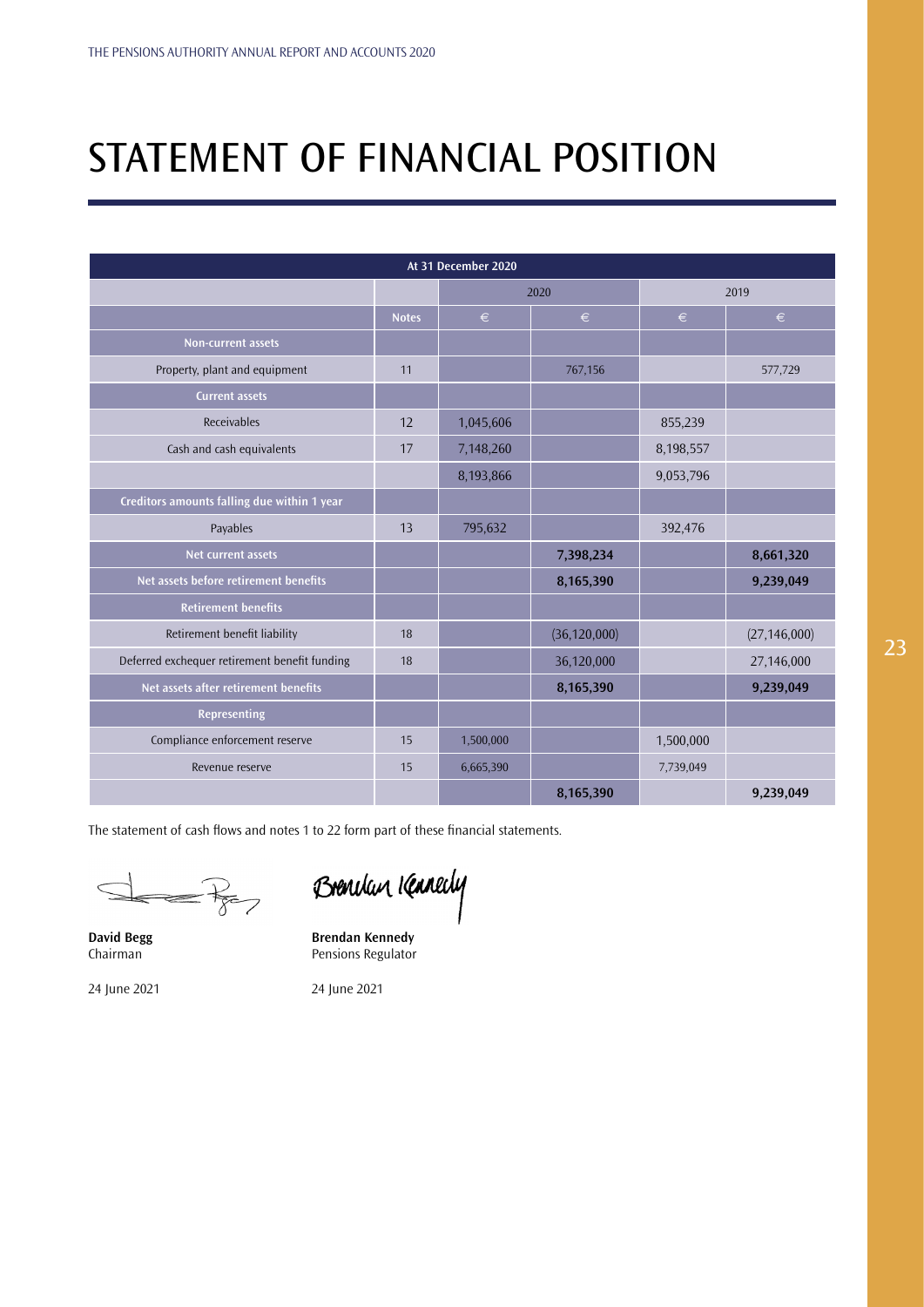# <span id="page-24-0"></span>STATEMENT OF CASH FLOWS

| For the year ended 31 December 2020                         |              |                |            |
|-------------------------------------------------------------|--------------|----------------|------------|
|                                                             |              | 2020           | 2019       |
|                                                             | <b>Notes</b> | €              | €          |
| Net cash inflow from operating activities                   | 16           | (633, 192)     | 325,603    |
| Cash flows from financing activities<br>Interest received   |              | 672            | 3,323      |
| Cash flows from investing activities                        |              |                |            |
| Payments to acquire property,<br>plant and equipment        |              | (417, 777)     | (244, 626) |
| Transfers from short-term deposit accounts                  |              | $\overline{0}$ | 6,545,498  |
| Increase/(Decrease) in cash and<br>cash equivalents in year |              | (1,050,297)    | 6,629,798  |
|                                                             |              |                |            |
| Reconciliation of net cash flow<br>to movement in net funds | 17           |                |            |
| Increase/(Decrease) in net funds in the year                |              | (1,050,297)    | 6,629,798  |
| Net funds at 1 January                                      |              | 8,198,557      | 1,568,759  |
| Net funds at 31 December                                    |              | 7,148,260      | 8,198,557  |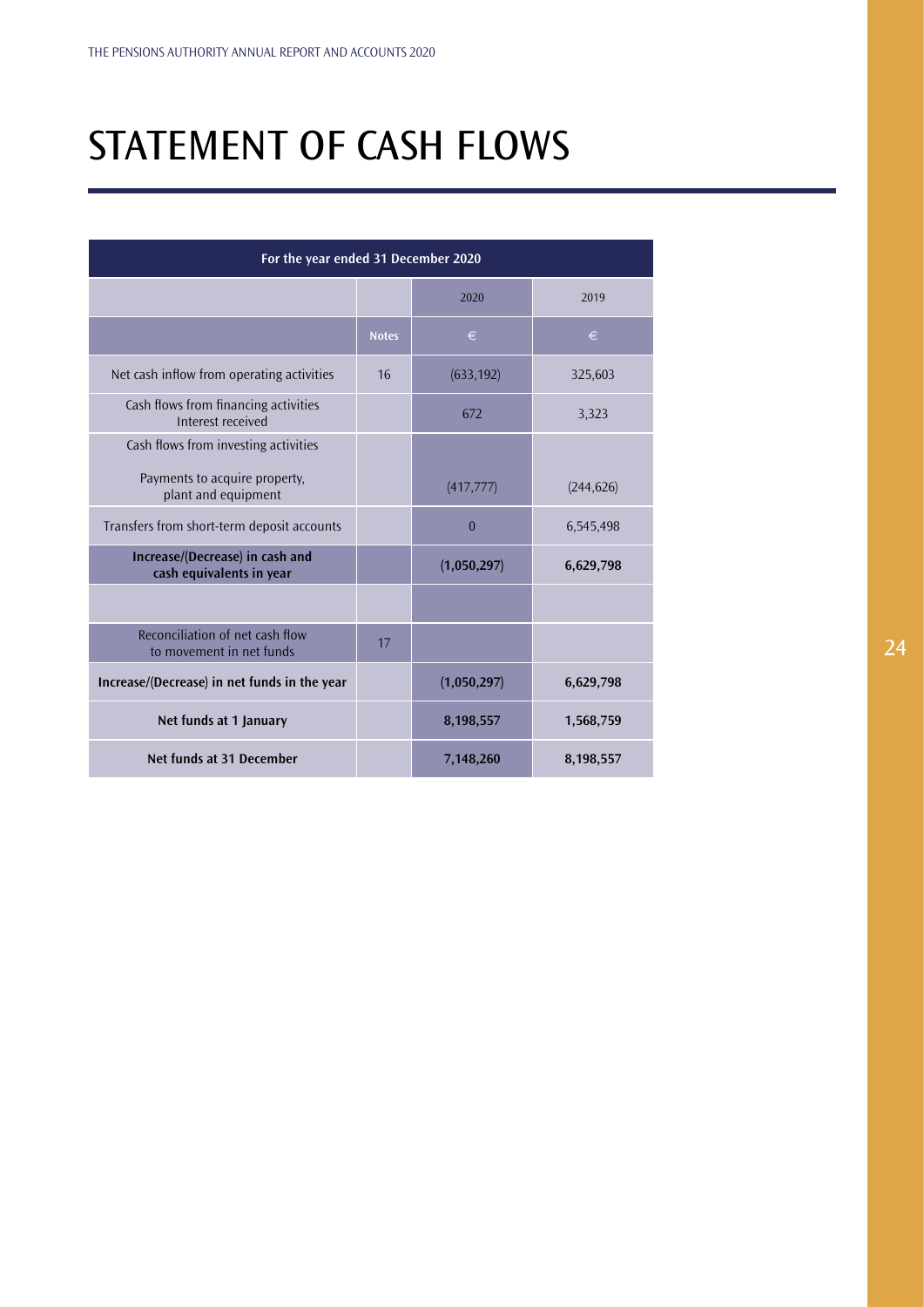# <span id="page-25-0"></span>NOTES TO THE FINANCIAL STATEMENTS

# **For the year ended 31 December 2020**

#### **1. Accounting policies**

The basis of accounting and significant accounting policies adopted by the Authority are set out below. They have all been applied consistently throughout the year and for the preceding year.

#### **a) General information**

The Authority was set up under the Pensions Act, 1990, as amended, with a head office at Verschoyle House, 28-30 Lower Mount Street, Dublin 2.

The Authority's primary objectives as set out in Part 10 of the Pensions Act, 1990, as amended, are:

- to monitor and supervise the operation of this Act and pensions developments generally;
- to advise the Minister either on request or on its own initiative on all matters relating to the functions assigned to the Authority under this Act and on matters relating to pensions generally;
- to issue guidelines on the duties and responsibilities of trustees of schemes and codes of practice on specific aspects of their responsibilities;
- to encourage the provision of appropriate training facilities for trustees of schemes;
- to advise the Minister on standards for trustees of schemes and on their implementation;
- to publish an annual report and such other reports as it may from time to time consider necessary;
- to perform such tasks as the Minister may, from time to time, request.

The Authority is a Public Benefit Entity (PBE).

The financial statements are denominated in Euro.

# **b) Statement of compliance**

The financial statements have been prepared in compliance with the applicable legislation and with FRS102, the financial reporting standard applicable in the UK and the Republic of Ireland issued by the Financial Reporting Council in the UK.

#### **c) Basis of preparation**

The financial statements are prepared under the accruals method of accounting, on the going concern basis and under the historical cost convention, unless otherwise disclosed, in the form approved by the Minister for Social Protection, with the concurrence of the Minister for Public Expenditure and Reform, in accordance with Section 22(1) of the Pensions Act, 1990, as amended.

The following accounting policies have been applied consistently in dealing with items which are considered material in relation to the Authority's financial statements.

## **d) Oireachtas grants**

Oireachtas grants represent the amount made available in respect of the year by the Department of Social Protection to recoup the cost of superannuation benefits paid by the Authority. Oireachtas grants are recognised in the year in which the related pensions are paid.

#### **e) Fee income**

i) Occupational pension scheme fees

Fees are payable to the Authority by scheme trustees in accordance with Section 25 of the Pensions Act. The current fee rates payable are set out in Statutory Instrument No.634 of 2010 - Occupational Pension Schemes (Fees) (Amendment) Regulations, 2010. Fees in respect of group schemes are payable on an actual year basis and one-member schemes are payable a year in arrears.

The Authority recognises all fees due as income on a calendar year basis and fees due in respect of one-member schemes are included as debtors at year end.

ii) Personal Retirement Savings Account fees

Amounts due in respect of application, product and annual fees are levied on Personal Retirement Savings Account (PRSA) providers. Annual PRSA fees are calculated by reference to the number of registered approved products and the value of funds under management by the provider as at the end of the prior year.

The current fee rates are set out in Statutory Instrument No.506 of 2002 - Personal Retirement Savings Accounts (Fees) Regulations, 2002.

#### **f) Property, plant and equipment**

Property plant and equipment are stated at cost less accumulated depreciation. Depreciation is charged in the statement of income and expenditure and revenue reserves on a straight-line basis, from the point the asset comes into use. Depreciation is applied at the annual rates set out below, so as to write off the assets, adjusted for estimated residual value, over the expected useful life of each appropriate category.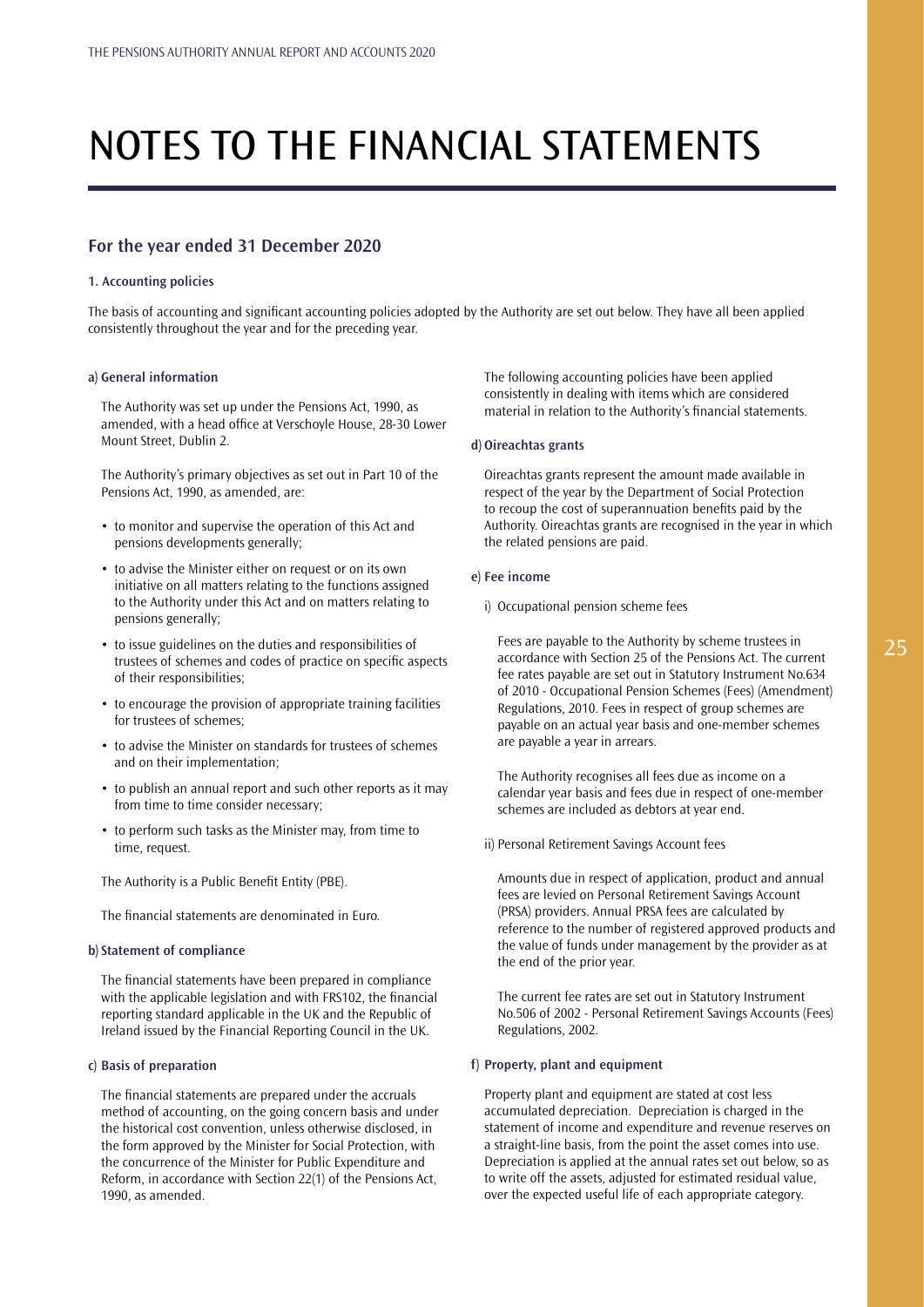• Leasehold improvements 6%% 15 years

| • Computer equipment | 25% | 4 years                 |
|----------------------|-----|-------------------------|
| • Office furniture   |     | $12\frac{1}{2}$ 8 years |

• Office equipment 20% 5 years

Residual value represents the estimated amount which would currently be obtained from disposal of an asset, after deducting estimated costs of disposal, if the asset were already of an age and in the condition expected at the end of its useful life.

If there is objective evidence of impairment of the value of an asset, an impairment loss is recognised in the statement of income and expenditure and retained revenue reserves in the year.

# **g) Operating lease**

Rental payments are dealt with in the statement of income and expenditure and retained revenue reserves in the year to which they relate.

#### **h) Retirement benefits** (Refer to note 18)

### **Nature of schemes**

The Authority operates the following defined benefit pension schemes in respect of its employees:

For employees appointed prior to 1 January 2013:

• Pensions Authority Superannuation Scheme, 1993, and the Spouses' and Children's Contributory Pension Scheme 1993, with the scheme structure based on the Public Service model (the "Model scheme").

For employees appointed after 1 January 2013:

- Single Public Service Pension Scheme, which provides consumer price index-linked defined benefit pensions based on career-average pay (the "Single scheme").
- The schemes are unfunded by the Authority, with pension benefits payable by the Exchequer. In addition, the Authority's arrangements have a number of specific characteristics:
- the Authority makes agreed contributions to the Department of Social Protection (for the Model scheme) and to the Department of Public Expenditure and Reform (for the Single scheme);
- the contributions for both schemes comprise an employee element along with an employer element. The employer contributions, paid by the Authority, amount to 25% of gross pay for employees paying PRSI at the A rate in the Pensions Authority Superannuation Scheme and 30% of gross pay for employees paying PRSI at the D rate. The employer contribution paid by the Authority to the Single Scheme

amounts to three times the employee contribution;

- there is an explicit commitment from the Department of Social Protection, with the agreement of the Department of Public Expenditure and Reform, that the Exchequer will meet the cost of benefits as they fall due;
- an asset corresponding to the unfunded deferred liability for retirement benefit on the Single Public Service Pension Scheme is recognised on the basis of the provisions of Section 44 of the Public Service Pensions (Single Scheme and other provisions) Act 2012.

In substance, the Authority considers that the obligation to pay pension benefits remains with the Authority, but that the Exchequer has committed to providing the Authority with sufficient funds to settle any such obligations as they fall due, provided that the Authority pays over employees' and the employer's contributions at rates specified by the Minister for Social Protection and the Minister for Public Expenditure and Reform.

Accordingly, the financial statements recognise both a deferred pension benefit obligation and a deferred exchequer pension funding receivable. Full details of superannuation benefit payments are included in the financial statements as an expenditure item and there is a corresponding income representing recoupment of payments from the Department of Social Protection.

#### **Scheme actuarial gains or losses**

Actuarial gains or losses arising from changes in actuarial assumptions and from experience surpluses and deficits are recognised in the year in which they occur, and a corresponding adjustment is recognised to the balance for deferred exchequer retirement benefit funding. Pension costs in the statement of income and expenditure and retained revenue reserves comprise the employer's contribution in the year.

#### **Scheme liabilities**

Scheme liabilities represented by the present value of future payments earned by Authority employees to date are measured on an actuarial basis using the projected unit method. Pension costs reflect pension benefits earned by employees. The amount to be included in the financial statements for the deferred exchequer benefit funding amount is estimated at an amount equal to the estimate of the obligation for the pension scheme liabilities.

### **i) Compliance enforcement reserve**

As the Authority is a statutory regulatory body charged with monitoring and enforcing compliance with the provisions of the Pensions Act, 1990, as amended, it may be necessary for the Authority, from time to time, to have recourse to legal action.

In certain cases, such action could involve the Authority in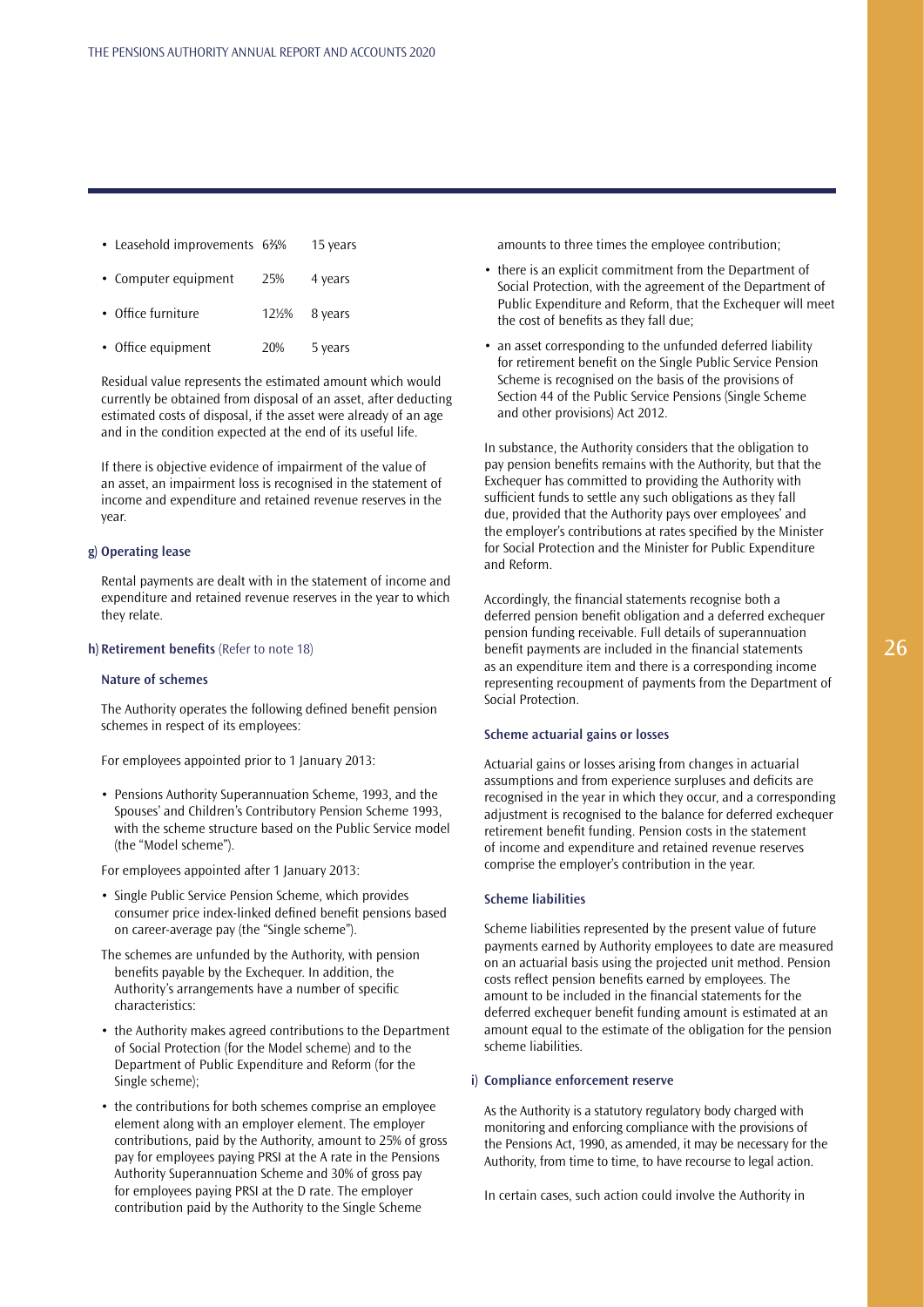significant costs. It is not possible to anticipate when such cases may arise, or the resulting level of costs, but the Authority considers it prudent to ensure that adequate resources are available and to spread such costs over the years.

Accordingly, amounts are transferred from the statement of income and expenditure and retained revenue reserves to the compliance enforcement reserve when deemed prudent or necessary.

Amounts are transferred from the compliance enforcement reserve to the statement of income and expenditure and retained revenue reserves in the case of significant legal proceedings i.e., contested high court action.

### **j) Critical accounting judgements and estimates**

The preparation of the financial statements requires management to make judgements, estimates and assumptions that affect the amounts reported for assets and liabilities as at the balance sheet date and the amounts reported for revenues and expenses during the year. However, the nature of estimation means that actual outcomes could differ from those estimates.

The following judgements have had the most significant effect on amounts recognised in the financial statements.

#### **Depreciation and residual values**

The Authority has reviewed the asset lives and associated residual values of all fixed asset classes, and in particular, the useful economic life and residual values of fixtures and fittings, and has concluded that asset lives and residual values are appropriate.

### **Retirement benefit obligation**

The assumptions underlying the actuarial valuations for which the amounts recognised in the financial statements are determined (including discount rates, rates of increase in future compensation levels, mortality rates and healthcare cost trend rates) are updated annually based on current economic conditions, and for any relevant changes to the terms and conditions of the pension and post-retirement plans. The going concern basis is also a critical judgement.

The assumptions can be affected by:

- (i) the discount rate, changes in the rate of return on high-quality corporate bonds
- (ii) future compensation levels, future labour market conditions.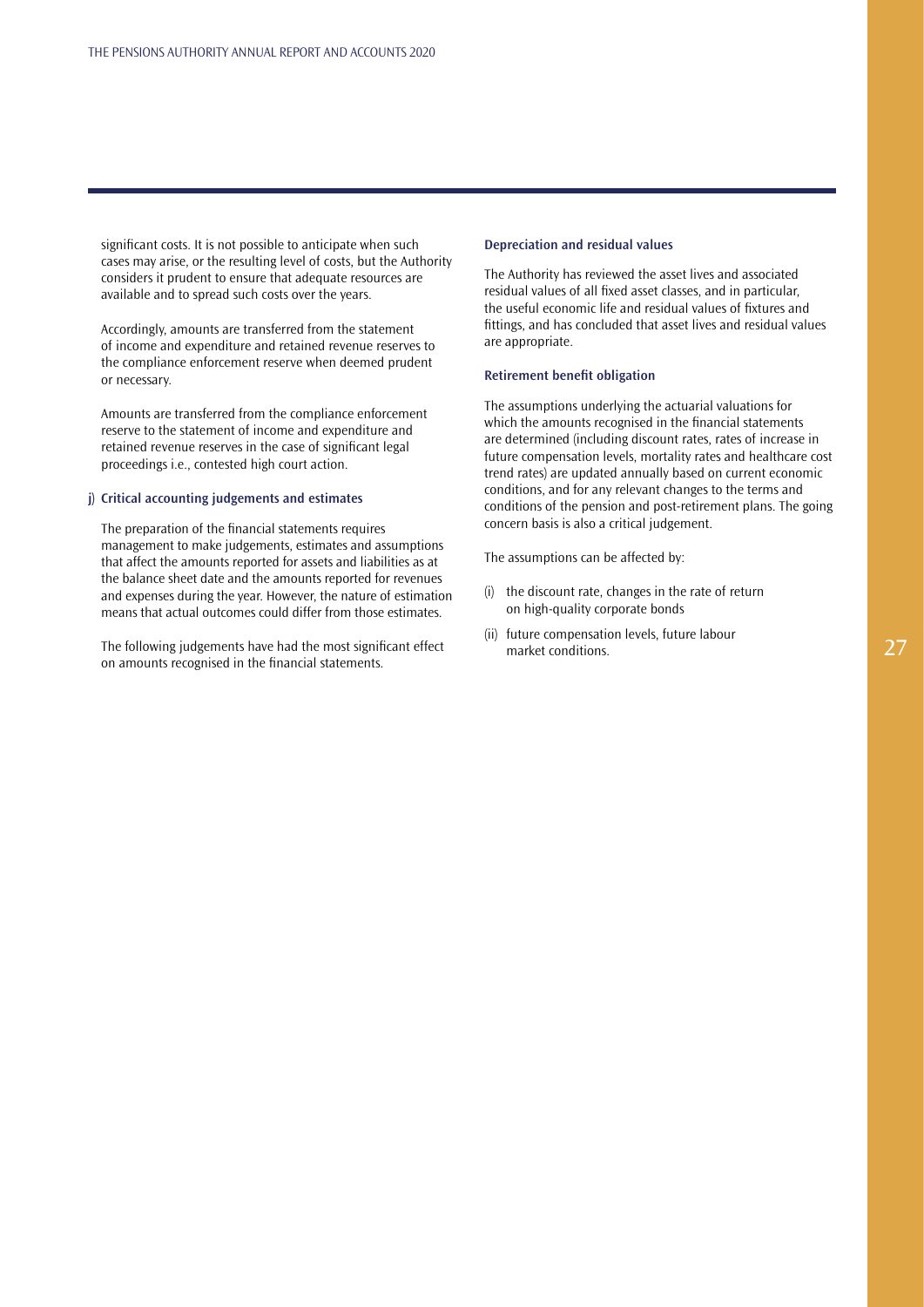# **2. Other income**

| Other income                    | 2020  | 2019<br>€ |
|---------------------------------|-------|-----------|
| Interest income                 | 672   | 3,323     |
| Recoupment of prosecution costs | 1,040 | 2,000     |
| Miscellaneous income            |       | 1,745     |
|                                 | 1,712 | 7.068     |

# **3. Remuneration**

The average number of full-time equivalent employees during the year was 71 (2019, 64) and the Employment Control Framework (ECF) was 93.5 as at the end of 2020 (2019, 95.5). The aggregate employee and related costs were as follows:

| <b>Remuneration</b>                   | 2020<br>€ | 2019<br>€ |
|---------------------------------------|-----------|-----------|
| <b>Salaries</b>                       | 4,265,820 | 3,637,103 |
| Employer superannuation contributions | 810,962   | 696,916   |
| <b>Employer PRSI contributions</b>    | 433,739   | 369,520   |
| Agency/temporary employees            | 339,721   | 96,789    |
|                                       | 5,850,242 | 4,800,328 |

# **Key management personnel**

Key management personnel in the Authority consist of the Pensions Regulator and the Head of Operations (Finance). The total value of short-term employee benefits for key management personnel is set out below:

|                       | 2020<br>€ | 2019<br>€ |
|-----------------------|-----------|-----------|
| Salaries <sup>4</sup> | 271,085   | 264,076   |

<sup>4</sup> Figures are in line with grades as set out in Circular 12/2020. This does not include the value of retirement benefits earned in the period. The key management personnel are members of the Pensions Authority pension scheme and the Single Scheme and their entitlements in that regard do not extend beyond the terms of the Model public service pension scheme.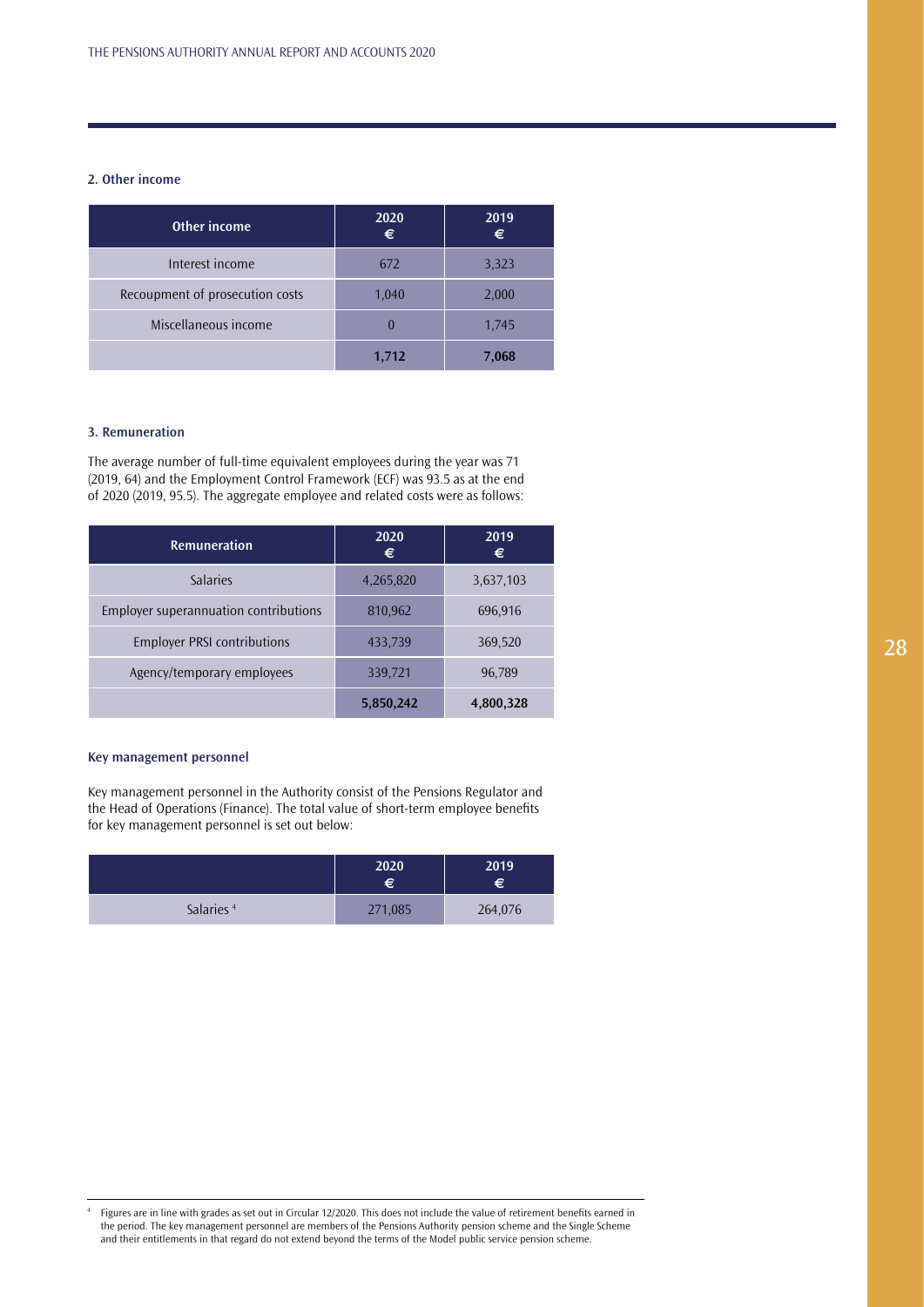# **Employee short-term benefits breakdown5**

Employees' short-term benefits in excess of €60,000 are categorised into the following bands:

| <b>Range of Total Employee Benefits</b> |               |                | <b>Number of Employees</b> |
|-----------------------------------------|---------------|----------------|----------------------------|
| From $\in$                              | To $\epsilon$ | 2020           | 2019                       |
| 60,000                                  | 69,999        | $\overline{3}$ | 5                          |
| 70,000                                  | 79,999        | 8              | 9                          |
| 80,000                                  | 89,999        | $\overline{4}$ | $\overline{3}$             |
| 90,000                                  | 99,999        | $\bf{0}$       | $\overline{2}$             |
| 100,000                                 | 109,999       | $\overline{3}$ | 1                          |
| 110,000                                 | 119,999       | $\overline{3}$ | 1                          |
| 120,000                                 | 129,999       | $\overline{0}$ | $\theta$                   |
| 130,000                                 | 139,999       | $\overline{0}$ | $\theta$                   |
| 140,000                                 | 149,999       | $\overline{0}$ | $\theta$                   |
| 150,000                                 | 159,999       | $\overline{0}$ | $\mathbf 1$                |
| 160,000                                 | 169,999       |                | $\Omega$                   |

# **4. Pensions Regulator remuneration6**

| <b>Pensions Regulator remuneration</b> | 2020<br>€ | 2019<br>€ |
|----------------------------------------|-----------|-----------|
| Salary                                 | 160,524   | 157,031   |
| Employer superannuation contribution   | 40,131    | 39,258    |
|                                        | 200,655   | 196,289   |

The Pensions Regulator is a member of the Pension Authority's pension scheme and his pension entitlements do not exceed the standard entitlements provided in the model public sector defined benefit superannuation scheme. The value of retirement benefits earned in the period is not included above.

# **5. Authority members' fees**

| Authority members' fees               |        |        |
|---------------------------------------|--------|--------|
| 2020<br>2019<br><b>Name</b><br>€<br>€ |        |        |
| David Begg - Chairman                 | 20,520 | 20,520 |

<sup>5</sup> For the purposes of this disclosure, short-term employee benefits in relation to services rendered during the reporting period include salary, overtime allowances and other payments made on behalf of the employee but exclude employers' PRSI.

<sup>6</sup> Included as part of employee costs in note 3.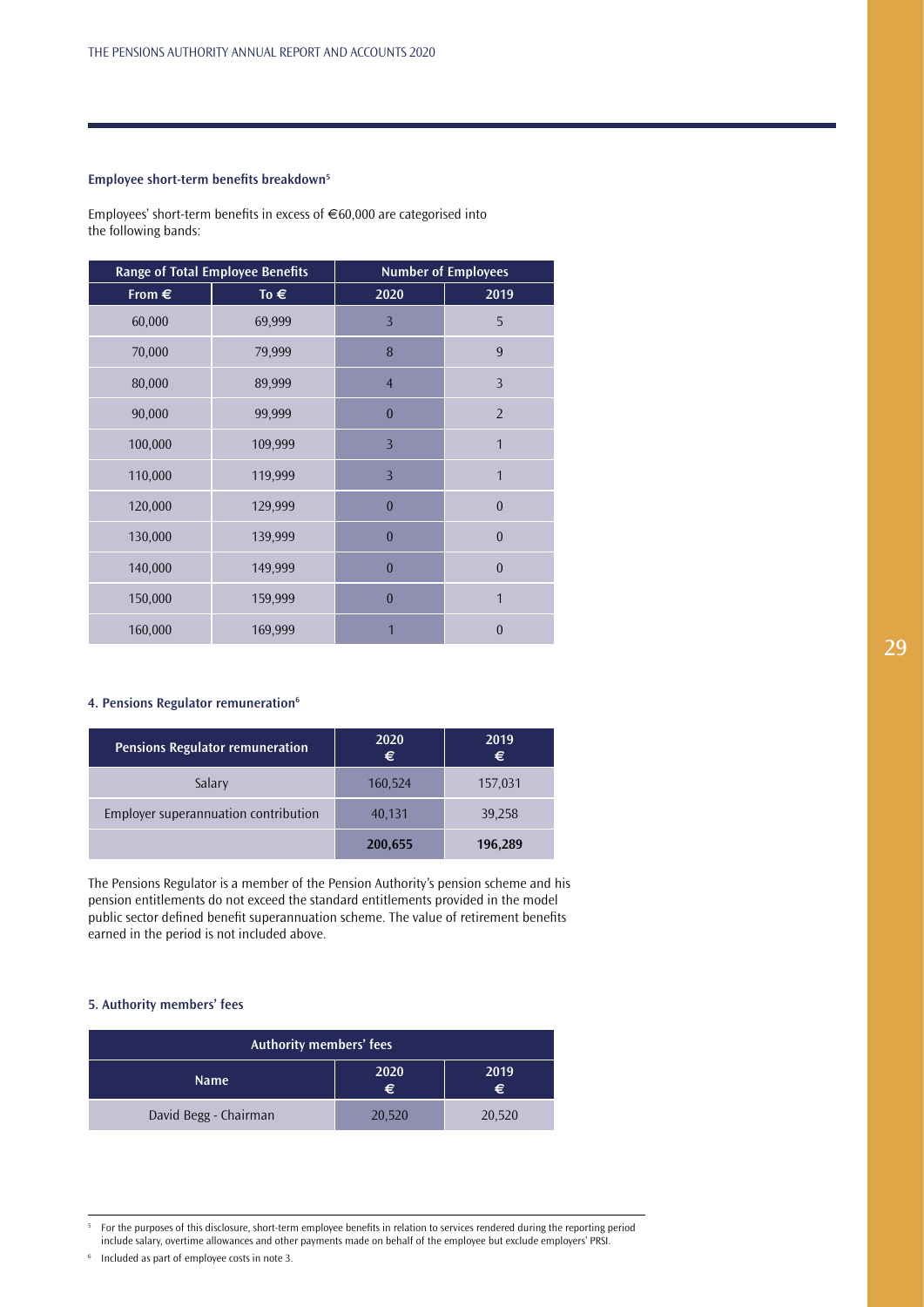# **6. Rent and office expenses**

| <b>Rent and office expenses</b> | 2020<br>€ | 2019<br>€ |
|---------------------------------|-----------|-----------|
| Rent                            | 558,400   | 558,400   |
| Service charge                  | 124,958   | 90,076    |
| Rates                           | 20,925    | 66,954    |
| Electricity                     | 43,233    | 38,038    |
| Cleaning                        | 18,062    | 37,946    |
| General maintenance             | 25,915    | 41,298    |
| Offsite storage                 | 2,756     | 2,185     |
|                                 | 794,249   | 834,897   |

The Authority occupies office premises on the first, second and fourth floors and basement at Verschoyle House, Lower Mount Street, Dublin 2, under a 25-year lease, which commenced on 16 July 2001. The Authority entered into an additional lease for the third floor of Verschoyle House from 21 October 2016 to 15 July 2026.

# **7. Training, education and employee-related expenses**

| Training, education and<br>employee-related expenses | 2020<br>€ | 2019<br>€ |
|------------------------------------------------------|-----------|-----------|
| Training and education                               | 98,261    | 185,217   |
| Employee-related expenses <sup>7</sup>               | 9.940     | 10,108    |
|                                                      | 108,201   | 195,325   |

# **8. Information, research and publicity**

| Information, research and publicity   | 2020<br>€ | 2019<br>€ |
|---------------------------------------|-----------|-----------|
| Advertising and engagement activities | 158,083   | 138,089   |
| Printing, publications and website    | 62,284    | 51,733    |
| Consumer market research              | O         |           |
|                                       | 220,367   | 189.822   |

30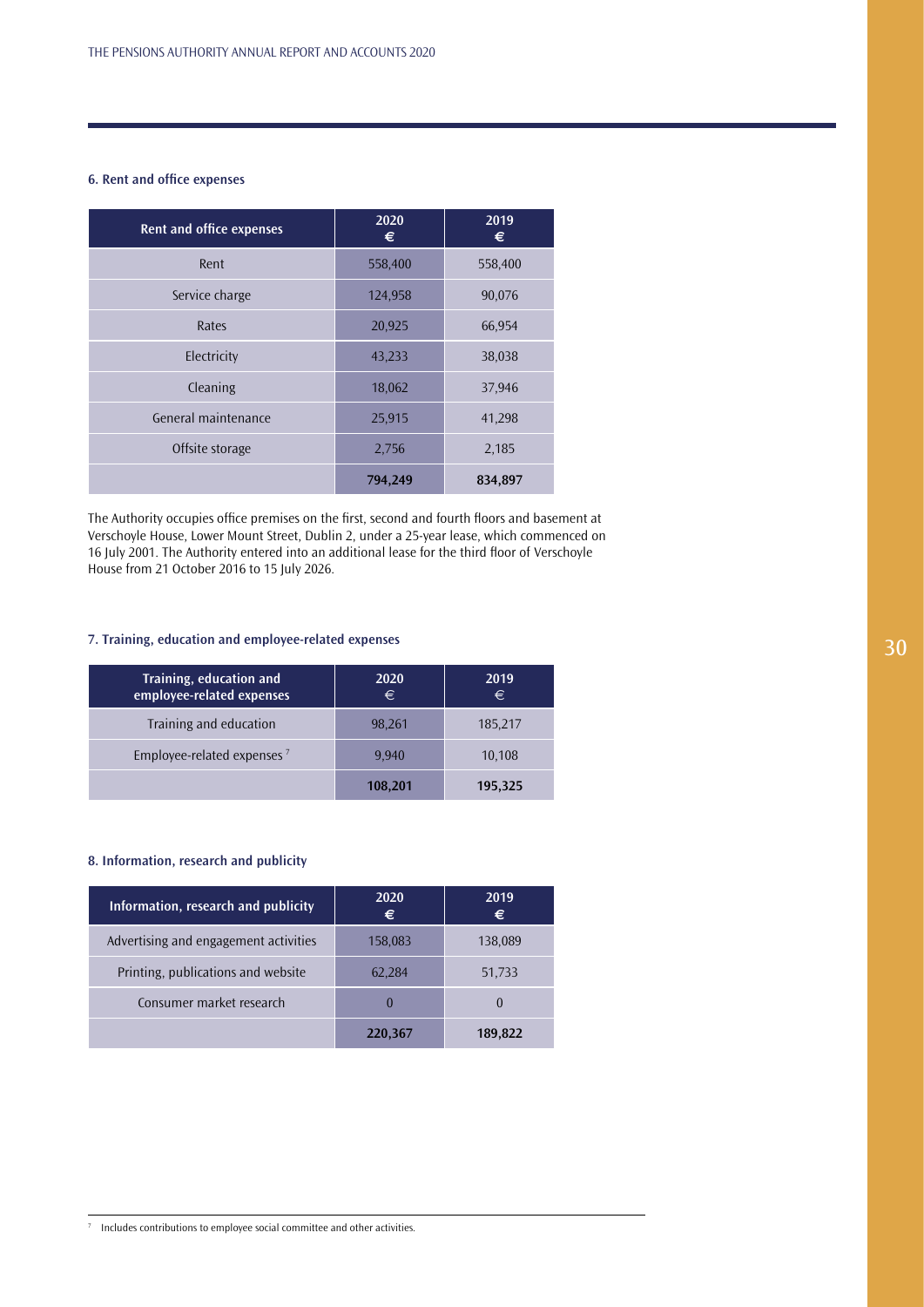# **9. Professional fees**

| <b>Professional fees</b>                | 2020<br>€ | 2019<br>€      |
|-----------------------------------------|-----------|----------------|
| Legal advice                            | 157,119   | 225,806        |
| Investigation and compliance support    | 331,550   | 83,860         |
| Project development                     | $\theta$  | $\overline{0}$ |
| System enhancement consultancy          | $\theta$  | 77,389         |
| Research consultancy                    | 71,373    | 55,475         |
| Internal audit fees                     | 9,608     | 9,543          |
| Statutory audit fees                    | 20,600    | 18,700         |
| Recruitment consultancy and advertising | 25,472    | 26,178         |
| Other $8$                               | 250,218   | 101,700        |
|                                         | 865,940   | 598,651        |

#### **10. General administration**

| <b>General administration</b>                       | 2020<br>€ | 2019<br>€ |
|-----------------------------------------------------|-----------|-----------|
| Stationery and administration expenses <sup>9</sup> | 28,808    | 98,187    |
| Corporate subscriptions                             | 181,227   | 175,651   |
| Telephone and postage                               | 49,013    | 35,262    |
| Computer maintenance and consumables                | 555,477   | 259,282   |
| Travel and subsistence 10                           | 10,083    | 24,911    |
| Insurances                                          | 54,865    | 53,781    |
| <b>Bank charges</b>                                 | 20,464    | 16,460    |
|                                                     | 899,937   | 663,534   |

<sup>8</sup> Includes ICT consultancy and HR technical advice.

Includes Audit and Risk Committee member fees of €3,143.

<sup>10</sup> Included in travel and subsistence costs were: a) Foreign travel - €6,735 (includes €6,245 foreign travel for the Pension Regulator)) b)Pensions Regulator expenses - €6,245 (includes €6,245 foreign travel) (2019 - €12,145) Foreign travel related mainly to the Authority's participation in EU regulatory and supervisory policy activity, in particular attendance at meetings of the European Insurance and Occupational Pensions Authority (EIOPA).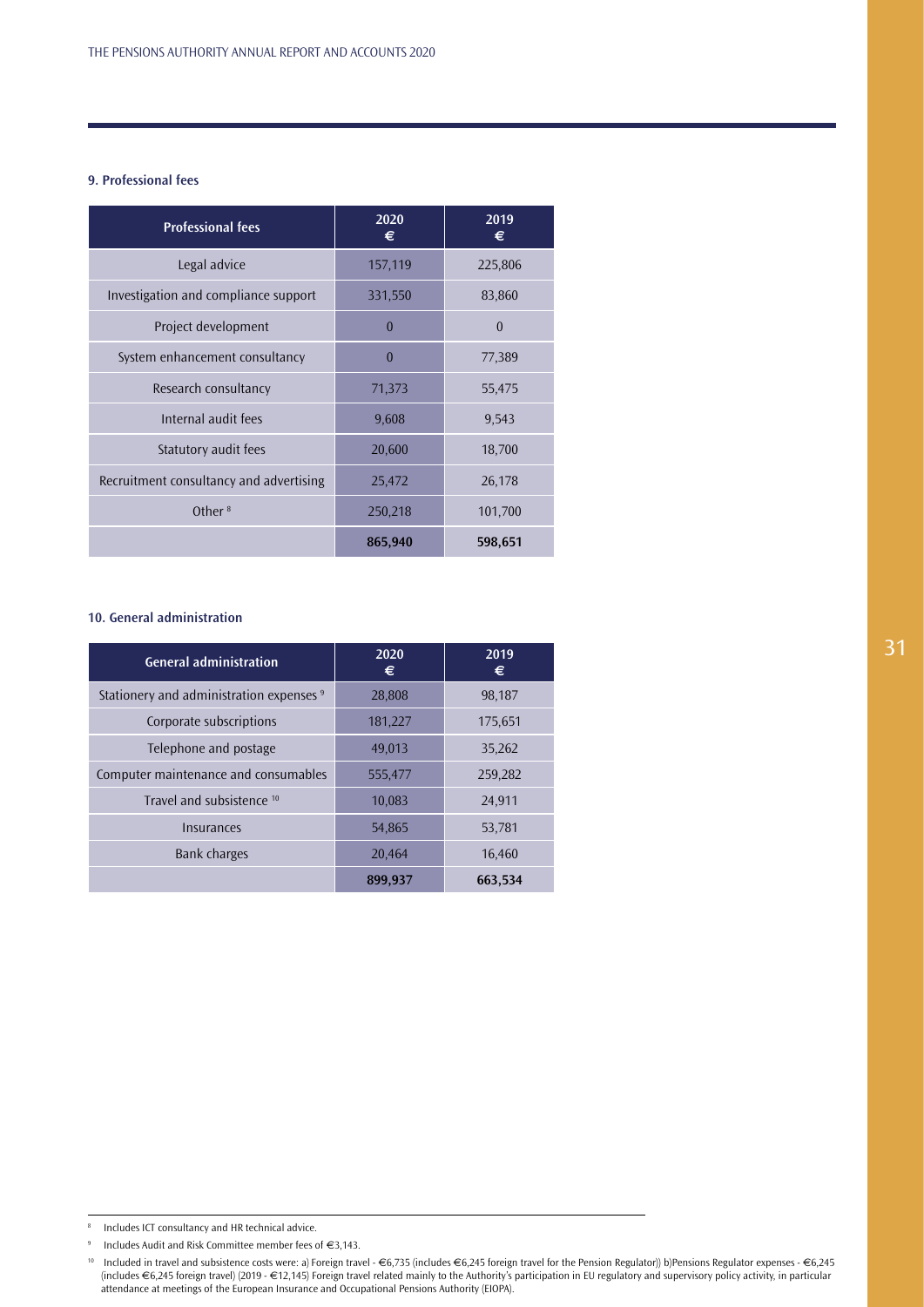# **11. Property, plant and equipment<sup>11</sup>**

|                                 | Leasehold<br><i>improvements</i><br>€ | Computer<br>equipment<br>€ | <b>Office</b><br>furniture<br>€ | <b>Office</b><br>equipment<br>€ | <b>Capital WIP</b><br>€ | <b>Total</b><br>€ |
|---------------------------------|---------------------------------------|----------------------------|---------------------------------|---------------------------------|-------------------------|-------------------|
| <b>Cost or Valuation</b>        |                                       |                            |                                 |                                 |                         |                   |
| At 1 January 2020               | 1,246,597                             | 1,367,911                  | 35,272                          | 46,786                          | $\Omega$                | 2,696,566         |
| Additions in year               | $\Omega$                              | 129,298                    | $\mathbf{0}$                    | $\Omega$                        | 288,479                 | 417,777           |
| Disposal in year                | $\theta$                              | $\theta$                   | $\theta$                        | $\theta$                        | $\Omega$                | $\theta$          |
| At 31 December 2020             | 1,246,597                             | 1,497,209                  | 35,272                          | 46,786                          | 288,479                 | 3,114,343         |
| <b>Accumulated Depreciation</b> |                                       |                            |                                 |                                 |                         |                   |
| At 1 January 2020               | 1,158,110                             | 897,873                    | 30,298                          | 32,556                          | $\theta$                | 2,118,837         |
| Disposal in year                | $\Omega$                              | $\theta$                   | $\Omega$                        | $\theta$                        | $\theta$                | $\theta$          |
| Charge for year                 | 6,270                                 | 216,328                    | 1,038                           | 4,714                           | $\theta$                | 228,350           |
| At 31 December 2020             | 1,164,380                             | 1,114,201                  | 31,336                          | 37,270                          | $\Omega$                | 2,347,187         |
| <b>Net Book Value</b>           |                                       |                            |                                 |                                 |                         |                   |
| At 31 December 2019             | 88,487                                | 470,038                    | 4,974                           | 14,230                          | $\Omega$                | 577,729           |
| At 31 December 2020             | 82,217                                | 383,008                    | 3,936                           | 9,516                           | 288,479                 | 767,156           |

# **12. Receivables**

| Amounts falling due within one year: | 2020<br>€ | 2019<br>€ |
|--------------------------------------|-----------|-----------|
| Fee income                           | 599,500   | 559,800   |
| Accrued interest receivable          | $\theta$  | $\Omega$  |
| Prepayments                          | 343,434   | 160,749   |
| Debtors other                        | 102,672   | 134,690   |
|                                      | 1,045,606 | 855,239   |

# **13. Payables**

| Amounts falling due within one year: | 2020<br>€ | 2019<br>€ |
|--------------------------------------|-----------|-----------|
| Creditor accruals                    | 86,731    | 21,160    |
| Holiday pay accruals                 | 95,324    | 45,194    |
| Tax creditor                         | 189,629   | 116,109   |
| Trade creditors                      | 423,948   | 210,013   |
|                                      | 795,632   | 392,476   |

11 Capital WIP includes IT development projects in progress which have not yet been depreciated.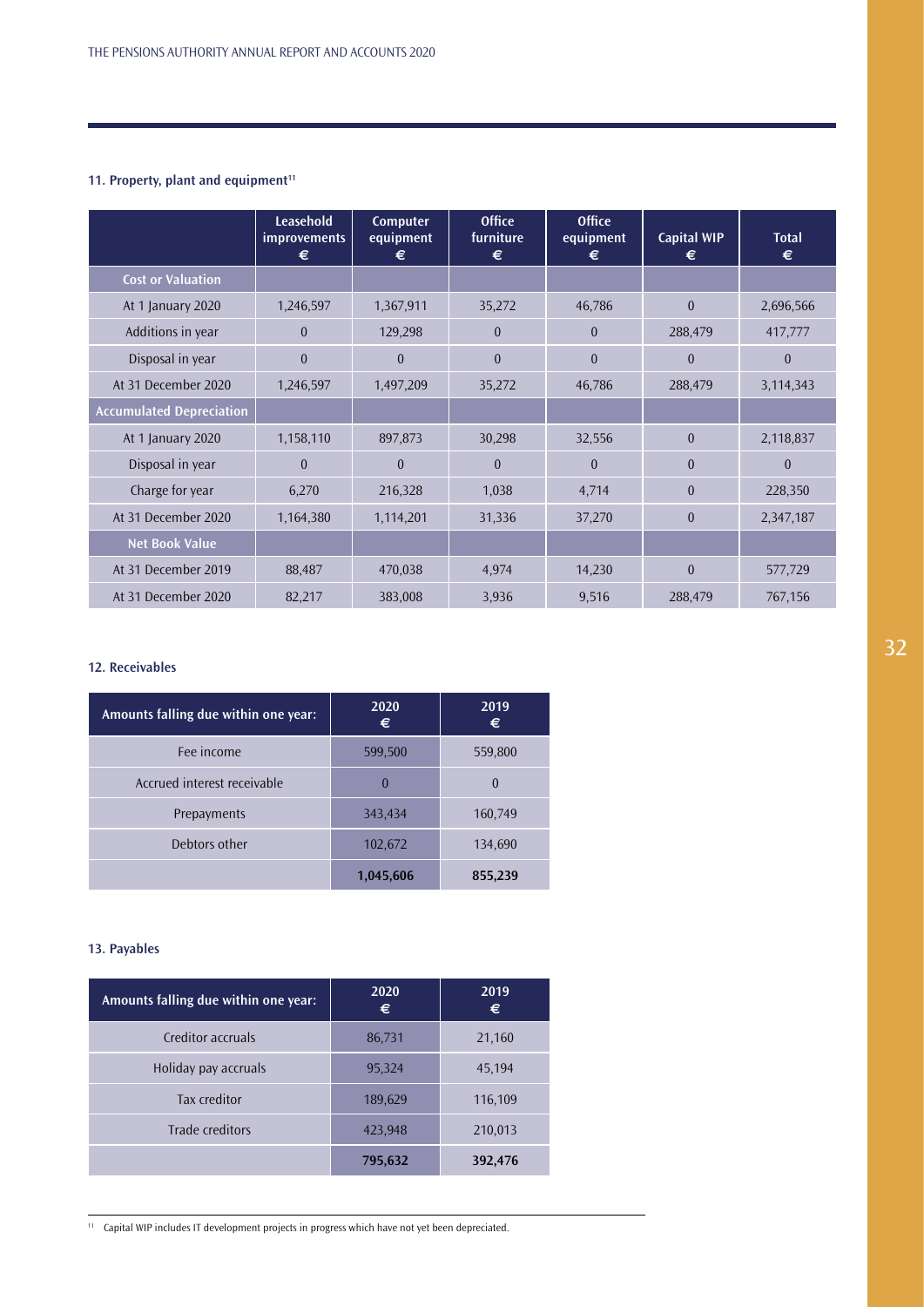# **14. Financial commitments**

# (i) **Capital commitments**

There were no capital commitments at 31 December 2020.

# (ii) **Operating leases**

The Authority had commitments payable under non-cancellable operating leases as follows:

|               | 2020<br>€ | 2019<br>€ |
|---------------|-----------|-----------|
| Within 1 year | 558,400   | 558,400   |
| 2-5 years     | 2,233,600 | 2,233,600 |
| Over 5 years  | 300,677   | 859,077   |
|               | 3,092,677 | 3,651,077 |

Lease payments are recognised as an expense.

# **15. Revenue reserves**

|                                | 2020<br>€ | 2019<br>€ |
|--------------------------------|-----------|-----------|
| Compliance enforcement reserve |           |           |
| At beginning and end of year   | 1,500,000 | 1,500,000 |
| Revenue reserve                |           |           |
| At end of year                 | 6,665,390 | 7,739,049 |
|                                | 8,165,390 | 9,239,049 |

# **16. Reconciliation of surplus for the year to net cash inflow from operating activities**

|                                             | 2020<br>€   | 2019<br>€ |
|---------------------------------------------|-------------|-----------|
| Surplus for year                            | (1,073,659) | (54, 415) |
| <b>Non-operating items</b>                  |             |           |
| Finance income                              | (672)       | (3,322)   |
| Non-cash items                              |             |           |
| Depreciation                                | 228,350     | 140,368   |
| (Increase)/Decrease in receivables          | (190, 367)  | 320,051   |
| Increase/(Decrease) in non-capital payables | 403,156     | (77, 079) |
| Loss on disposal of fixed asset             | $\Omega$    | $\Omega$  |
| Net cash inflow from operating activities   | (633, 192)  | 325,603   |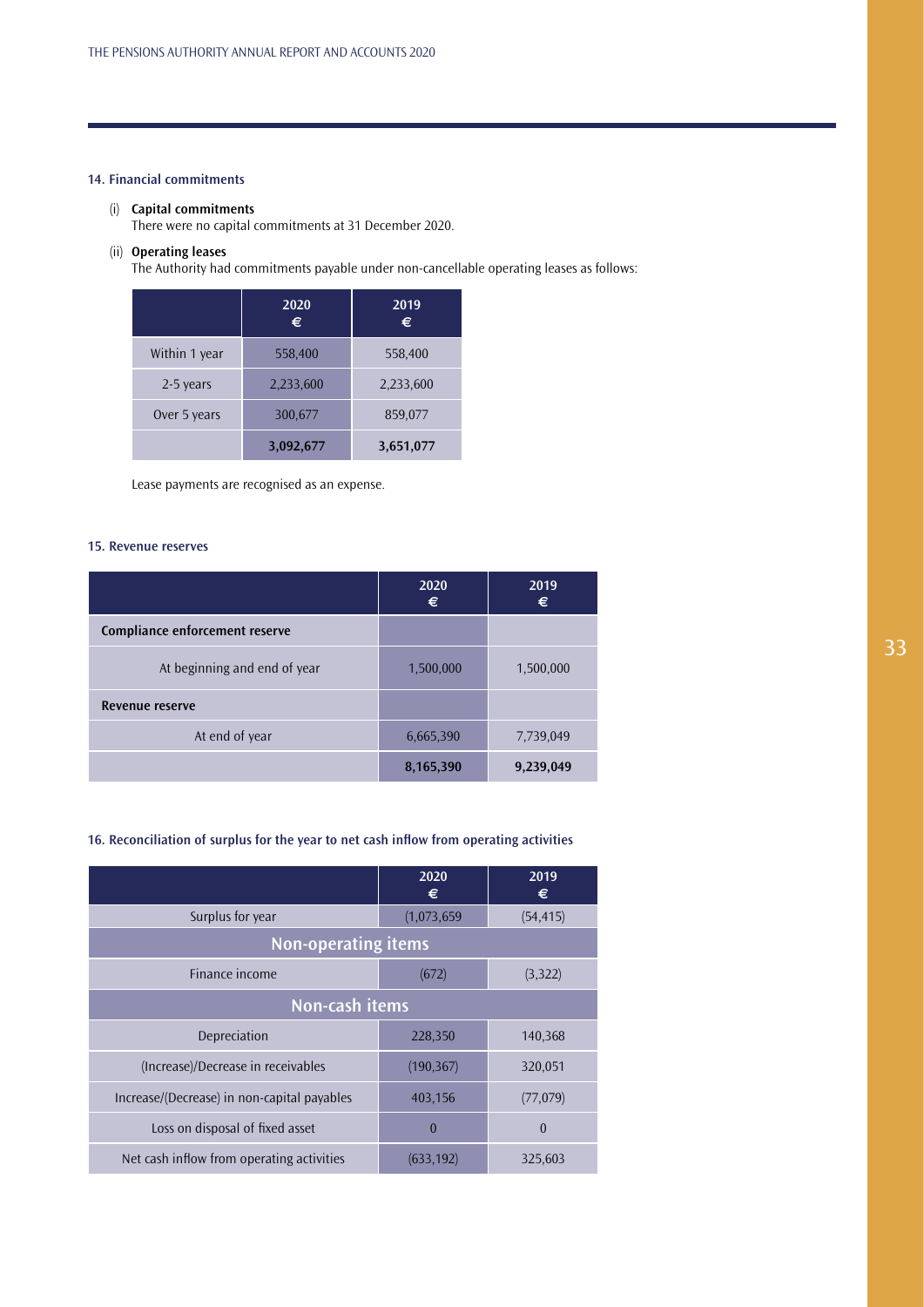# **17. Analysis of changes in cash flows**

|                           | At 1 January 2020<br>€ | Cash flow<br>€ | At 31 December 2020<br>€ |
|---------------------------|------------------------|----------------|--------------------------|
| Cash and cash equivalents | 1,647,194              | 657,316        | 2,304,510                |
| Short-term deposits       | 6,551,363              | (1,707,613)    | 4,843,750                |
|                           | 8,198,557              | (1,050,297)    | 7,148,260                |

### **18. Accounting treatment for retirement benefits**

The Authority operates the following defined benefit pension schemes in respect of its employees:

For employees appointed prior to 1 January 2013:

• Pensions Authority Superannuation Scheme, 1993 and the Spouses' and Children's Contributory Pension Scheme, 1993 (the scheme structure is based on the traditional Public Service model).

For employees appointed after 1 January 2013:

• Single Public Service Pension Scheme (the structure provides consumer price index-linked defined benefit pensions based on career-average pay).

The schemes are unfunded statutory schemes with pension benefits payable under the schemes funded by the Exchequer.

In addition, the Authority's arrangements have a number of specific characteristics:

- the Authority makes an agreed contribution to the Department of Social Protection (for the Model scheme) and to the Department of Public Expenditure and Reform (for the Single scheme);
- the contribution for both schemes comprises an employee element along with an employer element. The employer contribution to the Pensions Authority Superannuation Scheme amounts to 25% of gross pay for employees paying PRSI at the A rate. The employer contribution paid by the Authority to the Single Scheme amounts to three times the employee contribution;
- and 30% of gross pay for employees paying PRSI at the D rate and is paid by the Authority;
- there is an explicit commitment from the Department of Social Protection, with the agreement of the Department of Public Expenditure and Reform, that the Exchequer will meet the cost of benefits as they fall due.

# **a) Actuarial valuation**

The Authority commissioned an actuarial valuation of retirement benefit liabilities under FRS102 at the statement of financial position date and the cost of benefits (service costs) accrued during the year. This valuation, which was based on the Project Unit method, is premised on the following key financial assumptions (with comparatives for 2019):

|                                            | 31 December 2020 | 31 December 2019 |
|--------------------------------------------|------------------|------------------|
| Discount rate $12$                         | $0.60\%$ p.a.    | 1.30% p.a.       |
| Inflation rate                             | $1.30\%$ p.a.    | 1.40% p.a.       |
| Increases to pensions in payment           | $2.30\%$ p.a.    | $2.40\%$ p.a.    |
| Pensionable salary increases <sup>13</sup> | $2.30\%$ p.a.    | $2.40\%$ p.a.    |

<sup>12</sup> The discount rate is prescribed under FRS102 and is based on the yield on high quality corporate bonds at the valuation date.

<sup>13</sup> Includes an allowance for public sector pay scales.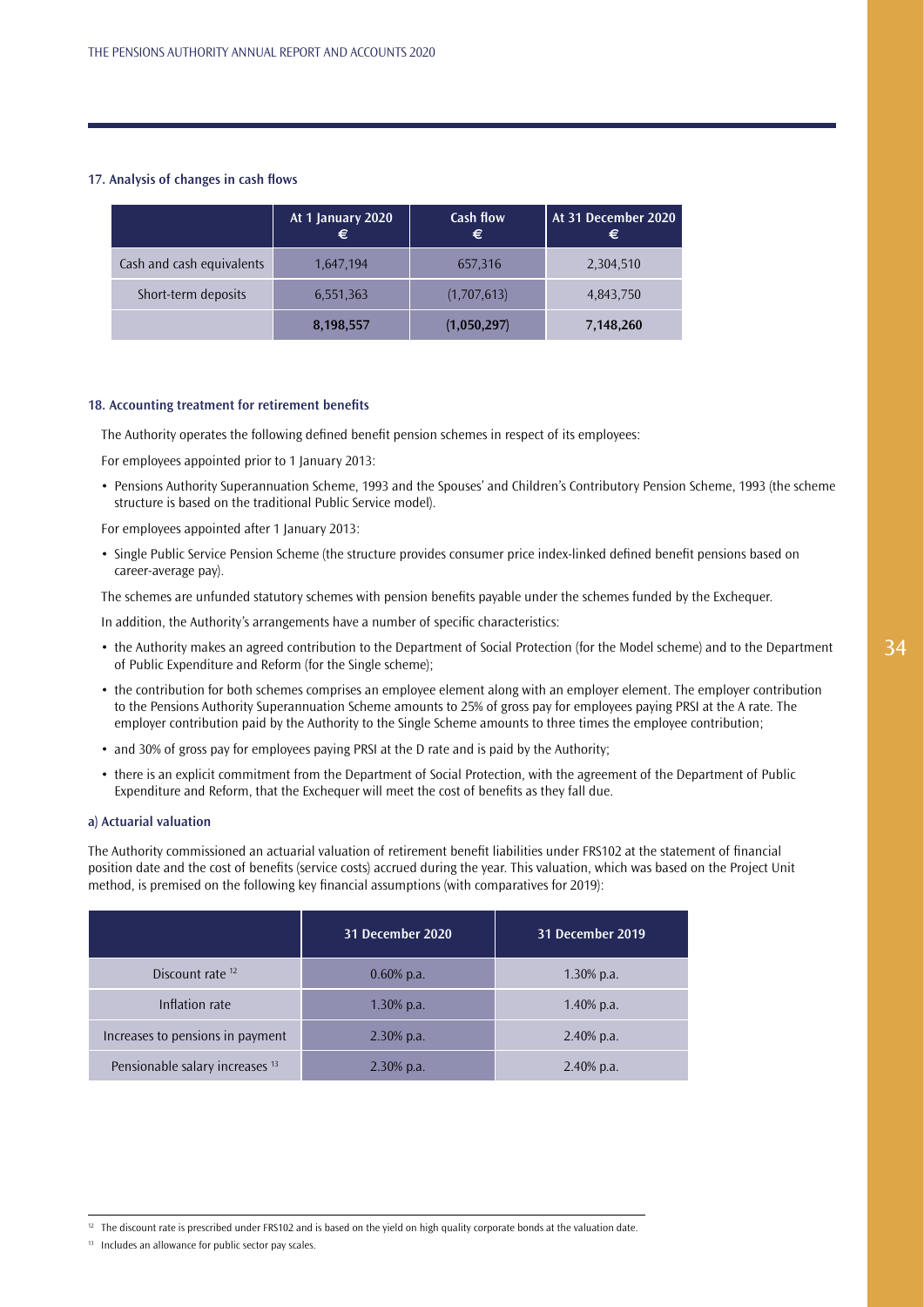|                            | 31 December 2020                                                                                                                     |        |      | <b>31 December 2019</b>                                                                                                              |
|----------------------------|--------------------------------------------------------------------------------------------------------------------------------------|--------|------|--------------------------------------------------------------------------------------------------------------------------------------|
| Mortality: pre-retirement  |                                                                                                                                      | None   |      | None                                                                                                                                 |
| Mortality: post retirement | 58% (male) of ILT15 62% (female)<br>of ILT15 with allowance for future<br>mortality improvements                                     |        |      | 58% (male) of ILT15 62% (female)<br>of ILT15 with allowance for future<br>mortality improvements                                     |
| Life expectancy at age 65: | Male                                                                                                                                 | Female | Male | Female                                                                                                                               |
| FRS date:                  | 21.8                                                                                                                                 | 24.2   | 21.6 | 24.1                                                                                                                                 |
| FRS date $+$ 20 years:     | 24.1                                                                                                                                 | 26.2   | 24.3 | 26.6                                                                                                                                 |
| Retirement                 | 70% of those with the option are<br>assumed to retire at 60 with all<br>other members assumed to retire at<br>normal retirement age. |        |      | 70% of those with the option are<br>assumed to retire at 60 with all<br>other members assumed to retire at<br>normal retirement age. |
| Age gap                    | Spouses are assumed to be three<br>years younger than male members<br>and three years older than<br>female members                   |        |      | Spouses are assumed to be three<br>years younger than male members<br>and three years older than<br>female members.                  |

The key demographic assumptions used to calculate the retirement benefit liabilities under FRS102 at the beginning and the end of the period were as follows:

# **b) Analysis of total pension costs charged to expenditure**

|                                                                                            | 2020<br>€          | 2019<br>€   |
|--------------------------------------------------------------------------------------------|--------------------|-------------|
| Total employer contribution                                                                | 810,168            | 700,738     |
| Adjustments for seconded<br>employees and transfers out                                    | $(\textnormal{-})$ | (3,822)     |
| Current service cost 14                                                                    | 1,424,000          | 1,015,000   |
| Interest cost                                                                              | 369,000            | 487,000     |
| Adjustment to deferred<br>Exchequer funding                                                | (1,793,000)        | (1,502,000) |
| Total charge to the statement<br>of income and expenditure and<br>retained revenue reserve | 810,168            | 696,916     |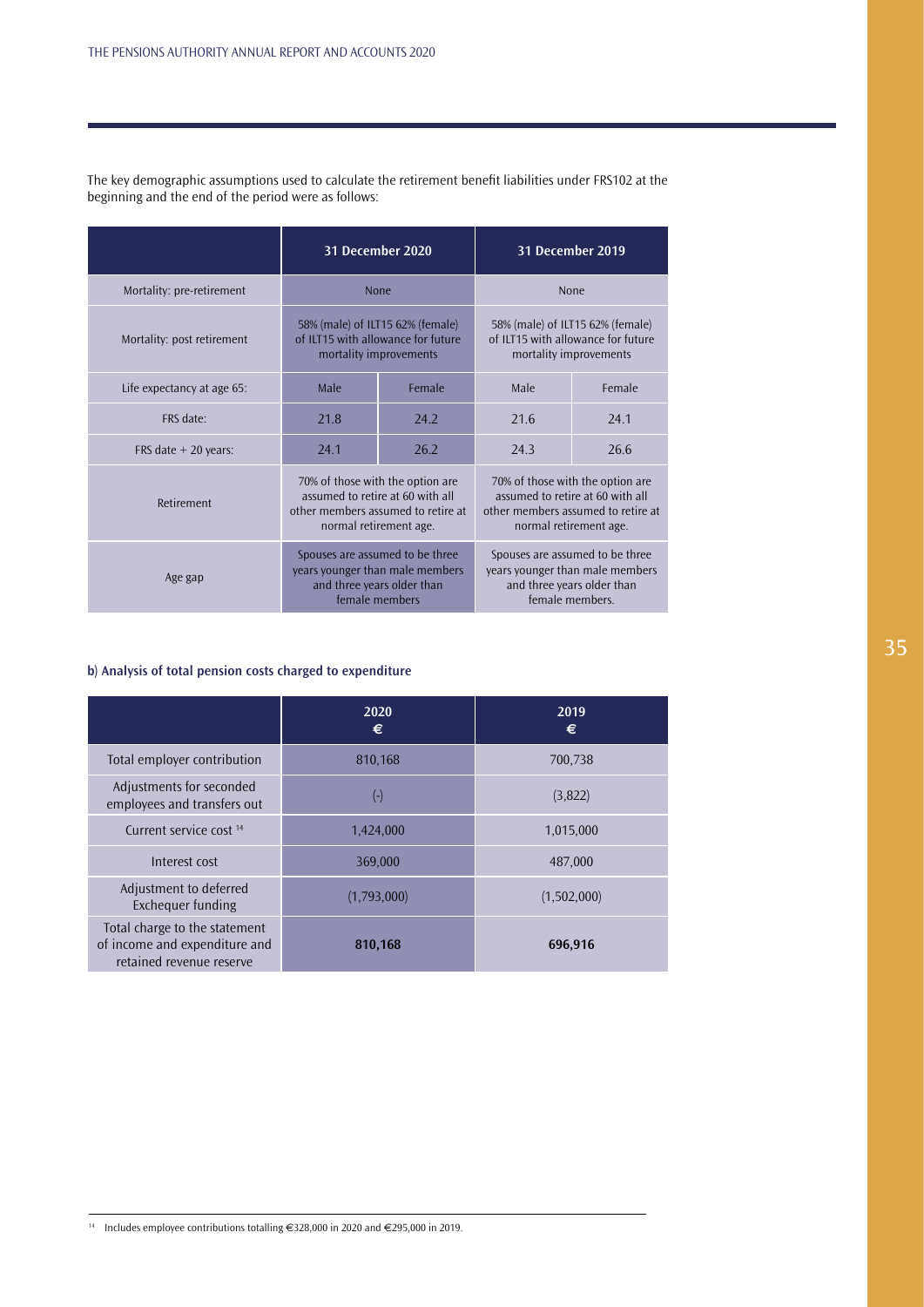# **c) Movement in net pension liability**

|                                                    | 2020<br>€  | 2019<br>€   |
|----------------------------------------------------|------------|-------------|
| Net pension liability at 1 January                 | 27,146,000 | 23,369,000  |
| Current service cost                               | 1,424,000  | 1,015,000   |
| Interest cost                                      | 369,000    | 487,000     |
| Experience (gains)/losses on<br>scheme liabilities | 2,995,000  | (1,072,000) |
| Change in assumptions                              | 4,544,000  | 3,719,000   |
| Benefits paid during the year                      | (358,000)  | (372,000)   |
| Net pension liability<br>at 31 December            | 36,120,000 | 27,146,000  |

# **d) Actuarial adjustments**

|                                                                                           | 2020<br>€   | 2019<br>€   |
|-------------------------------------------------------------------------------------------|-------------|-------------|
| Experience (gains) / losses on<br>retirement benefit obligation <sup>15</sup>             | 2,995,000   | (1,072,000) |
| Change in assumptions<br>underlying the present value of<br>retirement benefit obligation | 4,544,000   | 3,719,000   |
| Adjustment to deferred<br>retirement benefits funding                                     | (7,539,000) | (2,647,000) |

# **e) Superannuation deductions and contributions**

The total superannuation deductions and contributions remitted to the Department of Social Protection and Department of Public Expenditure and Reform were as follows:

|                                        | 2020<br>€ | 2019<br>€ |
|----------------------------------------|-----------|-----------|
| Employer ordinary contributions        | 810,168   | 700,738   |
| Employee ordinary contributions        | 199,211   | 165,287   |
| Additional Superannuation Contribution | 129,036   | 129,745   |
|                                        | 1,138,415 | 995,770   |

# **Breakdown of remittance of pension deductions**

Employees in the Pensions Authority are members of the following schemes:

- Pre 1995 scheme
- Post 1995 scheme
- Single scheme

<sup>&</sup>lt;sup>15</sup> The actuarial loss due to experience is largely a result of:

 <sup>-</sup> Material transfers of service into the Scheme during 2020 for two active members.

 <sup>-</sup> Salary increases in 2020 being higher than assumed for some active members.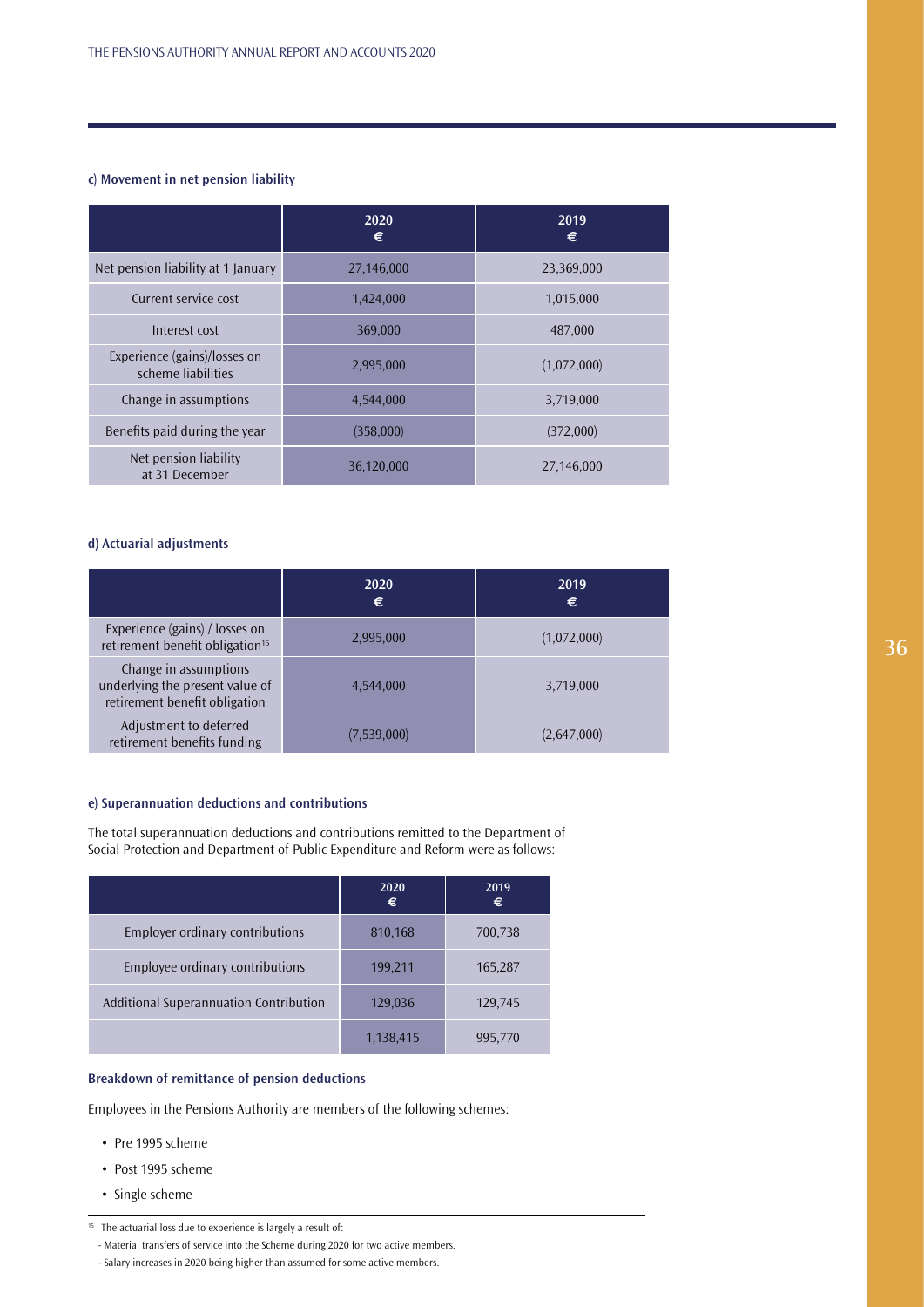Pension contributions for the pre-1995 and post-1995 scheme are remitted to the Department of Social Protection (DSP). Pension contributions for the single scheme are remitted to the Department of Public Expenditure and Reform (DPER). The table below provides a breakdown of the remittance.

|                                        | 2020<br>€ | 2019<br>€ |
|----------------------------------------|-----------|-----------|
| DSP:                                   |           |           |
| Employer ordinary contributions        | 525,697   | 494,926   |
| Employee ordinary contributions        | 104,388   | 96,683    |
| Additional Superannuation Contribution | 129,036   | 129,746   |
| DPER:                                  |           |           |
| Employer ordinary contributions        | 284,471   | 205,812   |
| Employee ordinary contributions        | 94,823    | 68,603    |
|                                        | 1,138,415 | 995,770   |

### **f) Superannuation receipts and payments**

|                                                             | 2020<br>€  | 2019<br>€  |
|-------------------------------------------------------------|------------|------------|
| State grant in respect<br>of pension payments <sup>16</sup> | 357,737    | 372,624    |
| Superannuation benefits paid                                | (357, 737) | (372, 624) |

# **19. Disclosure of transactions**

In accordance with the Code of Practice for the Governance of State Bodies, the Authority has in place a Code of Business Conduct for Authority members. The Code of Business Conduct includes guidance in relation to the disclosure of interests by Authority members, and these procedures have been adhered to by the Authority during the year covered by these financial statements. During 2020, there were no financial transactions with Authority members other than the payment of Authority fees detailed in Note 5.

# **20. Taxation**

The Authority is exempt from Corporation Tax under Section 220 of the Taxes Consolidation Act 1997.

#### **21. Subsequent events**

There are no events between the reporting date and the date of approval of these financial statements for issue that require adjustment to the financial statements.

The Authority recognises that the Covid-19 pandemic is a significant event which is ongoing since the reporting date. The Authority is taking the situation seriously and is monitoring the situation on an ongoing basis. The business continues to operate with measures in place to protect employees who are working remotely. To date, the operations and the Authority's activities are being maintained while adjusting to the different way in which the business is being delivered.

# **22. Approval of financial statements**

The financial statements were approved by Authority members on 24 June 2021.

<sup>16</sup> Department of Social Protection Vote 37 subhead A41.2.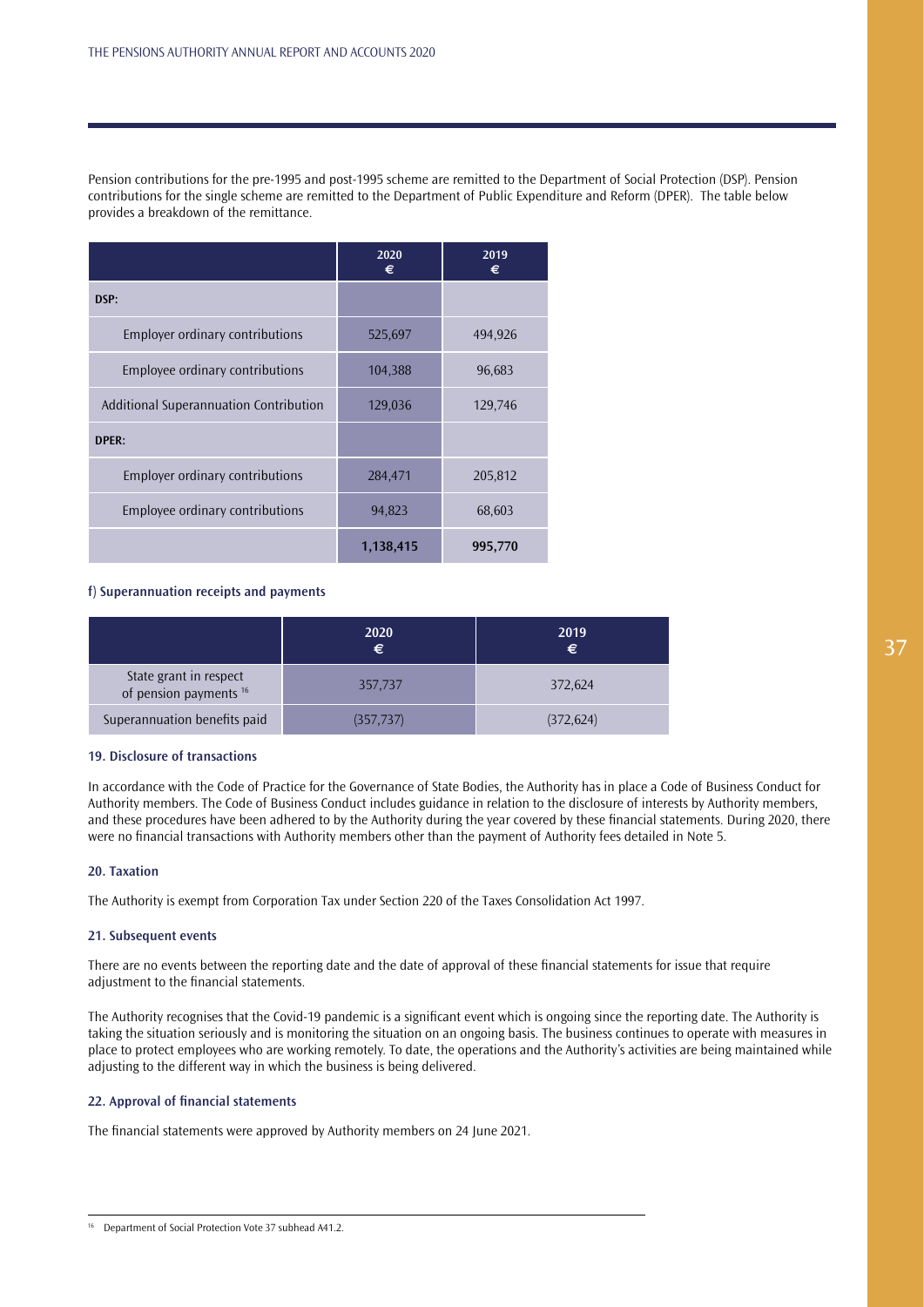# APPENDIX I

# **Membership of occupational pension schemes and Personal Retirement Savings Accounts\***

| Defined benefit schemes with active members as at 31 December 2020 |                                                  |                                 |                                               |                                 |                         |                                 |
|--------------------------------------------------------------------|--------------------------------------------------|---------------------------------|-----------------------------------------------|---------------------------------|-------------------------|---------------------------------|
|                                                                    | <b>Defined Benefit</b>                           |                                 |                                               | <b>All DB Schemes</b>           |                         |                                 |
| <b>Scheme Size</b>                                                 | <b>Subject to the Funding</b><br><b>Standard</b> |                                 | Not Subject to the<br><b>Funding Standard</b> |                                 |                         |                                 |
|                                                                    | No of<br><b>Schemes</b>                          | <b>Active</b><br><b>Members</b> | No of<br><b>Schemes</b>                       | <b>Active</b><br><b>Members</b> | No of<br><b>Schemes</b> | <b>Active</b><br><b>Members</b> |
| Frozen                                                             | 191                                              | $\mathbf{0}$                    | $\theta$                                      | $\mathbf{0}$                    | 191                     | $\mathbf{0}$                    |
| In wind-up                                                         | $7\overline{ }$                                  | $\theta$                        | $\theta$                                      | $\theta$                        | $7\overline{ }$         | $\overline{0}$                  |
| Scheme size by active members                                      |                                                  |                                 |                                               |                                 |                         |                                 |
| Non-Group                                                          | $\overline{0}$                                   | $\overline{0}$                  | $\overline{0}$                                | $\overline{0}$                  | $\overline{0}$          | $\boldsymbol{0}$                |
| 0 to 50                                                            | 235                                              | 3,089                           | 40                                            | 739                             | 275                     | 3,828                           |
| 51 to 99                                                           | 32                                               | 2,235                           | 12                                            | 842                             | 44                      | 3,077                           |
| 100 to 500                                                         | 70                                               | 17,191                          | 25                                            | 5,163                           | 95                      | 22,354                          |
| 501 to 1000                                                        | 15                                               | 9,954                           | 10                                            | 8,048                           | 25                      | 18,002                          |
| $1001+$                                                            | 16                                               | 79,867                          | 18                                            | 390,991                         | 34                      | 470,858                         |
| 2020 Total                                                         | 566                                              | 112,336                         | 105                                           | 405,783                         | 671                     | 518,119                         |
|                                                                    |                                                  |                                 |                                               |                                 |                         |                                 |
| 2019 Total                                                         | 597                                              | 105,712                         | 104                                           | 395,098                         | 701                     | 500,810                         |
| <b>Change since 2019</b>                                           | $-31$                                            | 6,624                           | 1                                             | 10,685                          | $-30$                   | 17,309                          |

**Table 1: Defined benefit schemes with active members as at 31 December 2020**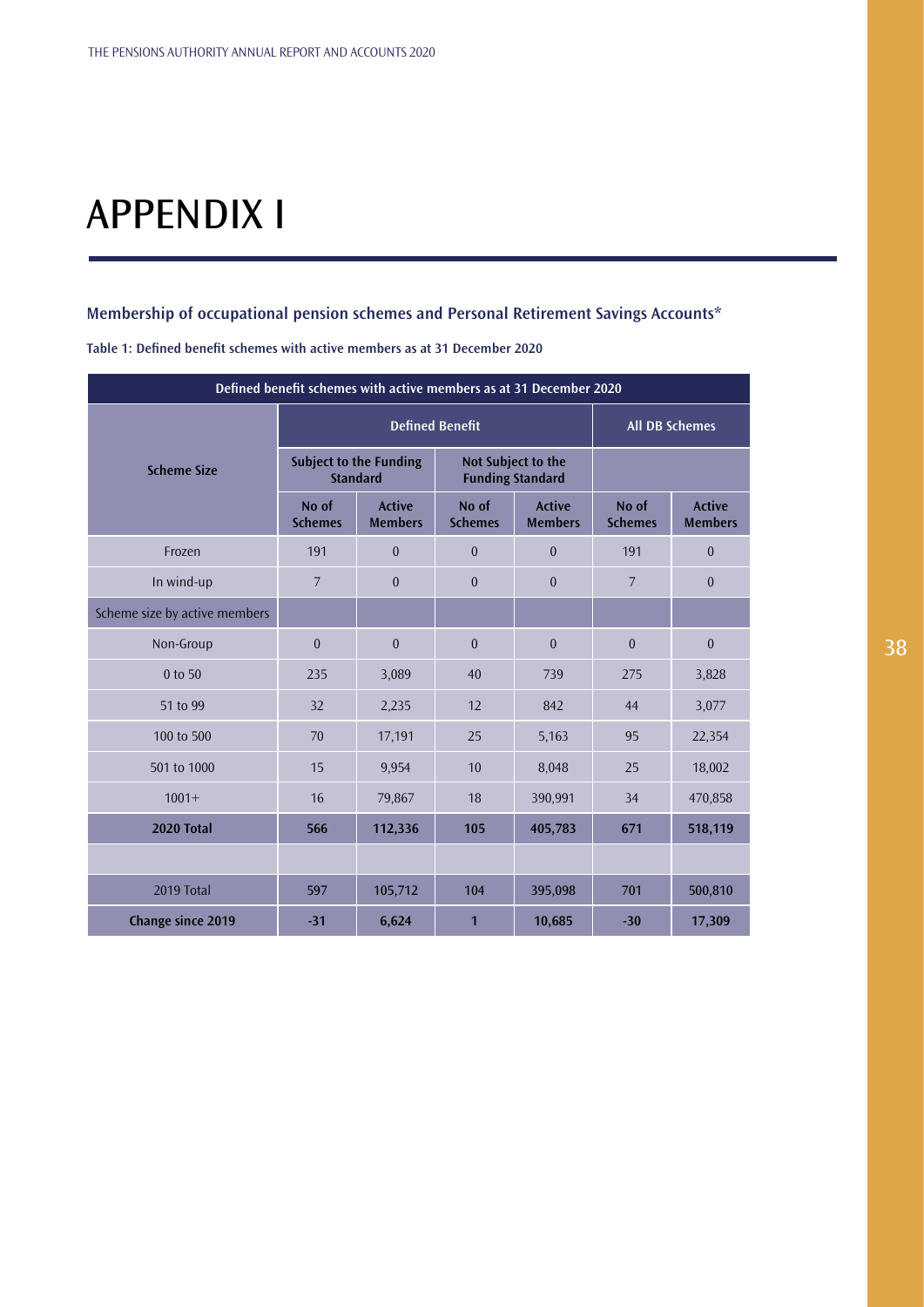| Defined contribution schemes with active members as at 31 December 2020 |                         |                                 |  |
|-------------------------------------------------------------------------|-------------------------|---------------------------------|--|
| Scheme size by active members                                           | No of<br><b>Schemes</b> | <b>Active</b><br><b>Members</b> |  |
| Non-Group                                                               | 73,804                  | 73,804                          |  |
| $1 - 10$                                                                | 5,429                   | 16,960                          |  |
| $11 - 20$                                                               | 1,043                   | 15,498                          |  |
| $21 - 30$                                                               | 517                     | 13,013                          |  |
| $31 - 40$                                                               | 308                     | 10,833                          |  |
| $41 - 50$                                                               | 203                     | 9,197                           |  |
| 51-99                                                                   | 437                     | 30,594                          |  |
| 100-500                                                                 | 352                     | 74,934                          |  |
| 501-1000                                                                | 67                      | 45,672                          |  |
| $1001 +$                                                                | 51                      | 120,539                         |  |
| 2020 Total                                                              | 82,211                  | 411,044                         |  |
|                                                                         |                         |                                 |  |
| 2019 Total                                                              | 74,866                  | 381,430                         |  |
| Change since 2019<br>7,345<br>29,614                                    |                         |                                 |  |

# **Table 2: Defined contribution schemes with active members as at 31 December 2020**

\* Scheme membership data is based on the scheme registration data provided to the Authority by regulated entities.

# **PRSA data**

The number of PRSA contracts increased in 2020 by 13,767 to 312,299 with assets under management of €8 billion. The contracts consisted of:

- 228,915 Standard PRSA contracts, and
- 83,384 Non-Standard PRSA contracts.